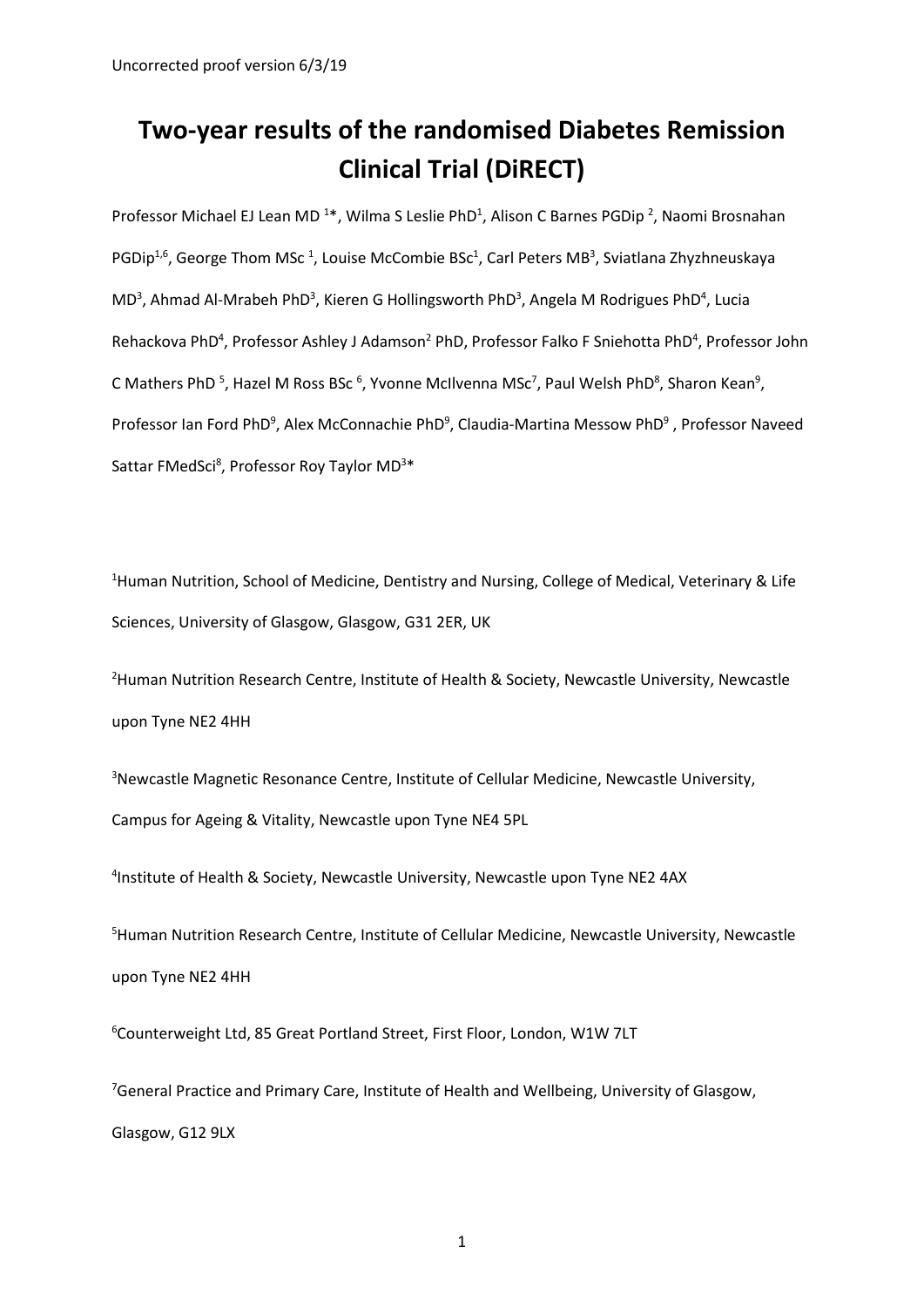9

8 Institute of Cardiovascular and Medical Science, University of Glasgow G12 8TA

<sup>9</sup>Robertson Centre for Biostatistics, Institute of Health and Wellbeing, University of Glasgow,

Glasgow G12 8QQ

\*Joint PIs

Corresponding author: Roy Taylor [roy.taylor@newcastle.ac.uk](mailto:roy.taylor@newcastle.ac.uk)

Word count: Abstract 306. Manuscript 3784 References 33

Tables 2; Figures 3

CONSORT FORM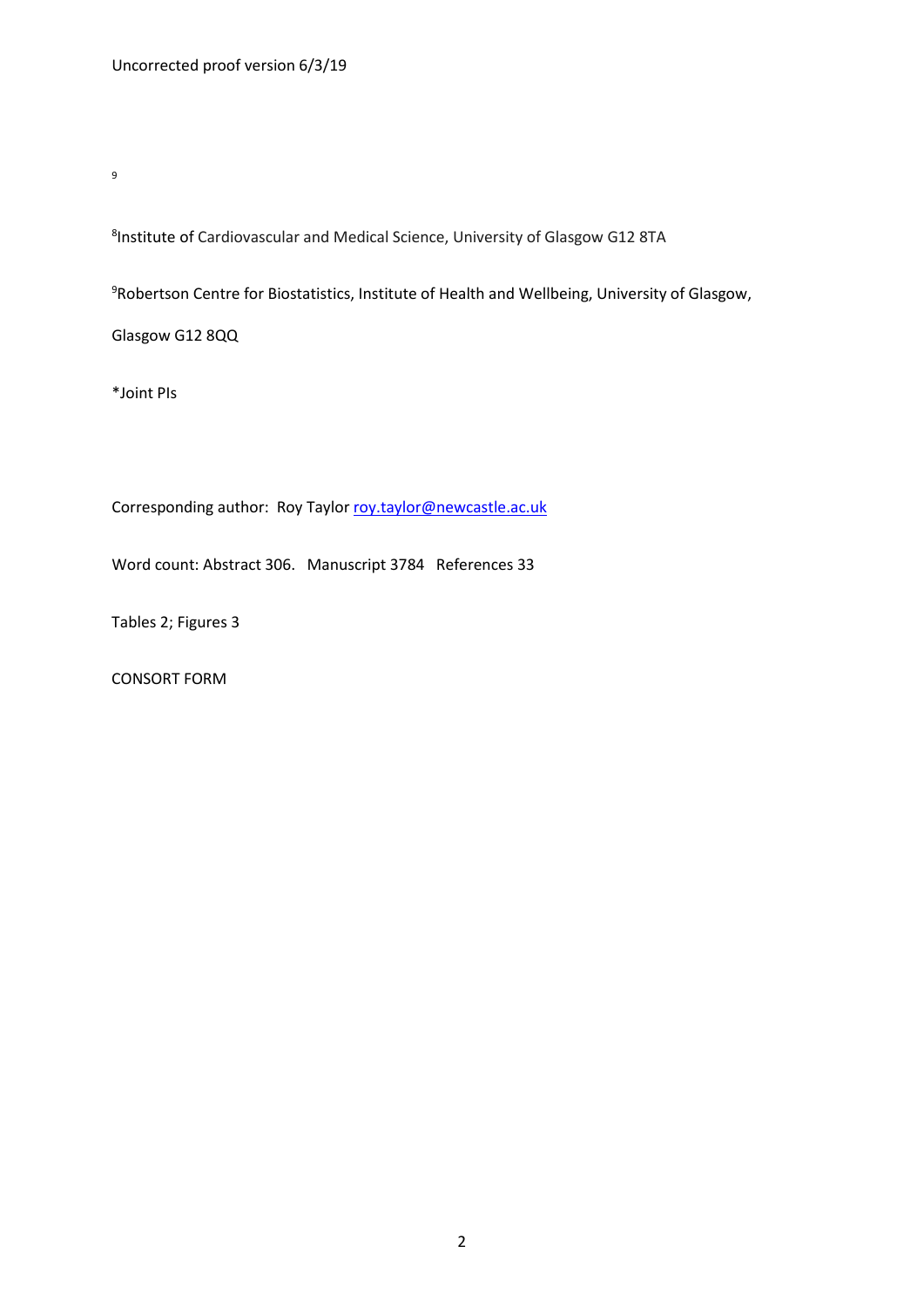### **Research in Context**

### **Evidence before this study**

Before undertaking this study, the authors searched the published literature in PUBMED for evidence on remissions of type 2 diabetes, using all potential interventions. For the present analysis, the authors reviewed new literature on remissions of type 2 diabetes through weight management, searching PUBMED since publication of the 12 month results of DiRECT (December 2017) using search terms: clinical trial, remission, type 2 diabetes, weight loss. The search revealed 8 titles, of which only 3 indicated weight loss interventions. Two of these were to DiRECT, and one to results from laparoscopic surgery, which was deemed not relevant.

### **Added Value of this study**

The present study extends to 2 years evidence for durable remissions of type 2 diabetes following diet-induced weight loss. Wider benefits relating to blood pressure, blood lipids, and well-being are demonstrated. It provides an increasingly confident answer to the top research question posed by people with type diabetes in the Diabetes UK/James Lind Alliance survey (published in The Lancet 2017): 'Can type 2 diabetes be cured or reversed?'

### **Implications of all the available evidence**

This study will provide added impetus to extend the early measures already announced to change existing NHS policy and practice for the routine management of type 2 diabetes. The present data, and other relevant data on diabetes control, HbA1c and weight management all point towards the likelihood that intensive weight management has the potential to reduce or delay complications of diabetes and improve clinical outcomes.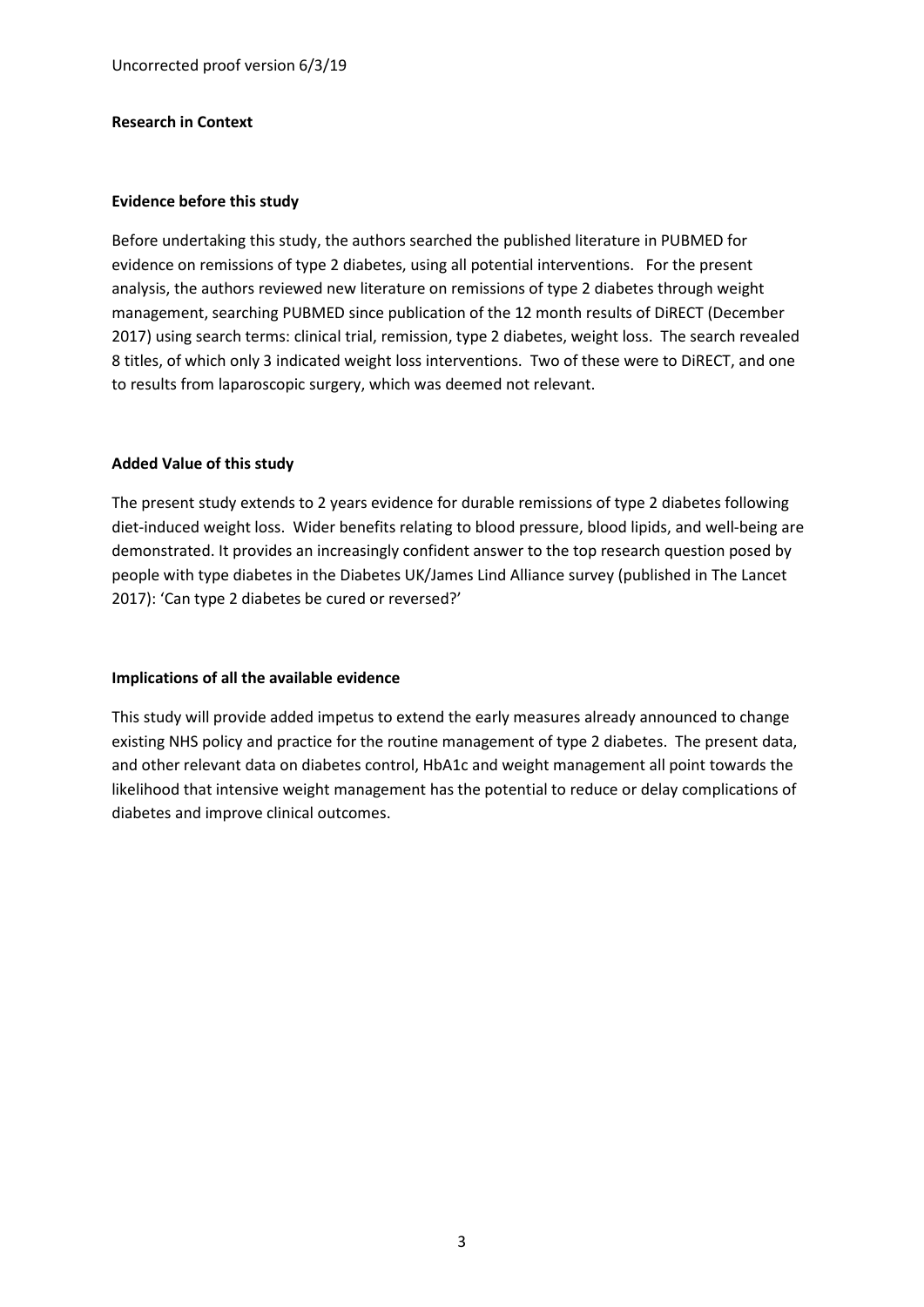#### **ABSTRACT**

**Background:** The DiRECT trial assessed remission of type 2 diabetes during a primary care-led weight-management programme. At 1 year, 68 (46%) of 149 intervention participants were in remission and 36 (24%) had achieved at least 15 kg weight loss. The aim of this 2-year analysis is to assess the durability of the intervention effect.

**Methods:** DiRECT is an open-label, cluster-randomised, controlled trial done at primary care practices in the UK. Practices were randomly assigned (1:1) via a computer-generated list to provide an integrated structured weightmanagement programme (intervention) or best-practice care in accordance with guidelines (control), with stratification for study site (Tyneside or Scotland) and practice list size (>5700 or ≤5700 people). Allocation was concealed from the study statisticians; participants, carers, and study research assistants were aware of allocation. We recruited individuals aged 20–65 years, with less than 6 years' duration of type 2 diabetes, BMI 27–45 kg/m2, and not receiving insulin between July 25, 2014, and Aug 5, 2016. The intervention consisted of withdrawal of antidiabetes and antihypertensive drugs, total diet replacement (825–853 kcal per day formula diet for 12–20 weeks), stepped food reintroduction (2–8 weeks), and then structured support for weight-loss maintenance. The coprimary outcomes, analysed hierarchically in the intention-to-treat population at 24 months, were weight loss of at least 15 kg, and remission of diabetes, defined as HbA1c less than 6・5% (48 mmol/mol) after withdrawal of antidiabetes drugs at baseline (remission was determined independently at 12 and 24 months). The trial is registered with the ISRCTN registry, number 03267836, and follow-up is ongoing.

**Findings:** The intention-to-treat population consisted of 149 participants per group. At 24 months, 17 (11%) intervention participants and three (2%) control participants had weight loss of at least 15 kg (adjusted odds ratio [aOR] 7・49, 95% CI 2・05 to 27・32; p=0・0023) and 53 (36%) intervention participants and five (3%) control participants had remission of diabetes (aOR 25・82, 8・25 to 80・84;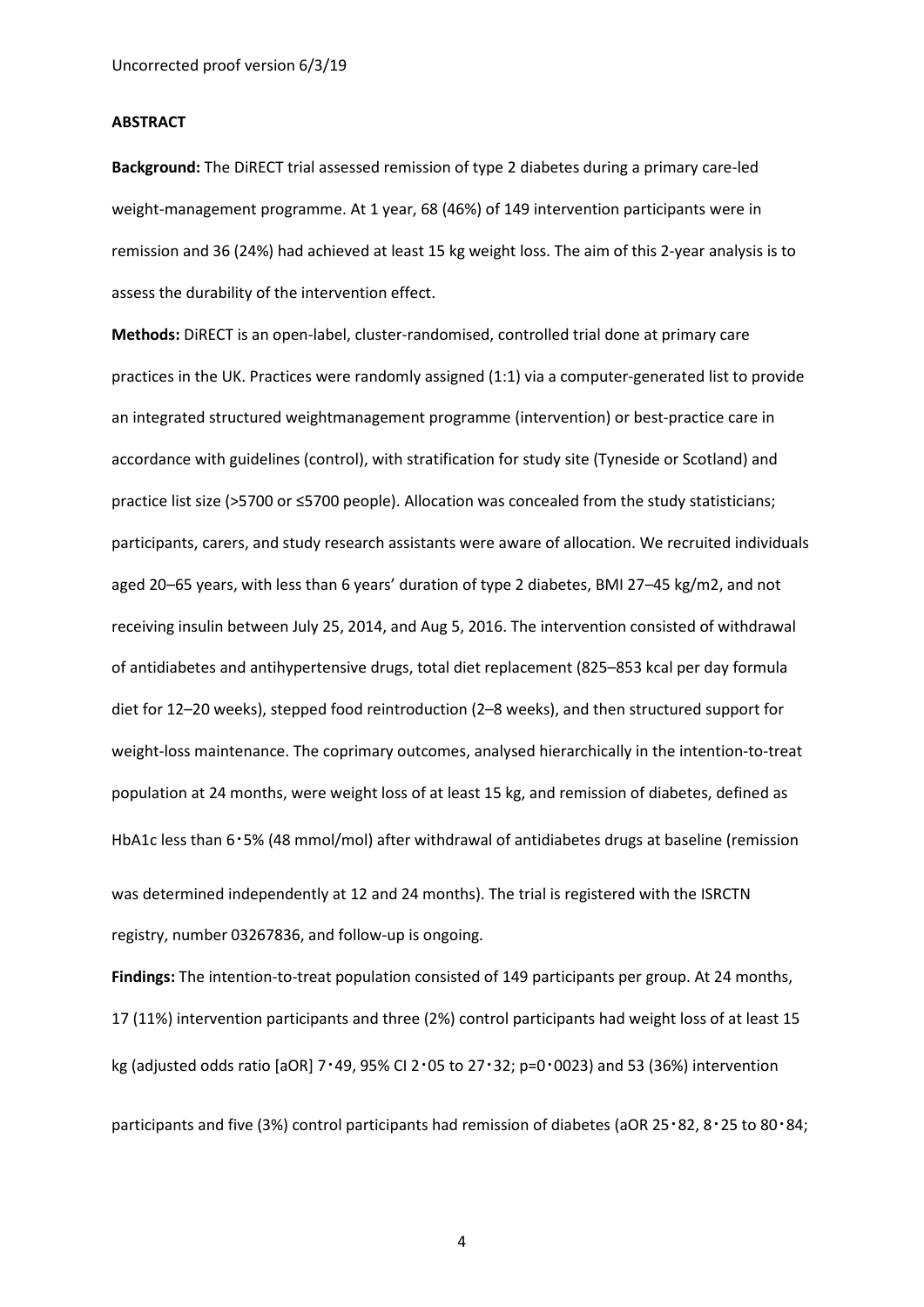p<0・0001). The adjusted mean difference between the control and intervention groups in change in bodyweight was –5・4 kg (95% CI –6・9 to –4・0; p<0・0001) and in HbA1c was –4・8 mmol/mol (–8・3 to  $-1.4$  [ $-0.44\%$  ( $-0.76$  to  $-0.13$ ]]; p=0.0063), despite only 51 (40%) of 129 patients in the

intervention group using anti-diabetes medication compared with 120 (84%) of 143 in the control group. In a post-hoc analysis of the whole study population, of those participants who maintained at least 10 kg weight loss (45 of 272 with data), 29 (64%) achieved remission; 36 (24%) of 149 participants in the intervention group maintained at least 10 kg weight loss. Serious adverse events were similar to those reported at 12 months, but were fewer in the intervention group than in the control group in the second year of the study (nine *vs* 22). **Interpretation:** The DiRECT programme sustained remissions at 24 months for more than a third of people with type 2 diabetes. Sustained remission was linked to the extent of sustained weight loss. **Funding:** Diabetes UK.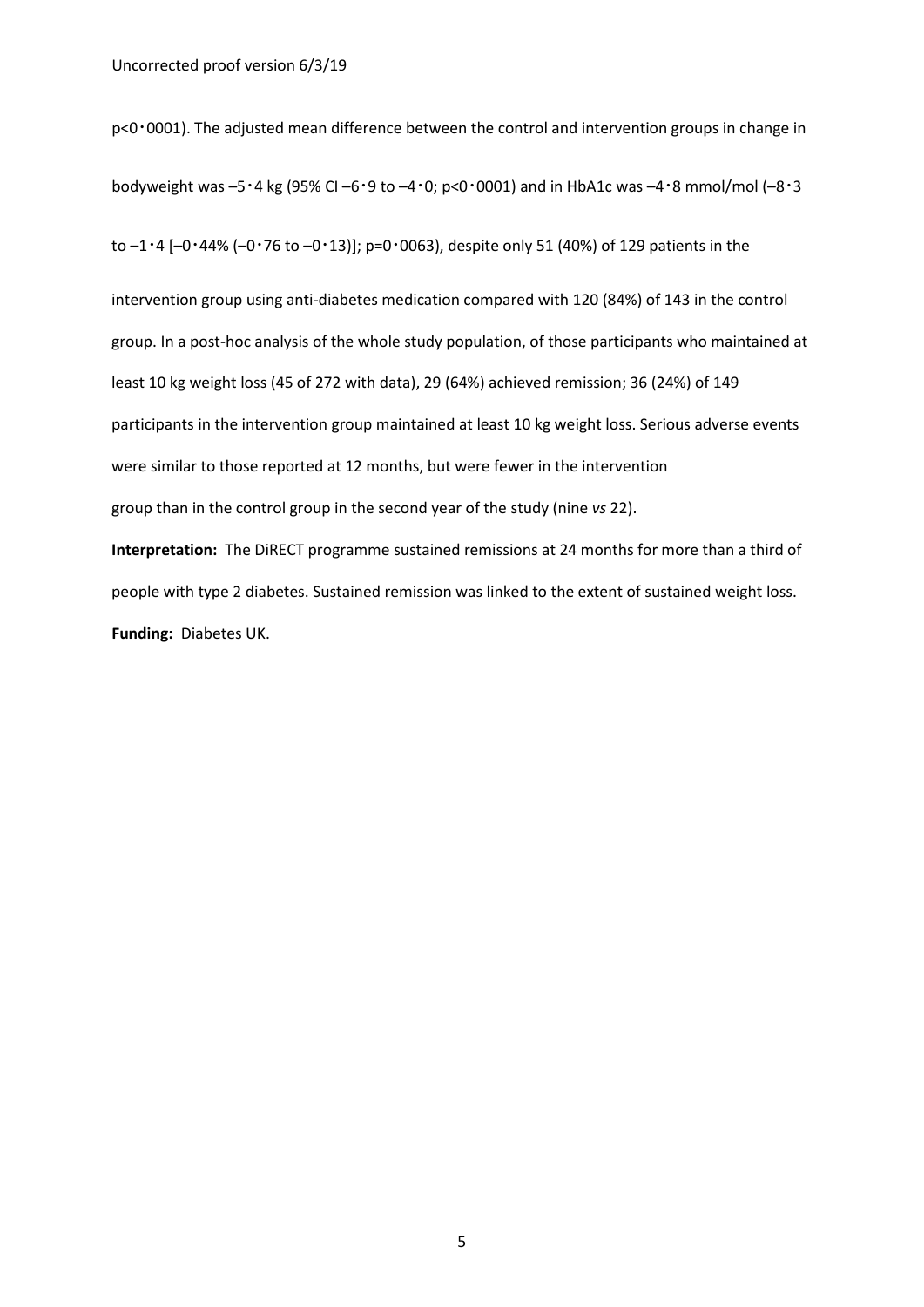#### **Introduction**

Between one in 16 to 1 in 10 adults in the UK and US, respectively have type 2 diabetes  $^{1,2}$ , with much higher rates (up to 1 in 5) in other parts of the world<sup>3</sup>. Diabetes complications are common and expensive to manage so associated healthcare costs are enormous despite the improvements offered through application of clinical guidelines. It is particularly devastating for the growing numbers of younger people affected, who tend to be more obese and lose more life-years through disabling and painful complications. 4

The extreme strength of association between excess weight gain in adult life and type 2 diabetes makes a causal relationship highly likely. The specific importance of intra-abdominal fat and large waist circumference has been long recognised, and the twin cycle mechanism, driven by a damaging but reversible accumulation of ectopic fat within the liver and pancreas in susceptible individuals, has now been consistently observed. <sup>5-7</sup> Several studies have now shown that weight loss of at least 10-15 kg frequently normalises blood glucose in people with short-duration type 2 diabetes.  $8-11$  The Diabetes Remission Clinical Trial (DiRECT) demonstrated that almost half (46%) of a group with type 2 diabetes up to 6 years duration could achieve remission at 12 months, by following a structured weight management programme <sup>12</sup>, and for 86% of those in the intervention group who achieved target weight loss of 15kg or more. These results have changed perceptions of a condition previously assumed to be permanent and demanding life-long drug treatment.

The major current questions are whether remission can be durable and delivered at scale to reach the large numbers of patients, in primary care where they are usually managed, and by how much vascular complications of diabetes can be delayed or avoided. Sufficient weight loss for remission, of over 10-15 kg, can be achieved in various ways, including bariatric surgery but also using a lowcalorie formula for total diet replacement. The key issue now is how best to support long term maintenance of weight loss and remissions of diabetes. This is the greatest problem faced by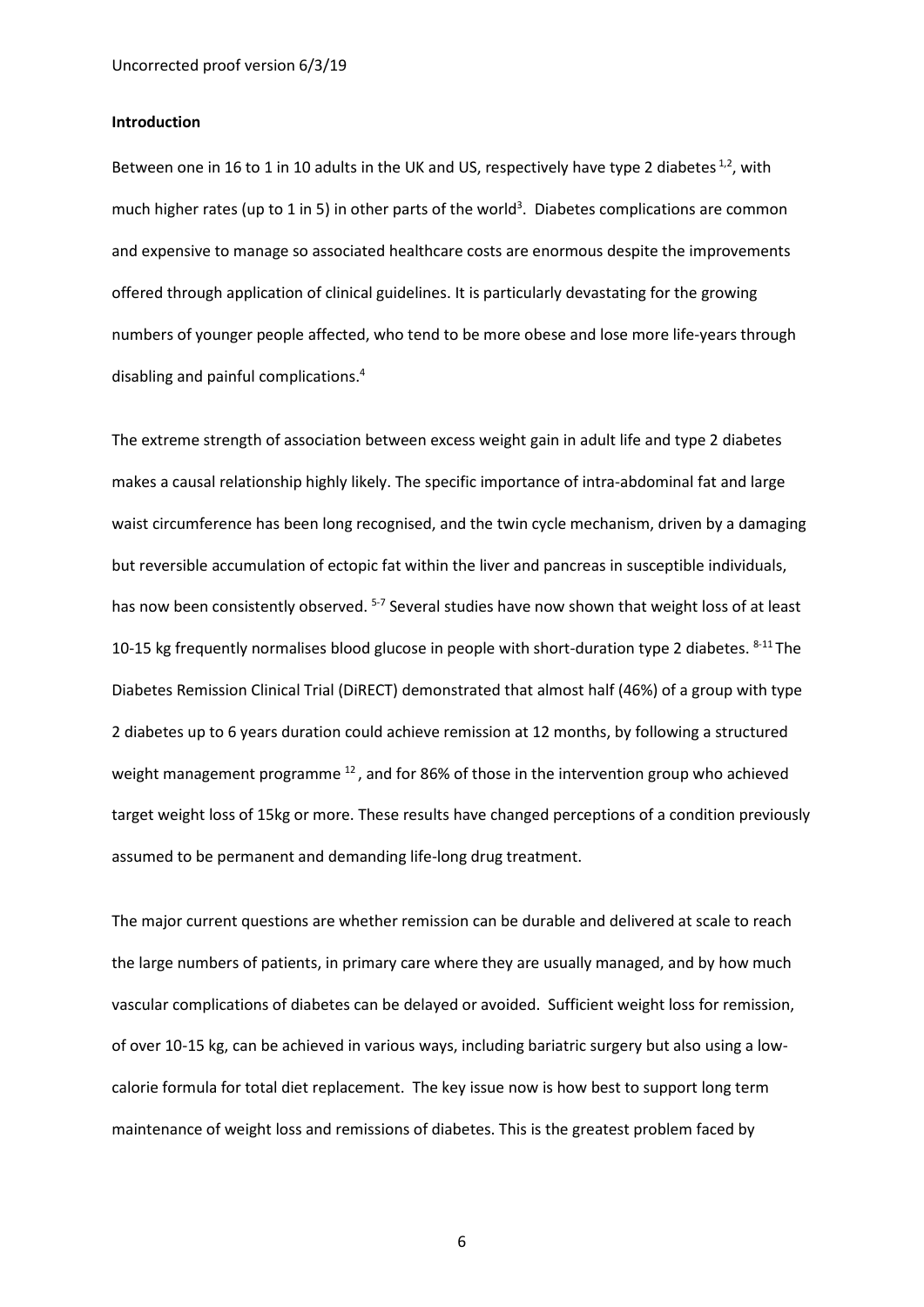individuals, and still misunderstood and requiring specific research, as in the past formula diets were commonly regarded as effective only in the very short-term 13

DiRECT was designed to test an integrated weight management programme delivered in primary care, with an initial period of effective weight loss, stepped food reintroduction with emphasis on energy balance, and then structured support for weight loss maintenance with provision for relapse management. We now report the clinical outcomes in the intervention and control groups at two years.

#### **Methods**

### **Study design and participants**

DiRECT is a two-year open-label, cluster-randomised controlled trial. Ethics approval was granted by West 3 Ethics Committee in January, 2014, with approvals by the National Health Service (NHS) Health Boards in Scotland and Clinical Commissioning Groups in Tyneside. The trial is registered with the ISRCTN registry, number 03267836.

The protocol, including details of recruitment methods, study conduct, and planned analyses, has been published elsewhere,<sup>14</sup> as have the baseline characteristics of the groups.<sup>15</sup> In brief, between 25<sup>th</sup> July 2014 and 5<sup>th</sup> August 2016, we recruited individuals aged 20–65 years, diagnosed with type 2 diabetes within the past 6 years, body-mass index 27–45 kg/ $m^2$ , and not receiving insulin. All participants provided written informed consent for the two-year study.

#### **Randomisation and Masking**

Randomisation was conducted independently of the clinical research team, by the Robertson Centre for Biostatistics, University of Glasgow with the GP practice as unit of randomisation stratified by practice list size (>5700 or < 5700) and study region (Scotland or Tyneside). Statisticians were blinded to treatment allocation for the primary analysis.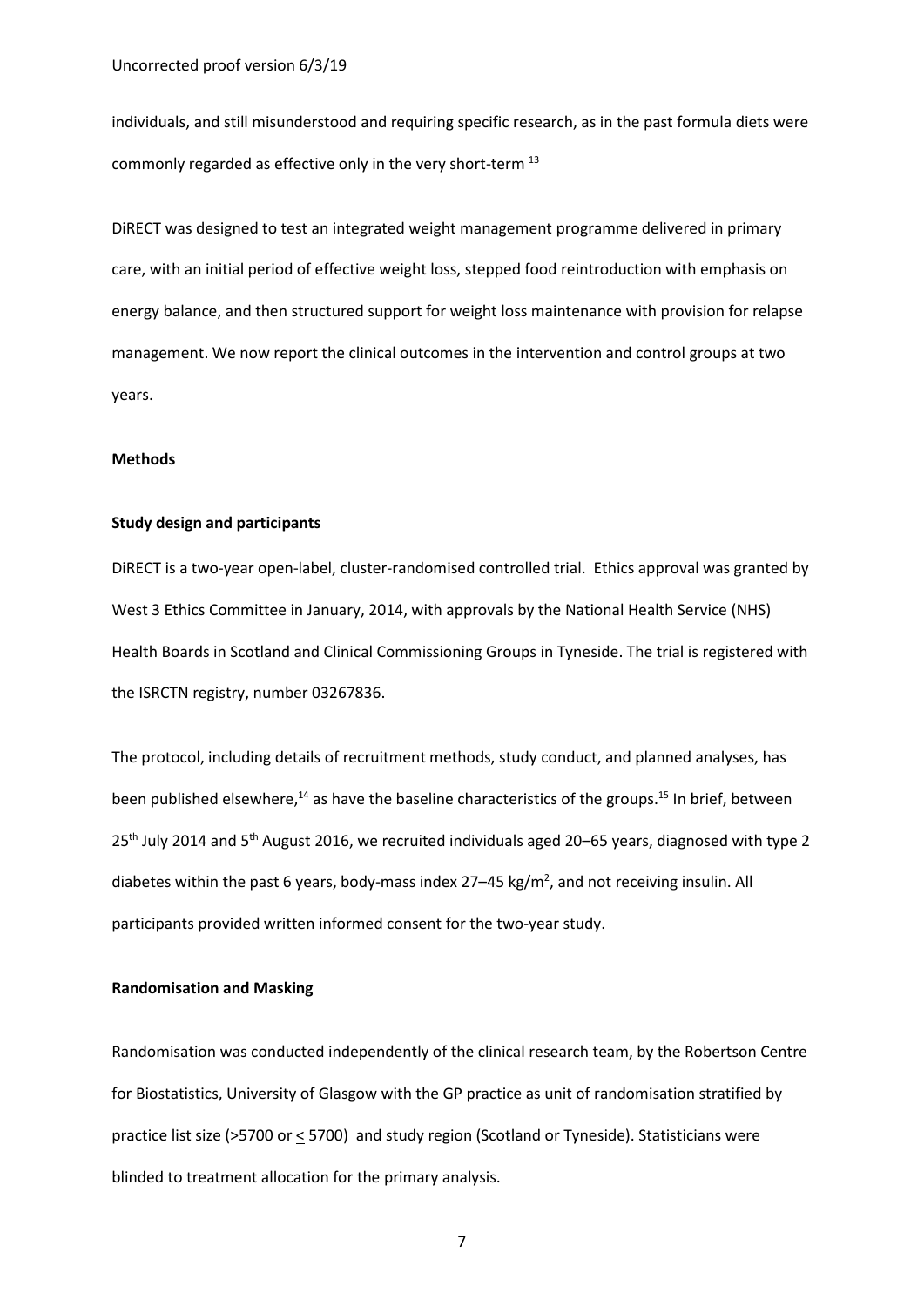#### **Procedures**

The intervention programme (Counterweight-Plus), delivered entirely within a routine primary care setting by a trained NHS dietitian or nurse (as available locally), comprised total diet replacement (825–853 kcal/day formula diet) for 3–5 months (flexible duration to allow for individual goals and circumstances), stepped food reintroduction (6–8 weeks), and then structured support for weight loss maintenance. For the maintenance phase up to 24 months, participants were offered monthly 30 minute appointments with the dietitian or practice nurse, using tailored workbooks. In the event of weight regain >2kg, participants were offered a 'rescue plan' of 2-4 weeks partial meal replacement, and if >4kg a total diet replacement and food reintroduction, with the offer of orlistat treatment. Advice to increase daily physical activity was reinforced at each visit although no specific targets were set. Both anti-diabetic and antihypertensive drugs were withdrawn on day 1 of total diet replacement, with protocols for their reintroduction if necessary, according to clinical guidelines. Antihypertensive drugs were withdrawn to avoid postural hypotension, as blood pressure generally decreases upon commencing a low energy diet.<sup>7</sup> Participants in both groups continued to receive diabetes care under current guidelines and standards from the National Institute of Health and Care Excellence in England 16 and the Scottish Intercollegiate Guidelines Network in Scotland.17 These guidelines do not at present include any recommendations for therapeutic trials of medication withdrawal, which are left to the discretion of doctors in the event of clinical improvement through lifestyle changes. All study appointments took place at the participants' own GP practices.

#### **Outcomes**

The co-primary outcomes were a reduction in weight of 15 kg or more, and remission of diabetes, defined as  $HbA_{1c}$  less than 6.5% (<48 mmol/mol) following withdrawal of anti-diabetic agents at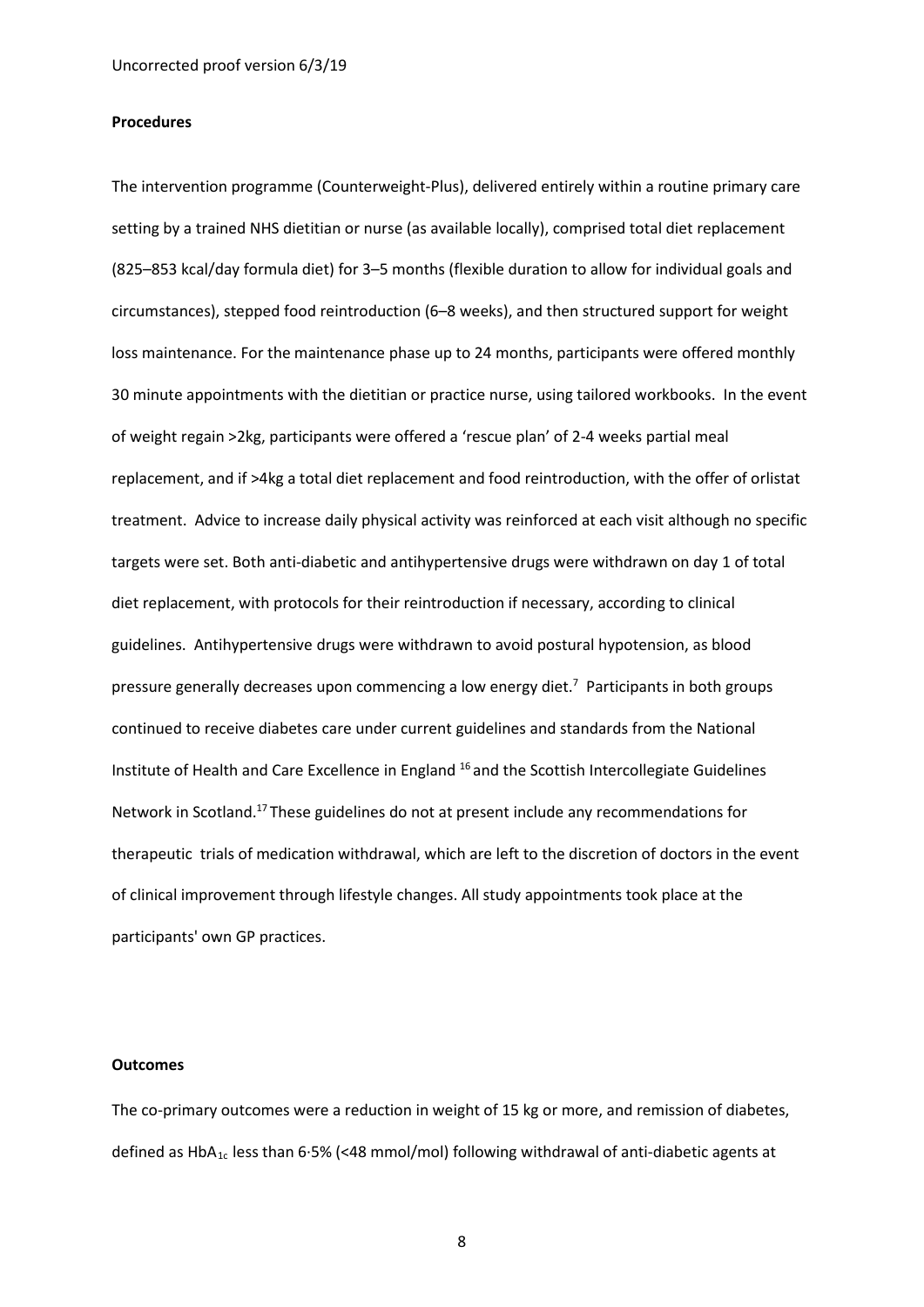baseline 18,19 . The only participant who received an agent after baseline withdrawal developed gestational diabetes and required insulin only during pregnancy. Secondary outcomes were quality of life, as measured by the EuroQol 5 Dimensions (EQ-5D-3L); serum lipids; and physical activity. Other pre-specified outcomes included programme acceptability, sleep quality, blood pressure, and serious adverse events collected from GP records, as detailed in the trial protocol.<sup>14</sup> We additionally assessed changes in medications remission after >10kg weight loss as post hoc analyses. Outcome data were collected at baseline and repeated at 12 and 24 months as planned. All pre-specified outcomes are reported with the exception of exercise and sleep data which are not yet analysed.

For participants who ceased to engage, and did not attend their 12 or 24-month trial appointments, data from GP records (within a window of plus or minus 100 days of the scheduled follow-up date) were used, if available, as pre-specified in the protocol.<sup>15</sup>

#### **Statistical analysis**

The planned primary analyses were done at the individual level, according to the intention-to-treat principle. The co-primary outcomes were analysed in a hierarchical manner, the weight loss outcome first, with no adjustment of the p-values for multiple comparisons. For participants who did not attend the 12 or 24 month study assessment, and for whom data could not be obtained from GP records, we made the assumption that the primary outcomes were not met. For the main analysis of secondary outcomes, no assumptions were made regarding missing data.

Sample-size calculations indicated that recruitment of 280 participants would be required to achieve 80% power. These calculations assumed diabetes remission in 22% of participants in the intervention group at one year (the effect size deemed potentially important, a priori) compared with an estimated 5% in the control group, enrolment of ten participants per practice (fixed), an intra-class correlation coefficient of 0·05 to account for cluster randomisation, and an estimated dropout rate of 25% within 12 months.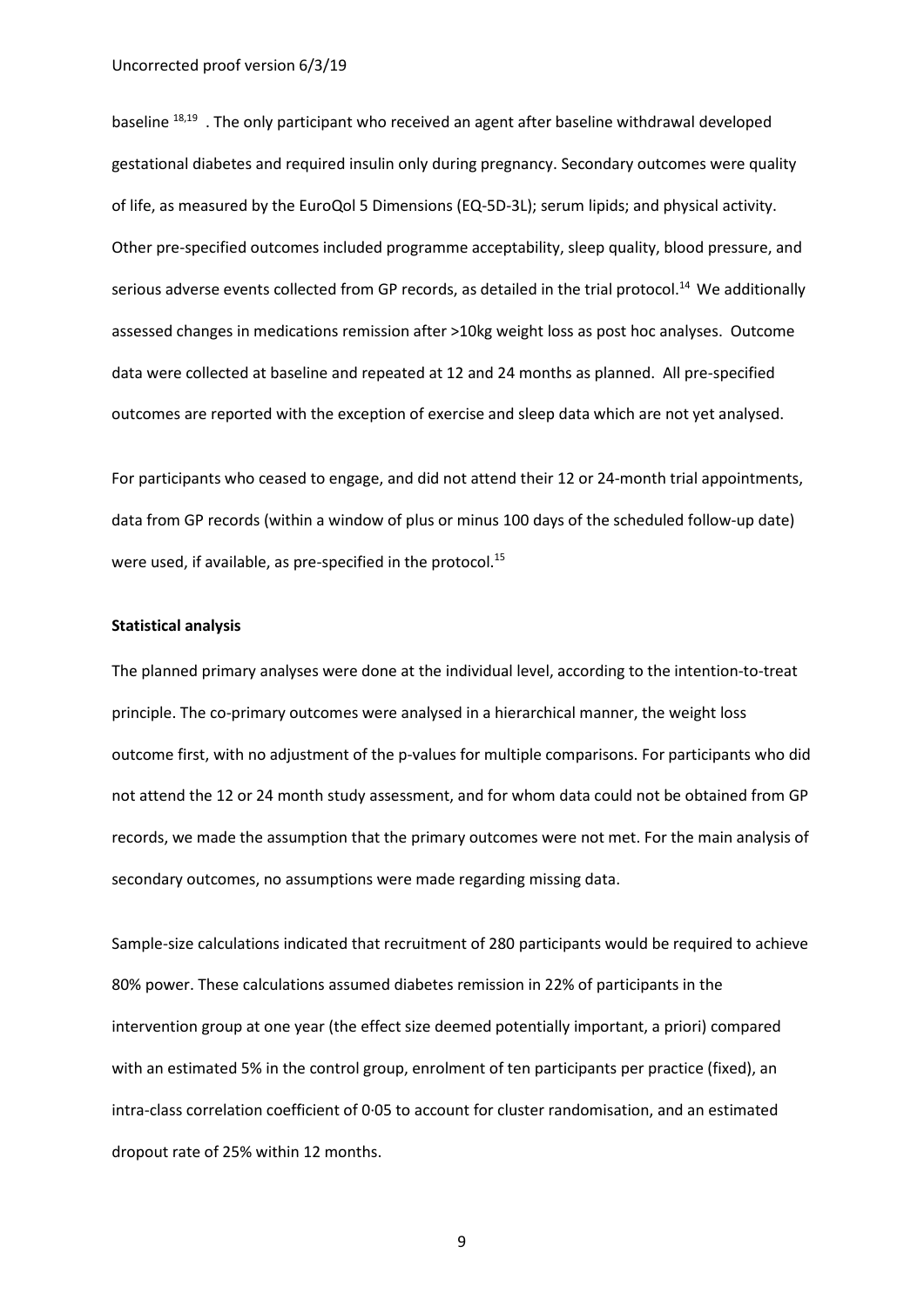Outcomes were compared between groups with mixed-effects regression models, with adjustment for GP practice as a random effect. Logistic models were used for binary outcomes, and Gaussian models for continuous outcomes. If possible, models were adjusted for the minimisation variables (study centre and practice list size), age, sex, duration of diabetes and HbA1c at baseline. Models of continuous outcomes were also adjusted for the baseline measurement of the outcome. If models failed to converge, models with fewer adjustment variables were tried. For serum triglyceride, groups were compared with a linear regression model of log-transformed values, with adjustment for baseline log triglyceride.

For continuous outcomes, model fit was assessed visually with normal probability plots. When substantial departure from a normal distribution was observed, groups were also compared with non-parametric Wilcoxon or Mann–Whitney tests, using both the 24-month outcome value and the change from baseline. For binary outcomes, when the number of cases or non-cases was zero in one of the randomised groups and the regression model would not converge, we compared groups with Fisher's exact test.

Statistical analyses were done with R for Windows, version 3.2.4.

#### **Role of the funding source**

The study funders had no role in study design, data collection, data analysis, interpretation, or writing of the report. All authors had full access to all the study data and the corresponding author had final responsibility for the decision to submit for publication.

#### **Results**

Between 25<sup>th</sup> July 2014 and 5<sup>th</sup> August 2016, we recruited 306 individuals from 49 intervention (n=23) and control (n=26) practices, and the intention-to-treat population comprised 149 participants per group (Figure 1). Baseline characteristics were similar between groups.<sup>15</sup>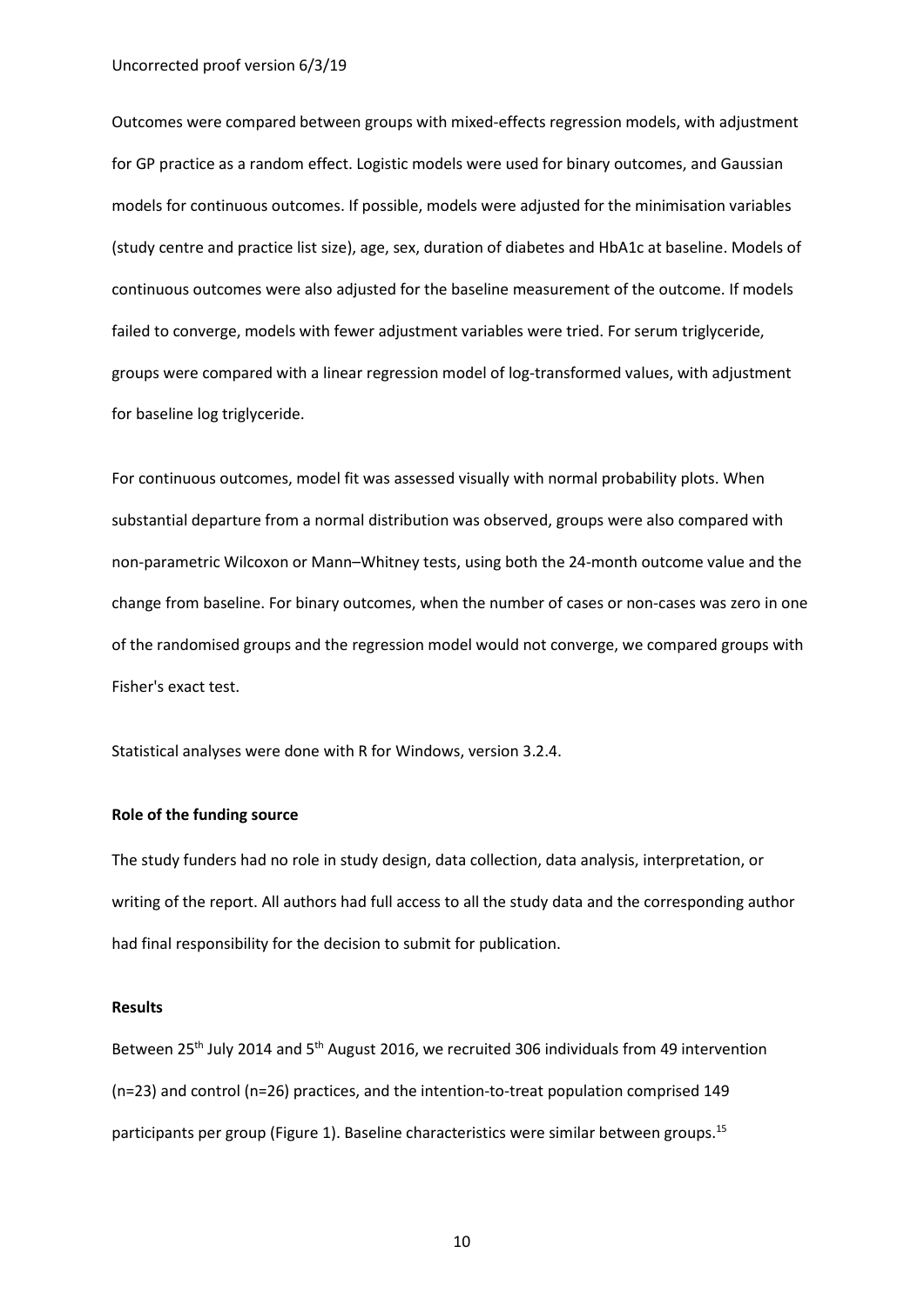A total of 116/149 (77·9%) participants in the intervention and 141/149 (94·6%) in the control group attended the 24 month study assessment, thus overall 41/298 (13·8%) randomised participants did not attend at 24 months. The baseline characteristics of those who attended this visit compared with those who did not are shown in Table S1. Additional data for weight and HbA1c were obtained from GP records where available, such that data at 24 months for body weight and for HbA1c were available for 272 (91·3%) participants (n=129 intervention and n=143 control). For the intention-totreat analysis, the remaining 26 participants with no data at 24 months, who did not attend the 12 or 24 month study assessment, and for whom GP records were not available because they had moved residence or practice and could not be traced, were assumed not to have met either primary outcome [\(Figure 1\)](http://www.thelancet.com/cms/attachment/2117900888/2085717016/gr1.gif).

The intervention group participants attended an average of 7·7 appointments of the possible 12 visits at monthly intervals during the second year, and those who attended the two-year follow-up visit attended 9·6 out of the maximum of 12 visits.

At 24 months, weight loss of 15 kg or more was observed in 17/129 (13·2%) intervention group participants (17/149, 11·4% of those commencing the intervention), and by 3/149 participants in the control group (adjusted odds ratio 7·49, 95% CI 2·05-27·32, p=0·0023, missing values imputed; [Figure](http://www.thelancet.com/cms/attachment/2117900888/2085717017/gr2.jpg)  [2A](http://www.thelancet.com/cms/attachment/2117900888/2085717017/gr2.jpg)). In the intervention group 24.2% (36/149) maintained ≥10kg weight loss at 24 months (post hoc analysis). Absolute weight at each time point is shown in Table 1.

At 24 months, without imputing missing data and assuming no remission for those without data, diabetes was in remission in 53/129 (41·1%) participants in the intervention group (35·6% of 149 commencing the intervention) and 5/149 (3·4%) in the control group (adjusted odds ratio for imputed outcome 25·82, 95% confidence interval (8·25, 80·84); p<0·0001). (Figure 2B).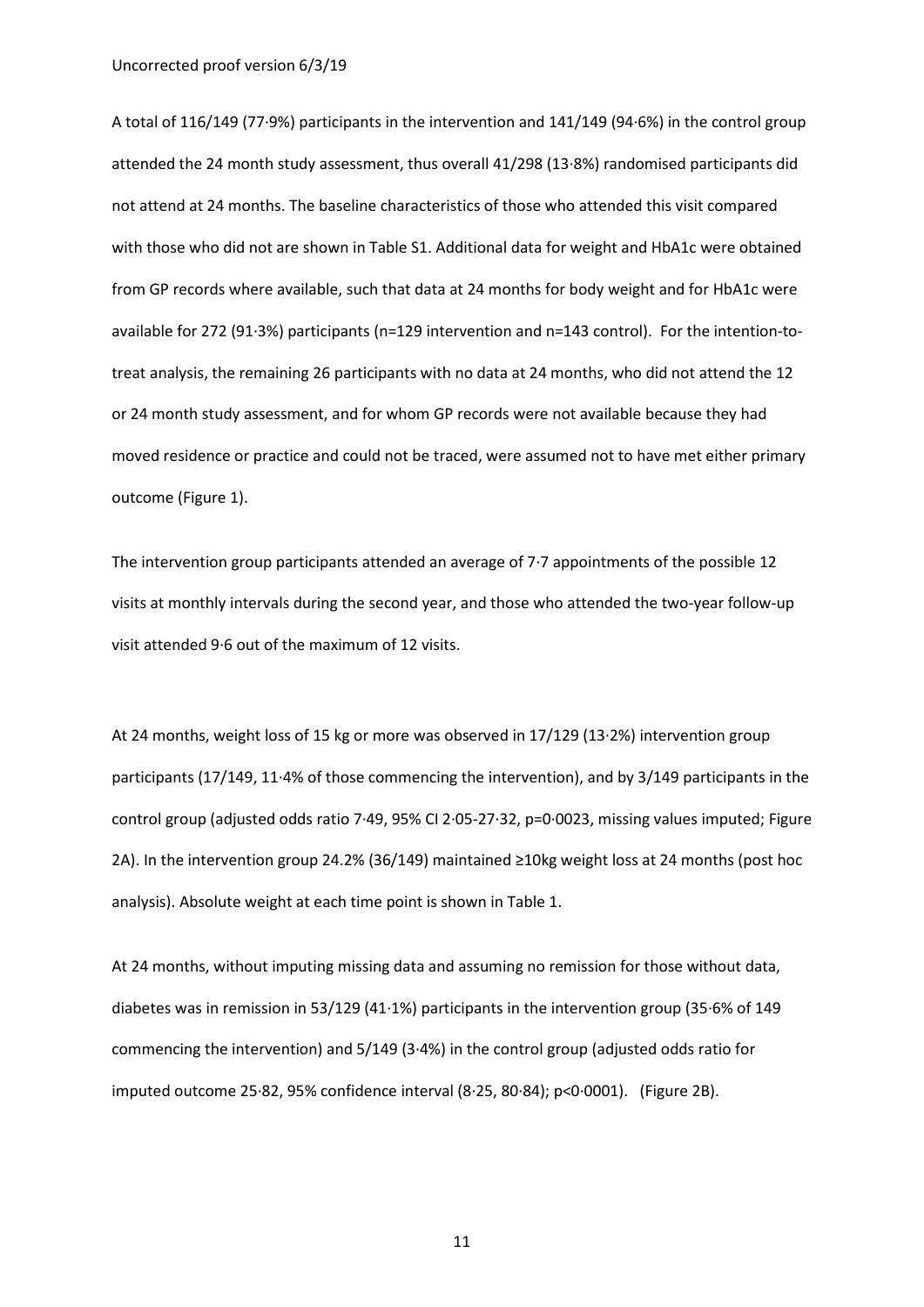For the entire study population, remissions at 24 months were achieved by 8/154 (5.2%) participants who lost less than 5 kg, 21/73 (28·8%) who maintained 5–10 kg loss, 15/25 (60·0%) who maintained 10–15 kg loss, 29/45 (64·4%) who maintained ≥10kg loss, and 14/20 (70·0%) of participants who lost 15 kg or more (Figure 2C). Four participants (out of 50 with weight gain (8·0%)) were in remission at both 12 and 24 months despite small weight gains (0-2kg) at 24 months. These individuals all had baseline Hba1c between 6.5% (47.5mmol/mol) and 6.63% (49.0 mmol/mol). Of those on antidiabetic medication, 22/119 (18·5%) in the control group and 0/51 in the intervention group had HbA1c<48 mmol/mol at 24 months. In the control group, 4/119 (3·4%) had HbA1c<42 mmol/mol at 24 months. Post-hoc analyses were conducted on the change in weight by achieved remission at each time point (Figure S1) and the baseline characteristics of those attending the 24 months visit compared with those who did not (Table S1).

Between baseline and 24 months, mean body weight fell by 7·6kg (SD 6·5) in the intervention group and by 2·3 kg (SD 5·2) in the control group (adjusted difference in weight change between groups at 24 months of -5·43 kg, 95% CI -6·87 to -3·99; p<0·0001; Table 1).

Between 12 and 24 months, mean body weight increased by 2·6 kg (SD 5·0) in the intervention group and decreased by 1·3 kg (SD 4·2) in the control group (adjusted difference in weight change between groups of 3·34 kg, 95% CI 2·18 to 4·50; p<0·0001). In the intervention group, those maintaining remission between 12 and 24 months (n=48), after having lost on average 15·51 kg (6·6) during year 1, regained on average 4·25 kg, SD 3·68. In those who relapsed after 12 months (n=15) weight regain was greater (7·09 kg (SD 5·42), t-test p=0·073), after having lost an average of 11·98 kg (SD 7·7). The group not in remission at 12 months (n=62 with weight data at both 12 and 24 months) had an average weight gain of 0.26 kg (SD 4.7) after having lost 5·81 (SD 6·4) at 12 months. Over the 24 months from baseline, those who maintained remission lost an average of 10·4 kg (SD 6·8), those who were in remission at 12 months but relapsed at 24 months lost 3.7 kg (SD 5.9) and those who did not achieve remission at 12 or 24 months lost 3·2 (5·2) kg (Figure S1). Out of 143 intervention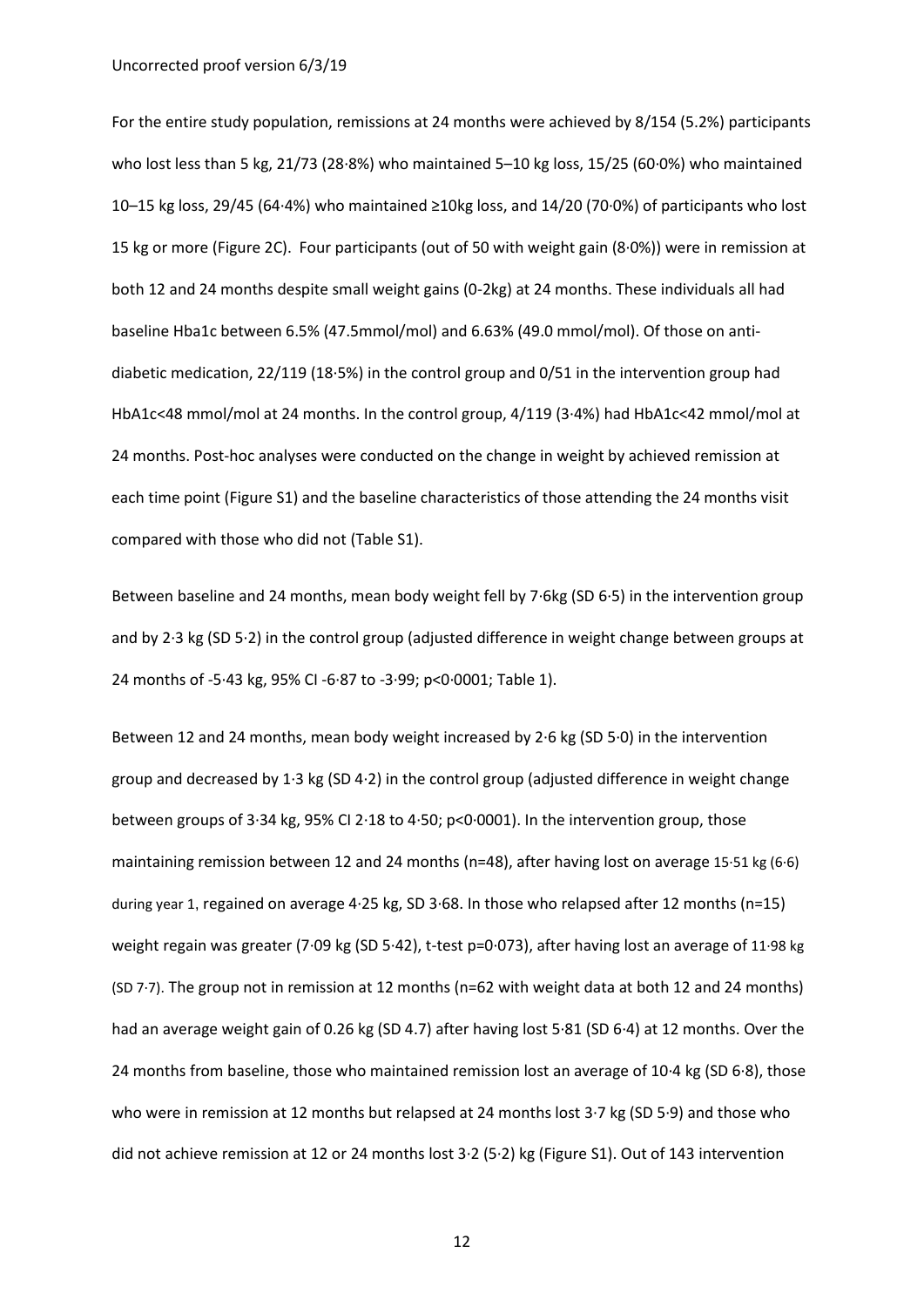arm participants who have data during treatment phases, about half required relapse management with brief total diet replacement and the offer of orlistat during the two years: 71/143 (49·7%) had not had any 'rescue plan', 49/143 (34·3%) had one, 15/143 (10·5%) had two and 8/143 (5·6%) had three or more rescue plan phases. The numbers of intervention arm participants receiving orlistat at 12 and 24 months were 0 and 3 respectively. As the mean baseline weight was close to 100kg, similar patterns were recorded for BMI and for weight change expressed as a percentage of baseline weight.

In the control group, mean HbA1c remained similar between baseline (58·2 mmol/mol,SD 11·5; 7.48%) and 24 months (58·6, SD 14·4; 7.51%), with 115/149 (77·2%) receiving anti-diabetes medications at baseline, increasing to 120/143 (83·9%) at 24 months. In the intervention group, mean HbA1c fell between baseline (60·4, SD 13·7; (7.68%)) and 24 months (54·4, SD 15·9), adjusted mean difference -4·82mmol/mol, (-8·28, -1·36), p=0·0063, with 111/149 (74·5%) receiving antidiabetes medications at baseline and 51/129 (39·5%) at 24 months.

Of those on anti-diabetic medication, 22/119 (18·5%) in the control group and 0/51 in the intervention group had HbA1c<48 mmol/mol at 24 months, and 4/119 (3·4%) in the control group had HbA1c<42 mmol/mol at 24 months.

Mean systolic blood pressure at 24 months decreased by 1·4 mmHg (SD 13·4) in the control group and by 4·3 mmHg (SD 18·7) in the intervention group (adjusted mean difference -3·43, (-6·70, -0·16), p=0·039), with 86/143 (60·1%) in the control group but only 61/129 (47·3%) in the intervention group receiving antihypertensive medication at 24 months (adjusted odds ratio 0·31, (0·14, 0·71), p=0·0058)(Table 1).

Serum triglycerides at 24 months decreased below baseline values by 0·2 mmol/l (SD 0·7) in the control group and by 0.4 mmol/l (SD 1.2) in the intervention group (adjusted mean difference in logtransformed values -0·14 (-0·23, -0·04), p=0·0055).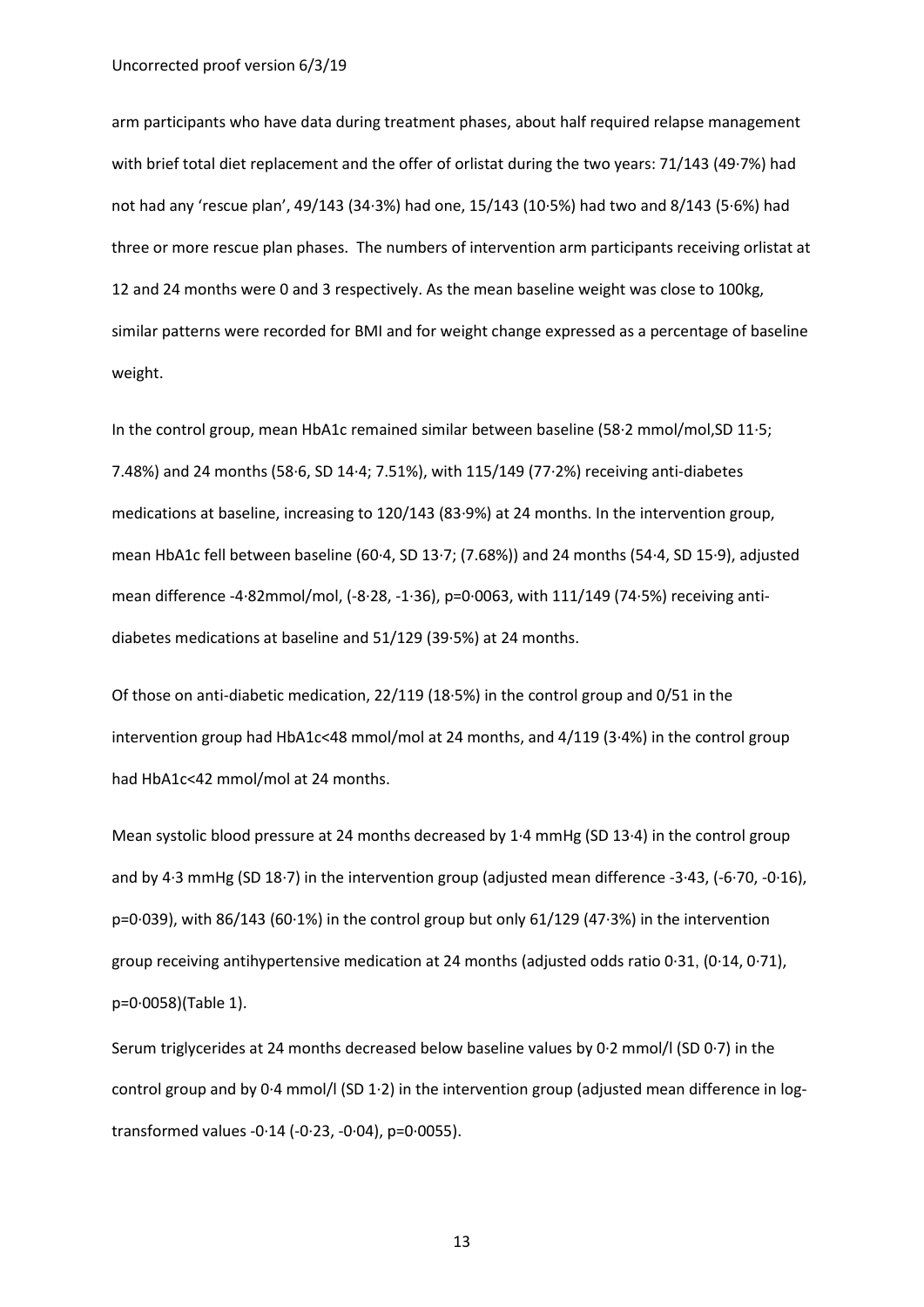Total serious adverse events reported for the first 24 months of DiRECT were 15 in the intervention and 25 in the control group, in 11 and 19 participants respectively. While there had been no significant difference at 12 months, in the second year of DiRECT, six participants in the intervention group and 16 in the control group suffered nine and 22 serious adverse events respectively. None led to withdrawal from the study. The serious adverse events (Table 2) included several vascular events in the control arm (two cerebral vascular accidents, one toe amputation, one aortic aneurysm rupture, and one sudden death), compared with one non-fatal MI in the intervention group in a person who had not attended for review. Two other serious adverse events, both in one participant during year one (cholelithiasis, abdominal pain), were deemed potentially related to the intervention.

Quality of life assessed by visual analogue score at 24 months improved more in the intervention group (change from baseline 10·0 (0·0, 20·0) than in controls 2·5 (-5·0, 9·0); p=0·032)). The absolute scores are shown in Table 1.

Post hoc analysis showed that in the whole study population, likelihood of remission at 24 months (n=58/298, 19.5%) was higher for male sex (adjusted odds ratio for female vs. male 0·44 (0·22, 0·88), p=0·020), and increased with age (adjusted odds ratio 1·08 (1·03, 1·13) per year, p=0·0020), , with weight loss from baseline (adjusted odds ratio 0.83 (0.77, 0.90) per kg, p<0.0001), and with weightchange from 12 to 24 months (adjusted odds ratio per kg gained 1.11 (1·03, 1·21), p=0·010). Likelihood of remission at 24 months was not influenced by baseline BMI (adjusted odds ratio per  $kg/m^2$  0·99 (0·92, 1·06), p=0·77) or duration of diabetes within the 6-year range included (adjusted odds ratio per year 0·92 (0·76, 1·11), p=0·39). Where this could be assessed, the effects did not differ significantly between intervention and control group (p for interaction: sex p=0·31, weight change from 12 to 24 months p=0·47, duration of diabetes within the 6 year range studied p=0·11). All models were adjusted for treatment, practice list size, centre and a random effect for practice.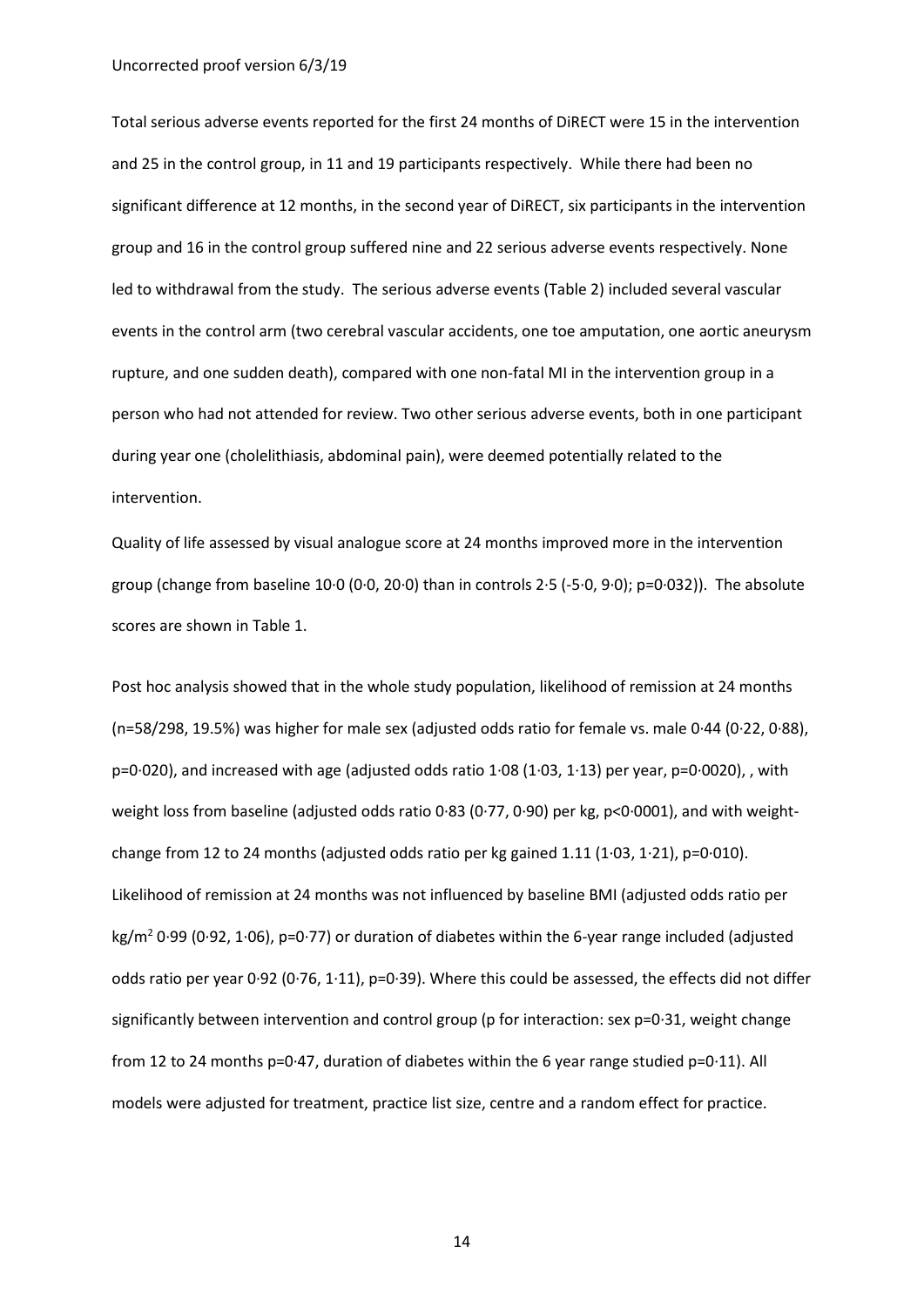#### **Discussion**

The two-year results of DiRECT demonstrate continuing remission of type 2 diabetes is possible. The present data demonstrate that diabetes is reversible to a non-diabetic state over 24 months for 36% of the whole Intervention group and for 70% of those who maintain a weight loss of over 15kg. The data extend the  $1<sup>st</sup>$  year data of DiRECT in showing that achieving and maintaining weight loss is the dominant factor behind remission of type diabetes. Participants reverting to diabetes between 12 and 24 months regained more weight than those maintaining remission. The co-primary outcome of >15kg weight loss was maintained by 11.4% (17/149) by intention to treat analysis, down from 24% (36/149) at 1 year. Blood pressure, lipids and quality of life improved with the intervention. There were less serious adverse events in the intervention group in the second year. The overall diabetes-related cardiometabolic risk profile improved, with reduced lipids and fewer participants requiring antihypertensive medications to control blood pressure than in the control group.

To our knowledge, DiRECT is the first study designed to test whether, and for how long, dietary weight loss can generate remission of type 2 diabetes. The programme used differs from many weight management treatments in its structured design, with a three-phase integrated structure, focussing from the outset on the need for long-term maintenance of weight loss. The importance of a formalised rescue plan is underscored by observation that almost half of the Intervention group required this additional intervention. Of the 129 participants with data on medication, 53 were in remission, 51 were on anti-diabetic medication and 25 had not achieved remission but had not been commenced on medication. Weight regain was less than in many published studies<sup>13</sup> but remains a challenge. The observed weight regain and remission rates compare favourably with Look AHEAD<sup>20</sup>, which delivered an intensively supported programme in specialist US diabetes centres, combining considerable increases in physical activity and dietary programmes. Losing over 10kg in Look Ahead was associated with reduced cardiovascular events in a post hoc analysis. Remission of type 2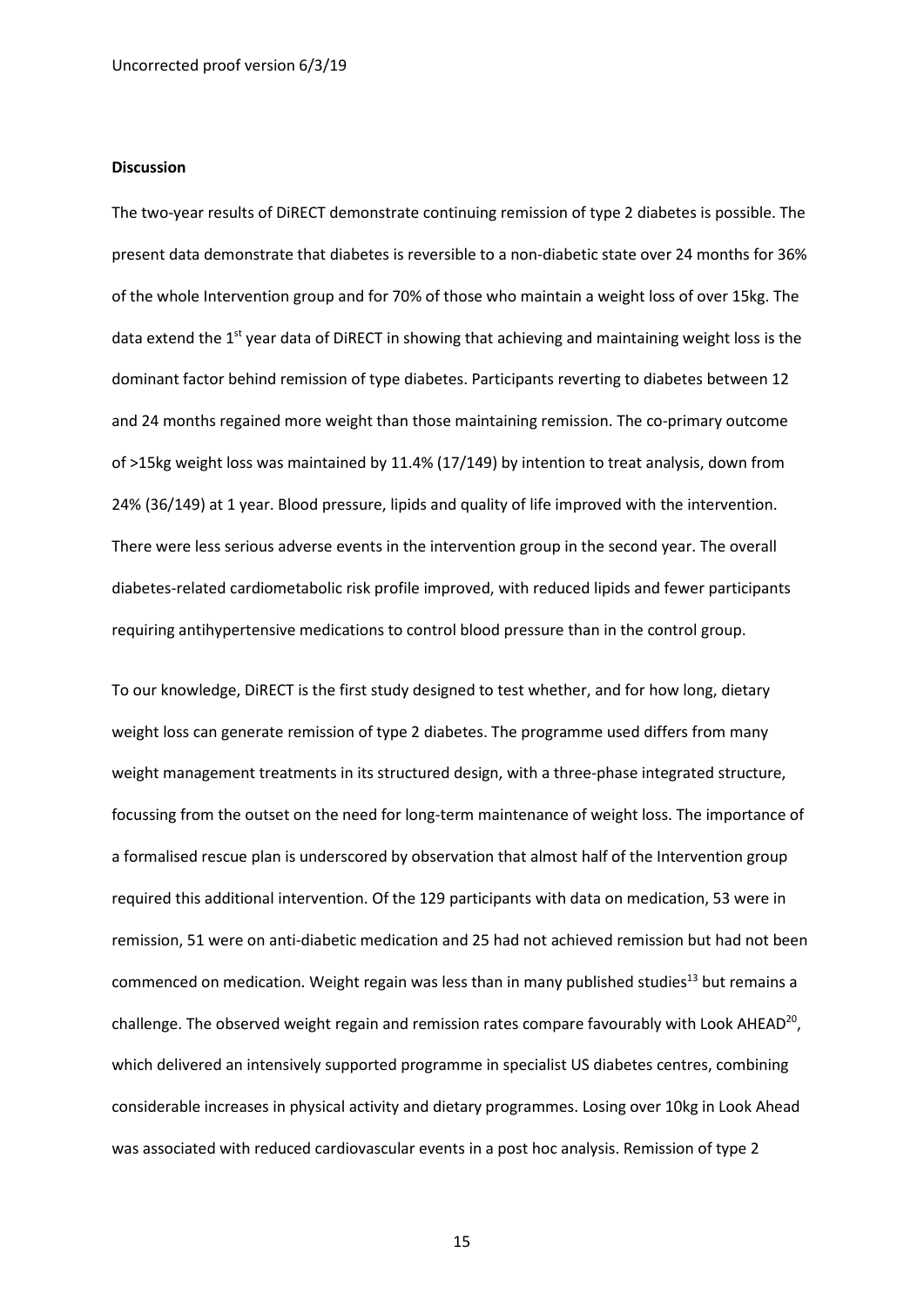#### Uncorrected proof version 6/3/19

diabetes was not the primary outcome in Look Ahead, but was observed in 9·2% at 2 years, with average weight loss of a little under 6kg.<sup>21</sup> The DiRECT intervention has similarities with Look Ahead, but was designed specifically for achieving remissions, with a view to delivery at scale for the very large numbers of people with type 2 diabetes, therefore in a routine primary care setting. The results will help to overcome reluctance to offer weight management in primary care, whether through unfamiliarity with practical weight management or a belief that weight regain is inevitable and usually complete. Weight changes at 24 months in DiRECT are comparable to those reported using the same programme in a prospective audit of its routine use in other primary care and community settings, which found similar results for people with and without diabetes.<sup>22</sup> The resources required for a programme based on the DiRECT intervention are not complicated or expensive, nor the training of routine staff burdensome. The 12-month intervention cost is under half of the average annual UK healthcare cost of a person with type 2 diabetes.<sup>23</sup> These considerations, and the fact that DiRECT included a high proportion of participants from more socially deprived backgrounds<sup>15</sup> (unlike many other programs), all imply that the intervention should be widely transferable within routine healthcare. Acceptability of the intervention is supported by a sustained modest, statistically significant improvement in quality of life.

Bariatric surgery has dominated discussions of type 2 diabetes remission as an effective way of producing major weight loss and diabetes remissions.<sup>9-11</sup> However, it is expensive and incurs risks of long-term problems, such as post-prandial hypoglycaemia, hypovolaemic dumping syndrome and micronutrient deficiencies that restrict acceptability.<sup>24,25</sup> In addition, many people do not wish to undergo surgery. The results of DiRECT and some previous studies<sup>26</sup> challenge the view that the very large weight losses targeted by bariatric surgery are essential or optimal for sustained remission of type 2 diabetes. DiRECT provides the best evidence from a real-life trial of a non-surgical approach, but research into prevention of weight regain remains underdeveloped, and improved methods will be needed to match the long-term weight loss maintenance after surgery. Accumulated evidence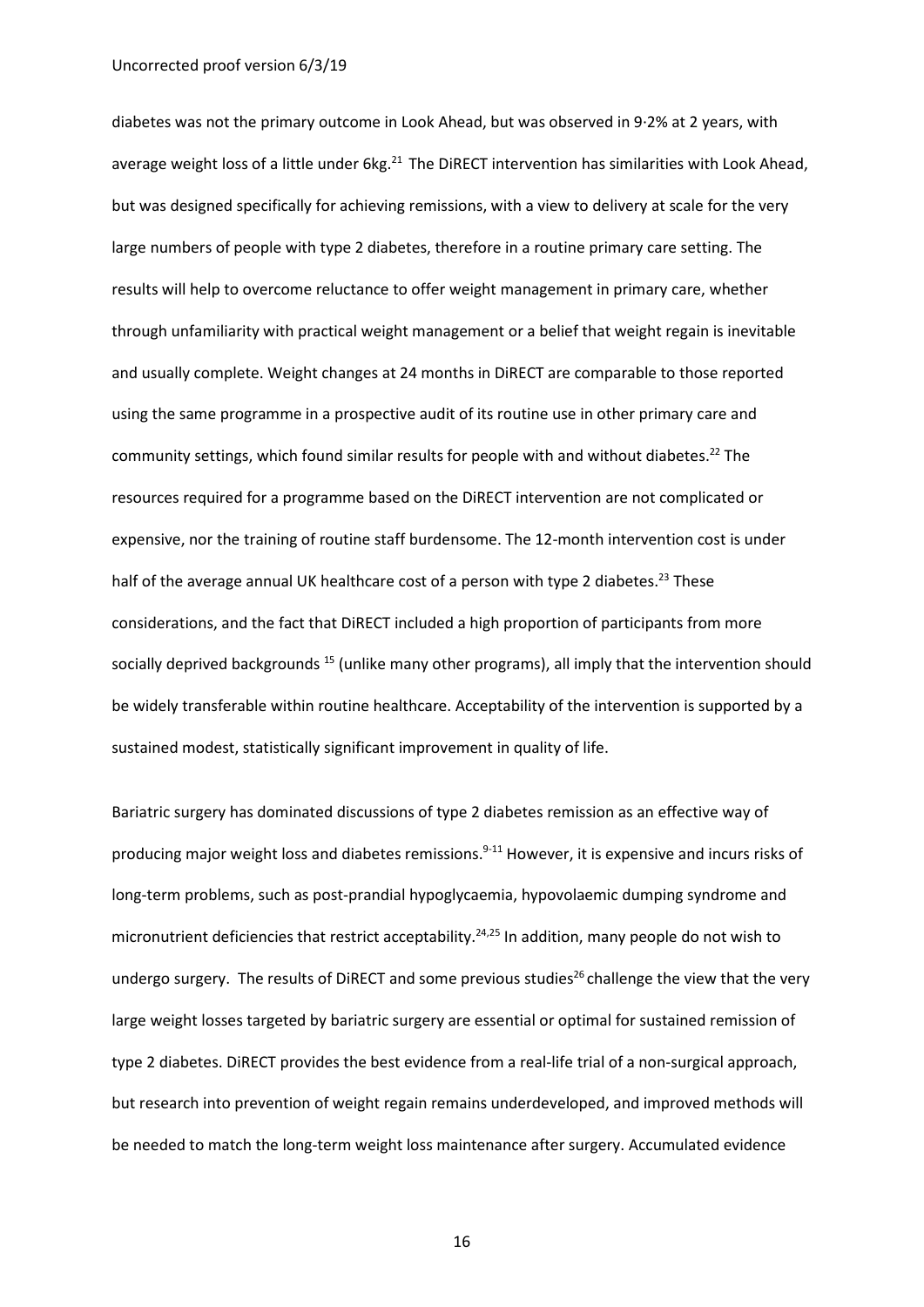#### Uncorrected proof version 6/3/19

points to duration of diabetes with earlier age of onset and persistent elevation of HbA1c as the main drivers of the disabling and costly clinical complications of type 2 diabetes, in particular the vascular consequences of associated hypertension and dyslipidaemia.27 DiRECT was not powered to assess 'hard' clinical outcomes, but seeing fewer serious adverse events in the second year of weight management is reassuring, given the past anxiety over safety of older formula diets. The present observations on these improved cardiovascular risk factors are consistent with other evidence for clinical benefits from intentional weight loss for people with type 2 diabetes<sup>28</sup>. The potential advantages of remission are enormous but no long-term outcome data yet exist, other than after bariatric surgery.<sup>9</sup>

The present results suggest that type 2 diabetes is a clinical consequence of accumulation of excess weight, in ectopic sites by susceptible individuals,  $<sup>7</sup>$  even with a relatively low body mass index. The</sup> observation of changes in liver and pancreas fat which accompany weight loss with biochemical improvements in type 2 diabetes are consistent with this.<sup>29,7</sup> It appears that failure to tackle that underlying process of fat accumulation allows diabetes to progress. Effective long-term weight management with a resetting of long-term energy consumption is clearly essential, but other factors contribute and there remain unanswered questions and debates about dietary approaches, and the optimal ratio of macronutrients. A recent study of people with type 2 diabetes has demonstrated substantial weight loss, reduced glycaemia and decreased medications with a very low carbohydrate diet, although this was not randomised.<sup>30</sup> However, meta-analyses of the controlled trial evidence show no important differences between high and low carbohydrate diets for weight control or HbA1c.<sup>31</sup> Low intensity support and follow-up to establish longer term outcomes in DiRECT are currently funded to continue for all participants to a total of 3 years from baseline, and participants have consented to 5 years of follow up. While weight maintenance in DiRECT is better than in most previous studies, further research to optimise weight loss maintenance is essential. This could potentially incorporate other dietary methods, and medications if individually required, such as GLP-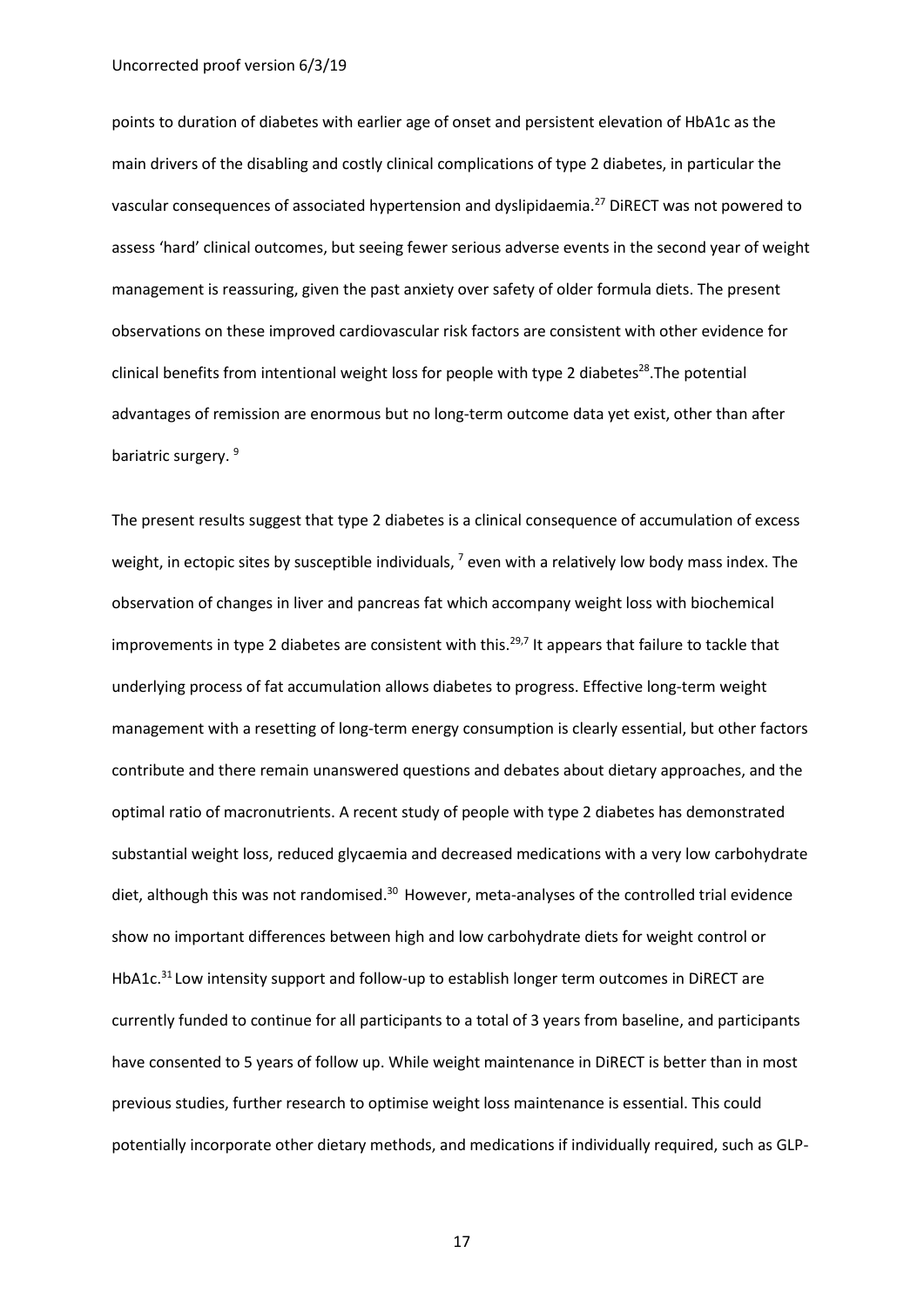1 agonists<sup>32</sup> or non-pharmaceutical agents like inulin propionate ester  $33$  where appropriate and necessary for those who fail to maintain remissions long-term. The present results make a strong case that intensive weight management should be included as a first-line option in routine care for people with type 2 diabetes, to seek early remission from a potentially devastating progressive disease.18

Some limitations and potential for bias are inevitable in research conducted in real-life settings. Although statisticians were blinded for the primary analysis, participants and clinicians in DiRECT were aware of their planned allocation to the control or intervention group, as the unit of randomisation was the primary care centre, to reduce contamination between groups. Following publication of the first-year results of DiRECT (December 2017<sup>12</sup>) there was considerable media coverage which may have tended to attenuate the difference between the randomised groups. A proportion of the control group took personal action to lose weight (9 participants in the control group lost >10 kg during the second year compared to 2 during the first year). Increased use of SGLT-2 inhibitors may also have contributed to the weight change in controls. At 12 months no control participants had achieved the co-primary outcome of weight loss greater than 15kg, but at 24 months it was reached by 3 (3/149, 2·0%), and there was a significant difference between the weight loss in the control group and weight gain in the intervention group. Despite this the differences in remission and weight loss between groups were still highly significant and clinically important at 2 years. Weight regain in the intervention group contributed to limit the effect size. The racial and ethnic characteristics, while typical of UK type 2 diabetes populations, do not allow for unqualified extrapolation to other groups, such as South Asians, who tend to develop diabetes with less weight gain (and may therefore need less weight loss to undergo remission). The conclusions reported here apply to people with type 2 diabetes diagnosed within the previous 6 years, and existing evidence has shown that remission, though still possible, is less likely after longer durations of disease.<sup>7-9</sup> As medication withdrawal is not part of standard guidelines, it has to be considered that some control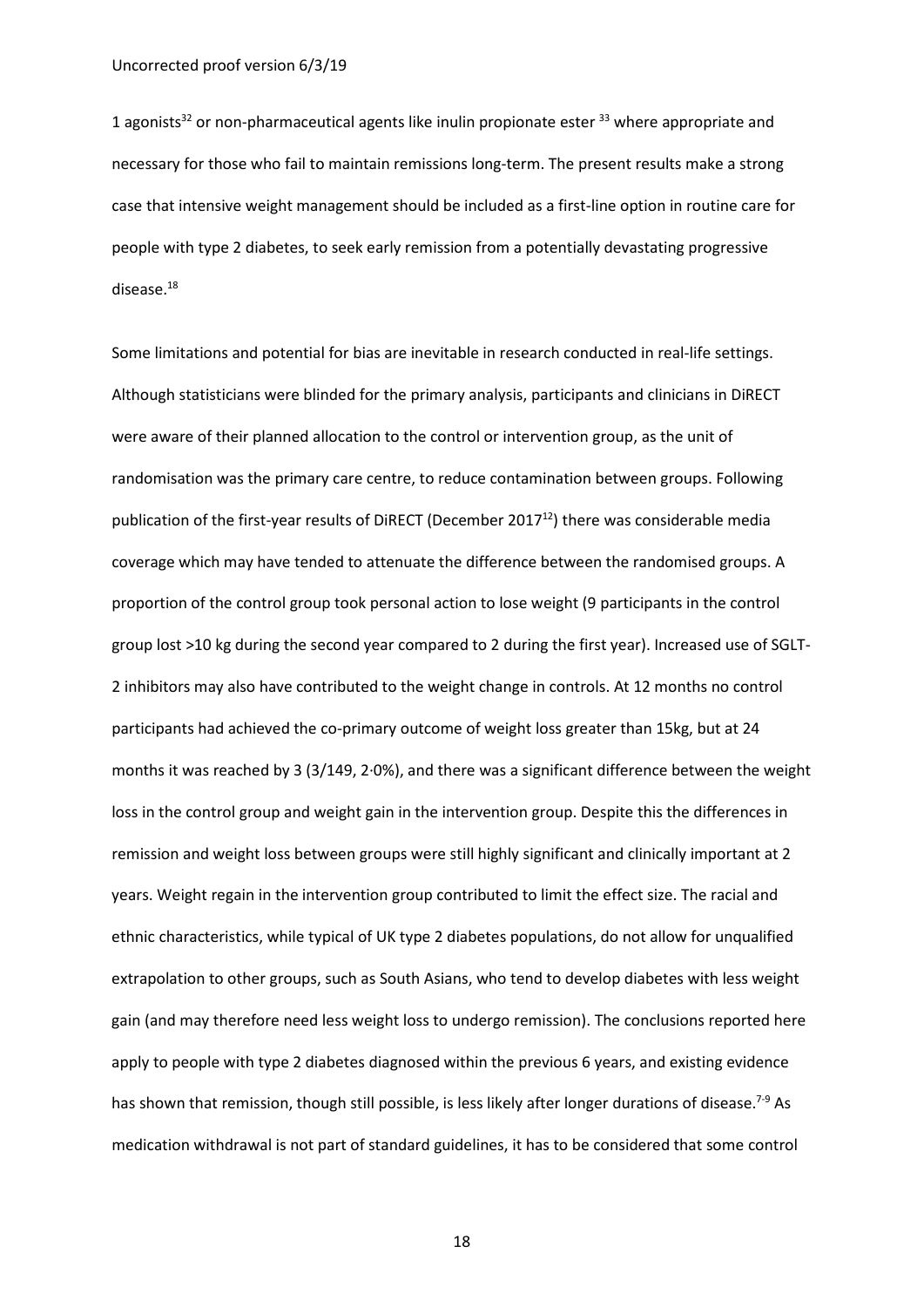participants might have been able to sustain HbA1c below the cut off for remission if their antidiabetic agents had been withdrawn. Of those in the Intervention group who did not achieve remission, anti-diabetic agents required to be re-started as per protocol in 39.5%. The strengths of the study include a well-defined intervention and a robust cluster-randomised study design, managed by a well-established clinical trials unit. The sample had characteristics very similar to the general population of people with type 2 diabetes, so the results are likely to be widely generalisable[.15](javascript:void(0);) The study was well powered for the co-primary outcomes of remission and weight change at the primary analysis point at 1 year and we now observe clinically meaningful outcomes at 2 years. Relating to this, the overall loss to follow up of 13·8% (41/298) over 2 years is modest for a weight loss study in real-life conditions.<sup>14</sup>

In conclusion, the 2-year results of DiRECT confirm that type 2 diabetes is potentially reversible by weight loss in most cases. A structured primary care weight management programme within 6 years of diagnosis can sustain remission to a non-diabetic state, off anti-diabetes drugs, for over a third of people with type 2 diabetes and over two thirds of those who lost more than 10kg at 24 months.

#### **Contributors**

MEJL and RT conceived the study and are the principal investigators. All authors contributed to the design of the study. WSL is the trial coordinator and coordinated recruitment and acquisition of study data. YM coordinated the recruitment of general practices (GPs) in Scotland and ACB coordinated recruitment of GP practices in Tyneside. NB, GT, LM, and ACB recruited participants, trained and mentored practice nurses and dietitians, and contributed to the acquisition of data. SK and IF managed the study data. AM and CMM did the statistical analyses. PW and NS directed the biochemical analyses. CP, SZ, KGH, JCM, and AA-M contributed to the acquisition, analysis, and interpretation of mechanistic study data. HMR provided expertise on delivery of the Counterweight-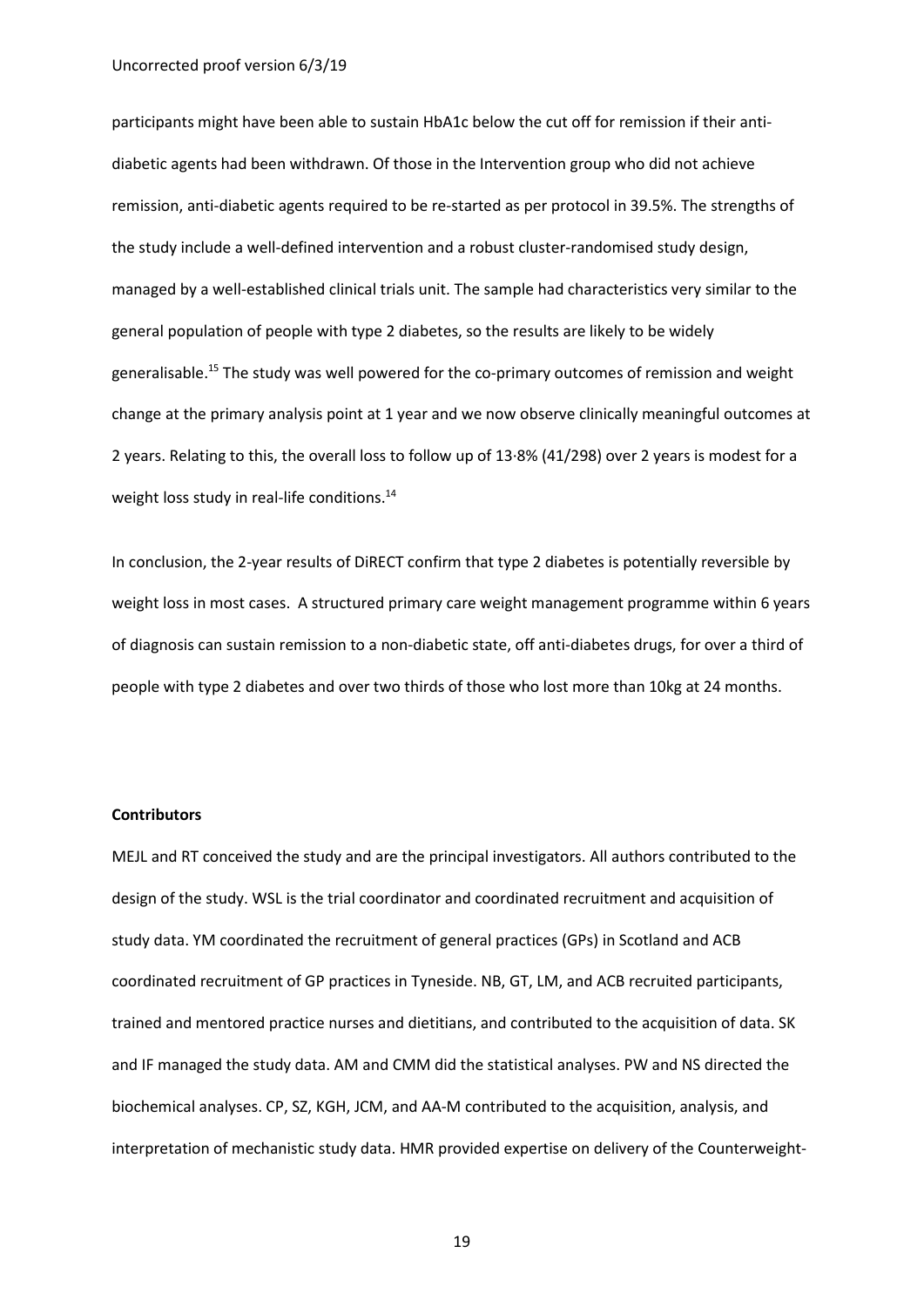Plus programme. FFS, AMR, LR, and AJA contributed to the acquisition, analysis, and interpretation of qualitative data. MEJL, RT, WSL, NS, and CMM drafted the manuscript. All authors critically reviewed and revised the manuscript, and have read and approved the final version.

#### **Declaration of interests**

MEJL reports personal fees from Counterweight Ltd, grants and personal fees from Novo Nordisk, personal fees from Novartis, personal fees from Eli Lilly, other from Cambridge Weight Plan, outside the submitted work. IF reports grants from Diabetes UK, during the conduct of the study. RT reports other from Eli Lilly, other from Novartis, other from Wilmington Healthcare, outside the submitted work. ACB reports personal fees from Novo Nordisk, personal fees from Napp Pharmaceuticals, outside the submitted work. LMcC reports other from Counterweight Ltd, during the conduct of the study; other from Cambridge Weight Plan, personal fees from Counterweight Ltd, outside the submitted work. GT reports other from Cambridge Weight Plan, outside the submitted work. WSL reports other from Cambridge Weight Plan, outside the submitted work. JCM reports grants from Diabetes UK, during the conduct of the study. SK reports grants from Diabetes UK charity, during the conduct of the study. NS reports personal fees from Amgen, personal fees from AstraZeneca, grants and personal fees from Boehringer Ingelheim, personal fees from Eli Lilly, personal fees from Janssen, personal fees from NAPP Pharmaceuticals, personal fees from Novo Nordisk, personal fees from Sanofi, outside the submitted work. CMM reports grants from Diabetes UK, during the conduct of the study. NB reports other from Counterweight Ltd, during the conduct of the study; other from Cambridge Weight Plan, grants and other from British Dietetic Association, outside the submitted work. SK reports grants from Diabetes UK, during the conduct of the study. AMcC reports grants from Diabetes UK, during the conduct of the study. HMR reports other from Counterweight Ltd, during the conduct of the study. All other authors declare no competing interest.

#### **Acknowledgements**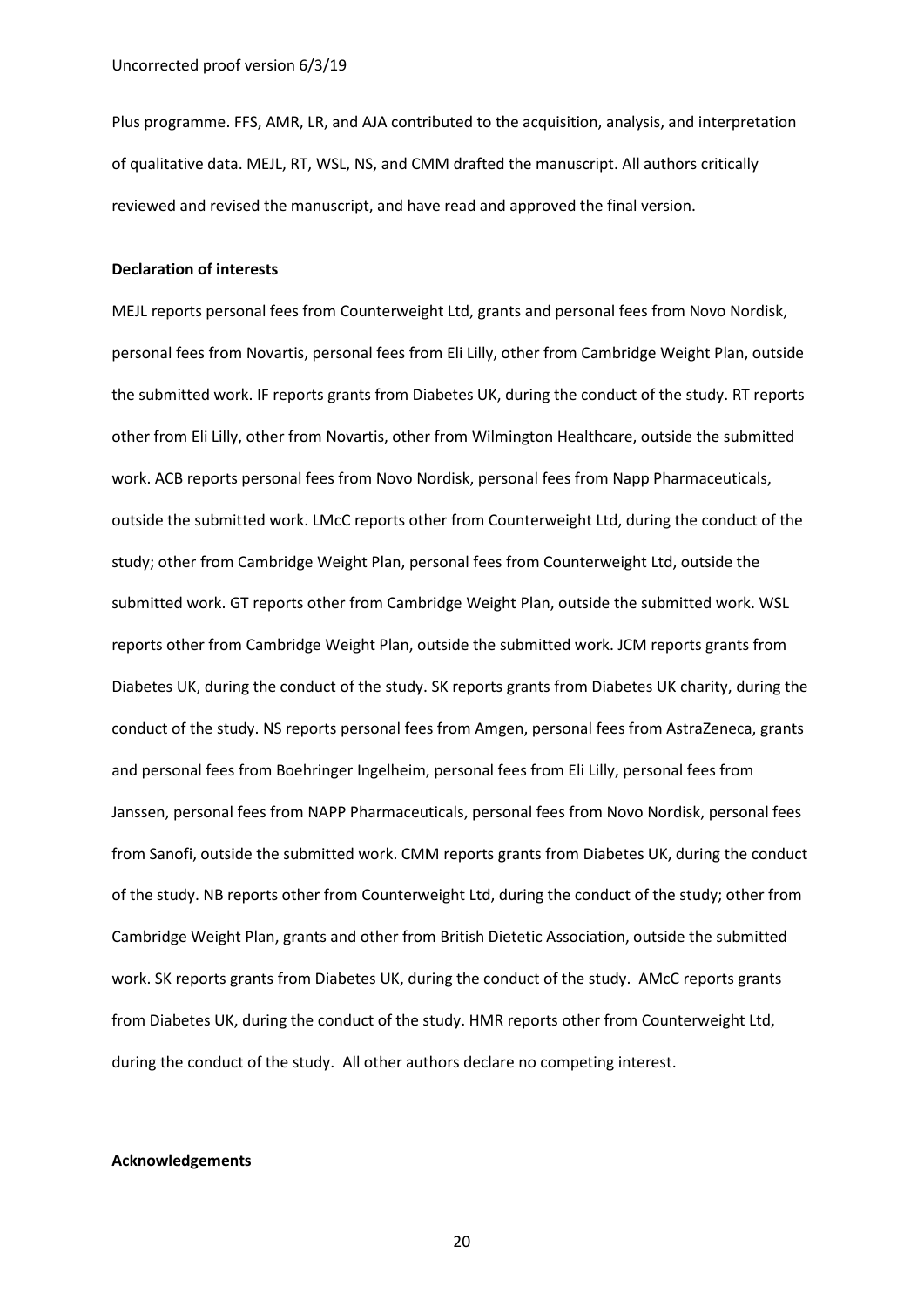This study was funded by Diabetes UK as a Strategic Research Initiative (award number 13/0004691). The formula diet was donated by Cambridge Weight Plan. Neither organisation had any input into the study design, data analysis or interpretation. We thank the National Health Service (NHS) Primary Care Research Network and North East Commissioning Support for their support and valuable input to recruitment. We thank Maureen McNee, Elaine Butler, Josephine Cooney, Sara-Jane Duffus, and Philip Stewart from the University of Glasgow for providing technical assistance; Helen Pilkington from the Newcastle upon Tyne Hospitals NHS Foundation Trust for providing research nurse support; and Sarah Weeden and Sarah Boyle from the Robertson Centre for Biostatistics. We are enormously grateful to the GP practices, health-care professionals, and volunteers for their participation.

#### **Data sharing**

Deidentified data for the analyses reported in this paper, including individual participant data and a data dictionary defining each field in the set, will be made available to scientists on personal application [\(roy.taylor@ncl.ac.uk](mailto:roy.taylor@ncl.ac.uk) or [mike.lean@glasgow.ac.uk\)](mailto:mike.lean@glasgow.ac.uk). The study protocol and statistical analysis plan will also be made available. The data will be available from 1<sup>st</sup> August 2019, and provided under an agreed data access agreement. If additional download of data from the Robertson Centre for Biostatistics is required, a charge will be necessary.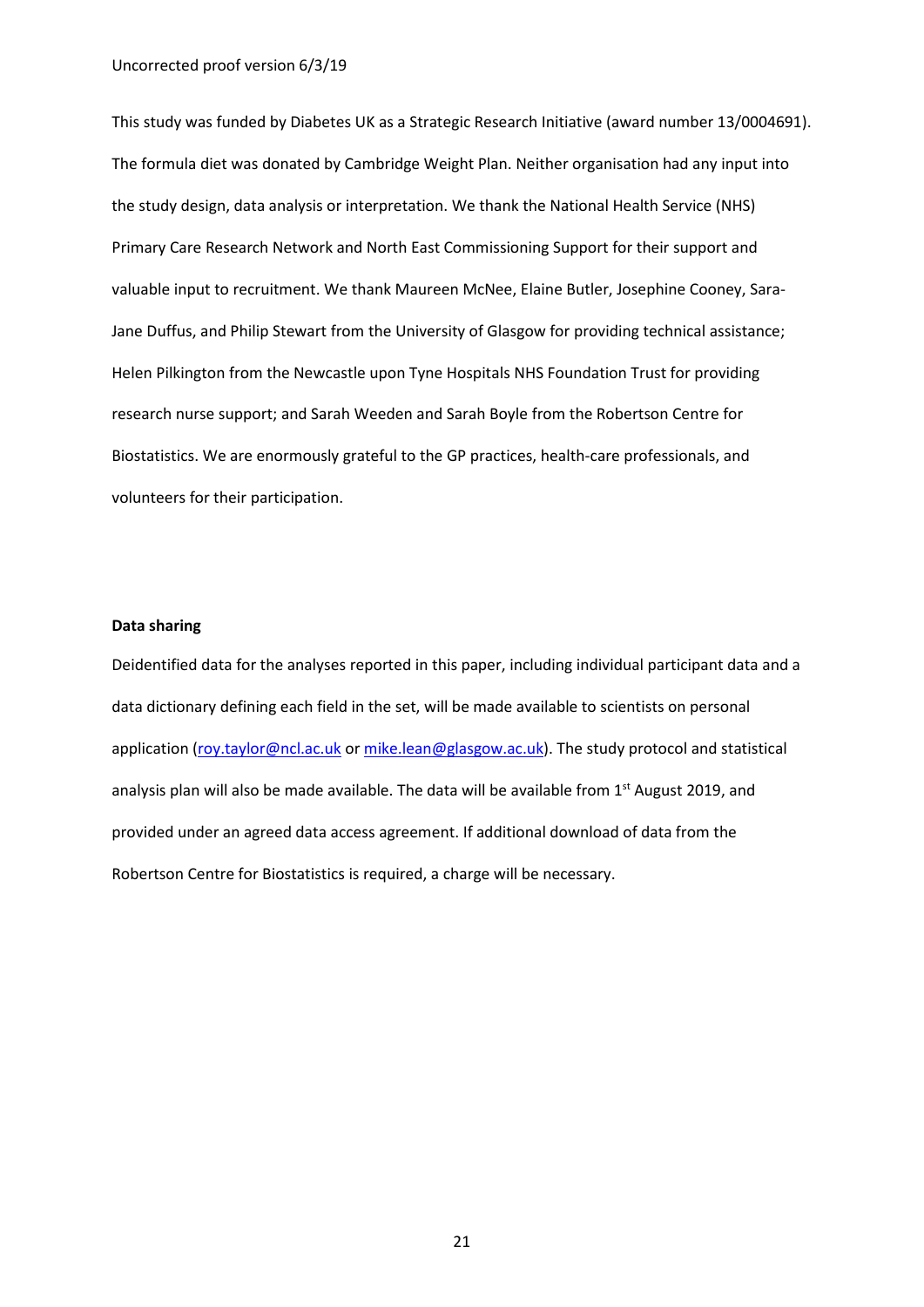#### **References**

- 1. Diabetes UK. Diabetes: Facts and Stats[. https://www.diabetes.org.uk/resources-s3/2017-](https://www.diabetes.org.uk/resources-s3/2017-11/diabetes-key-stats-guidelines-april2014.pdf) [11/diabetes-key-stats-guidelines-april2014.pdf](https://www.diabetes.org.uk/resources-s3/2017-11/diabetes-key-stats-guidelines-april2014.pdf) accessed 22nd Jan 2019
- 2. National Centre for Chronic Disease Prevention and Health Promotion. National Diabetes Statistics Report, 2017: Estimates of Diabetes and its Burden in the United States. <https://www.cdc.gov/diabetes/pdfs/data/statistics/national-diabetes-statistics-report.pdf> accessed 22nd Jan 2019
- 3. WHO (2016) Global Report on Diabetes.<http://www.who.int/diabetes/global-report/en/> accessed 21st Jan 2019
- 4. Wright AK, Kontopantelis E, Emsley R, et al. Life Expectancy and Cause-Specific Mortality in Type 2 Diabetes: A Population-Based Cohort Study Quantifying Relationships in Ethnic Subgroups. *Diabetes Care* 2017; **40**: 338345
- 5. Taylor R. Pathogenesis of Type 2 diabetes: Tracing the reverse route from cure to cause. *Diabetologia* 2008; **51**: 17811789
- 6. Lim EL, Hollingsworth KG, Aribisala BS, Chen MJ, Mathers JC, Taylor R. Reversal of type 2 diabetes: normalisation of beta cell function in association with decreased pancreas and liver triacylglycerol. *Diabetologia* 2011; **54**: 25062514
- 7. Steven S, Hollingsworth KG, Al-Mrabeh A, et al. Very Low Calorie Diet and 6 Months of Weight Stability in Type 2 Diabetes: Pathophysiological Changes in Responders and Nonresponders. *Diabetes Care* 2016; **39**: 158165
- 8. Henry RR, Schaeffer L, Olefsky JM. Glycaemic effects of intensive caloric restriction and isocaloric refeeding in non-insulin dependent diabetes mellitus. *Journal of Clinical Endocrinology and Metabolism* 1985; **61**: 917–925
- 9. Sjostrom L, Peltonen M, Jacobson P, et al. Association of bariatric surgery with long-term remission of type 2 diabetes and with microvascular and macrovascular complications. *JAMA* 2014; **311**: 2297–2304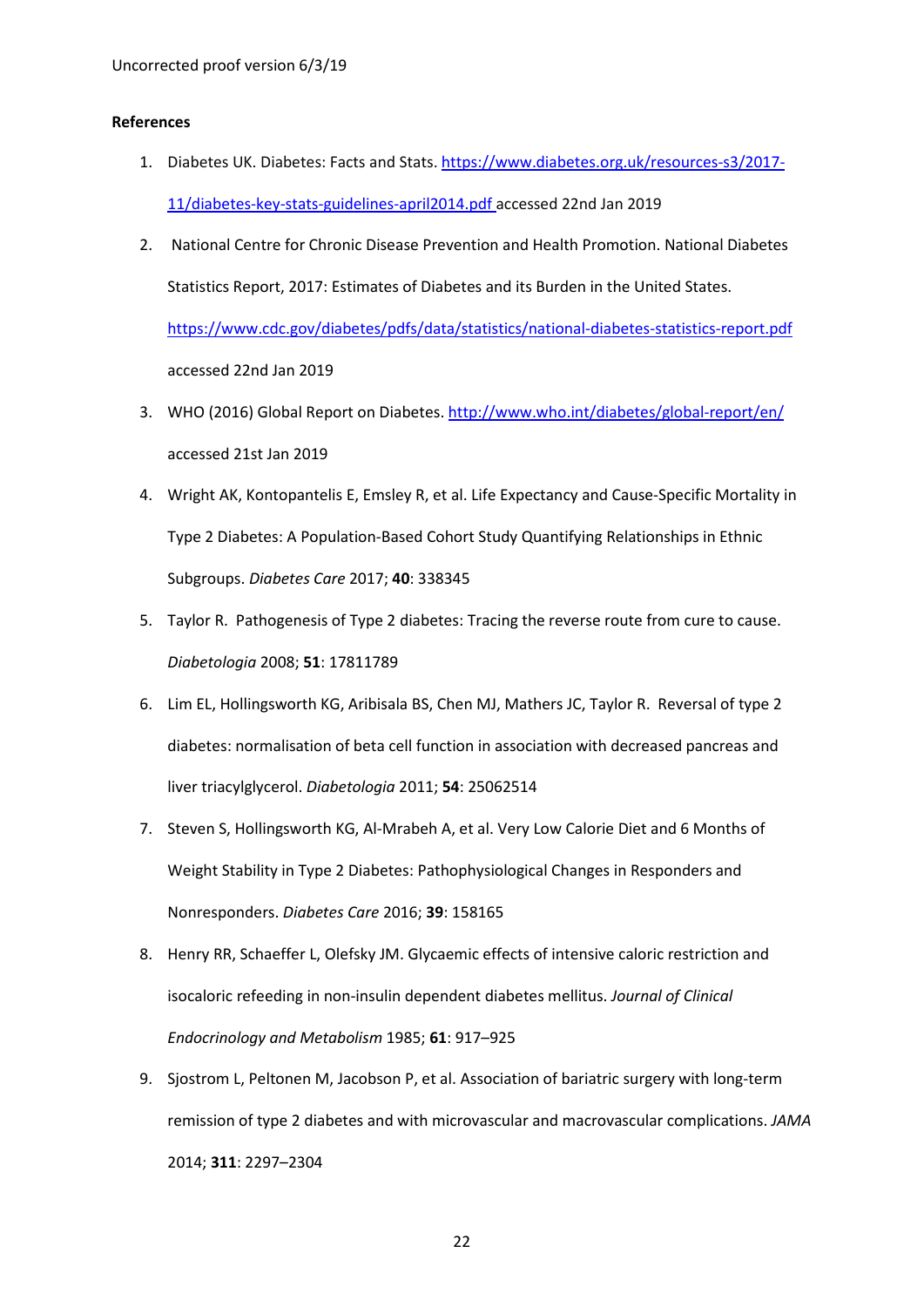- 10. Sjostrom L. Review of the key results from the Swedish Obese Subjects (SOS) trial a prospective controlled intervention study of bariatric surgery. *J Intern Med* 2013; **273**: 219– 234
- 11. Schauer PR, Burguera B, Ikramuddin S, et al. Effect of laparoscopic Roux-en Y gastric bypass on type 2 diabetes mellitus. *Ann Surg* 2003; **238**: 467484
- 12. Lean ME, Leslie WS, Barnes AC, et al. Primary care-led weight management for remission of type 2 diabetes (DiRECT): an open-label, cluster-randomised trial. *Lancet* 2018;**391**:54151.
- 13. Lean MEJ , Hankey CR. Keeping it off: the challenge of weight loss maintenance. *Lancet Diabetes & Endocrinology* 2018;**6**:681683
- 14. Leslie WS, Ford I, Sattar N, et al. The Diabetes Remission Clinical Trial (DiRECT): protocol for a cluster randomised trial. *BMC Fam Pract* 2016; **17:** 20
- 15. Taylor R, Leslie WS, Barnes AC, et al. Clinical and metabolic features of the randomised controlled Diabetes Remission Clinical Trial (DiRECT) cohort. *Diabetologia* 2018 **61**:589–598 (Epub 2017 Nov 30)
- 16. National Institute for Health and Care Excellence Type 2 diabetes in adults: management 2015 <https://www.nice.org.uk/guidance/ng28> Accessed 24.01.2019
- 17. Scottish Intercollegiate Guideline Network. Management of Diabetes: A national clinical guideline. 2010 [https://www.sign.ac.uk/assets/sign116.pdf A](https://www.sign.ac.uk/assets/sign116.pdf)ccessed 24.01.2019
- 18. McCombie L, Leslie W, Taylor R, Kennon B, Sattar N, Lean MEJ. Beating type 2 diabetes into remission. *BMJ* 2017 358:j4030 https://doi.org/10.1136/bmj.j4030 Accessed 24.01.2019
- 19. Davies MJ, D'Allessio DA, Fradkin J, et al. Management of hyperglycaemia in type 2 diabetes, 2018. A consensus report by the American Diabetes Association (ADA) and the European Association for the Study of Diabetes (EASD) *Diabetologia* 2018; **61**: 2461–2498 <https://doi.org/10.1007/s00125-018-4729-5> Accessed 24.01.2019
- 20. LookAhead Research Group. Eight-year weight losses with an intensive lifestyle intervention: the look AHEAD study. *Obesity* 2014; **22**: 5–13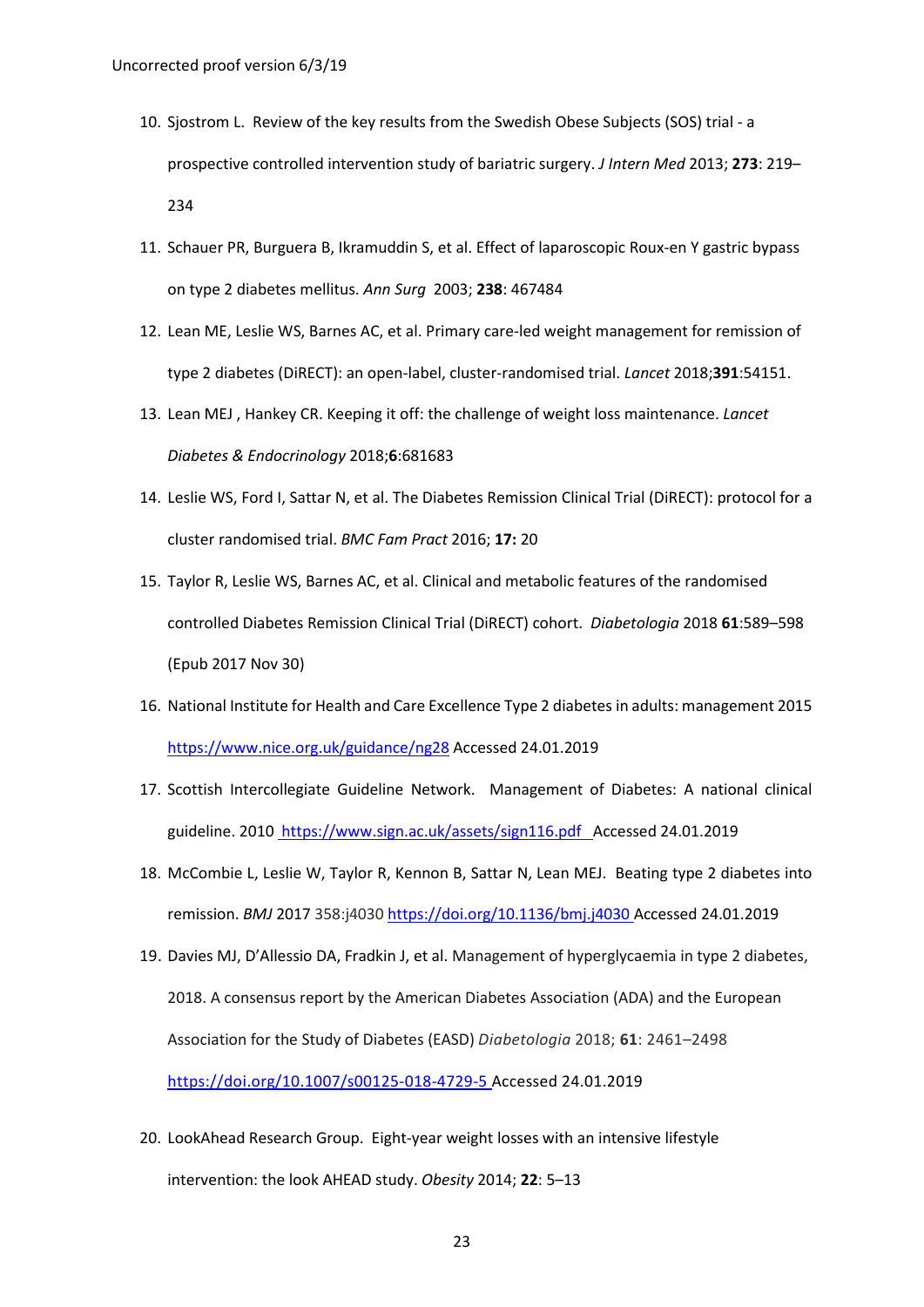- 21. Gregg EW, Chen H, Wagenknecht LE, et al. Association of an intensive lifestyle intervention with remission of type 2 diabetes. JAMA : the journal of the American Medical Association. 2012;**308**:2489–96
- 22. McCombie L, Brosnahan N, Ross H, Bell-Higgs A, Govan L, Lean MEJ, Filling the intervention gap: service evaluation of an intensive nonsurgical weight management programme for severe and complex obesity. *J Hum Nutr Diet* 2018
- 23. Xin Y, Davies A, McCombie L et al Within-trial cost and 1-year cost-effectiveness of the DiRECT/Counterweight-Plus weight-management programme to achieve remission of type 2 diabetes. *Lancet Diabetes & Endocrinology* 2018; December
- 24. Meier JJ, Butler AE, Galasso R, Butler PC. Hyperinsulinemic hypoglycemia after gastric bypass surgery is not accompanied by islet hyperplasia or increased beta-cell turnover. *Diabetes Care* 2006; **29**: 1554–1559
- 25. Vecht J, Masclee AA, Lamers CB. The dumping syndrome. Current insights into pathophysiology, diagnosis and treatment. *Scand J Gastroenterol Suppl* 1997; **223**: 21–27
- 26. Stevens S, Carey PE, Small PK, Taylor R. Reversal of Type 2 diabetes after bariatric surgery is determined by the degree of achieved weight loss in both short- and long-duration diabetes. *Diabet Med* 2015;**32**:47–53
- 27. American Diabetes Association. Implications of the United Kingdom Prospective Diabetes Study. *Diabetes Care* 2002;**25**:S28–S32
- 28. Lean MEJ, Powrie JK, Anderson AS, Garthwaite PH. Obesity, weight loss and prognosis in type 2 diabetes. *Diabet Med* 1990; **7**:228–33.
- 29. Taylor R, Al-Mrabeh A, Zhyzhneuskaya S ,et al. Remission of Human Type 2 Diabetes Requires Decrease in Liver and Pancreas Fat Content but Is Dependent upon Capacity for b Cell Recovery. *Cell Metabolism* 2018; **28**:1–10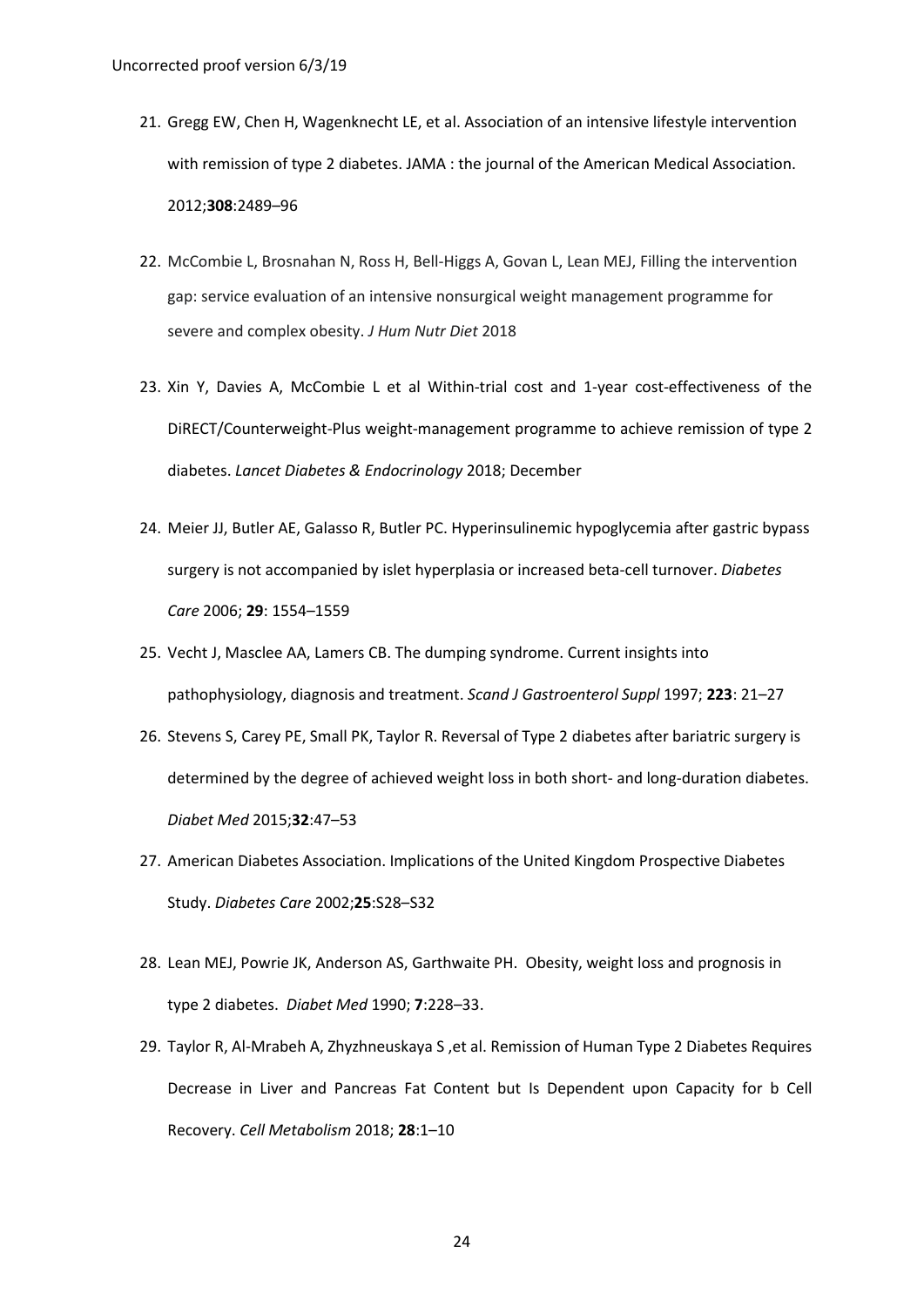30. Hallberg, S.J., McKenzie, A.L., Williams, P.T. et al. Effectiveness and Safety of a Novel Care Model for the Management of Type 2 Diabetes at 1 Year: An Open-Label, Non-Randomized, Controlled Study. *Diabetes Ther* 2018;**9:** 583.

<https://doi.org/10.1007/s13300-018-0373-9> Accessed 12.02.2019

- 31. Korsmo-Haugen H, Brurberg KG, Mann J, Aas A. Carbohydrate quantity in the dietary management of type 2 diabetes: A systematic review and meta-analysis. *Diabetes Obes Met*  2019**;21**:15–27
- 32. Le Roux CW, Astrup A, Fujioka K, et al. 3 years of liraglutide versus placebo for type 2 diabetes risk reduction and weight management in individuals with prediabetes: a randomised, double-blind trial. *Lancet* 2017; **389:** 1399–1409
- 33. Chambers ES, Viardot A, Psichas A, et al Effects of targeted delivery of propionate to the human colon on appetite regulation, body weight maintenance and adiposity in overweight adults. *Gut* 2015;64:1744–1754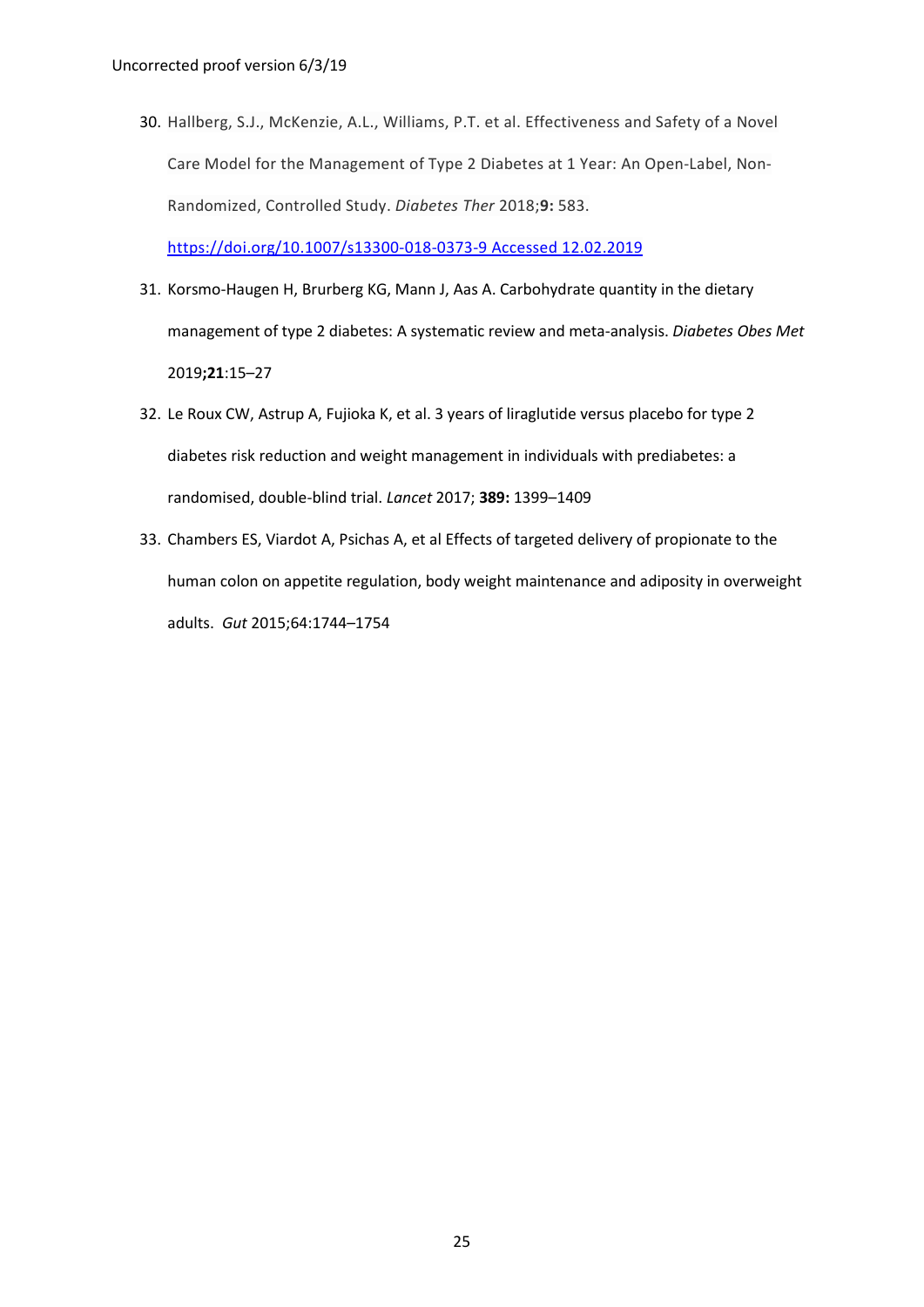Uncorrected proof version 6/3/19

**Legends to Figures**

**Figure 1**: Trial profile

**Figure 2:** Primary outcomes and remission of diabetes in relation to weight loss at 12 and at 24 months. Regression models adjusting for practice list size, study centre and a random effect for practice.

**A:** First co-primary outcome, achievement of ≥15kg weight loss, by randomised group. **B:** Second coprimary outcome, remission of diabetes (HbA<sub>1c</sub> <48mmol/mol, off anti-diabetic medication for 2 months), by randomised group.

**C:** Remission of diabetes, in relation to weight loss achieved (both randomised groups combined).

**Figure 3:** Changes in weight of participants who remained in the trial and those who dropped out during each phase of the intervention.

Error bars represent 95% CI

**Figure S1**: Median weight change shown by remission status. Error bars represent interquartile range.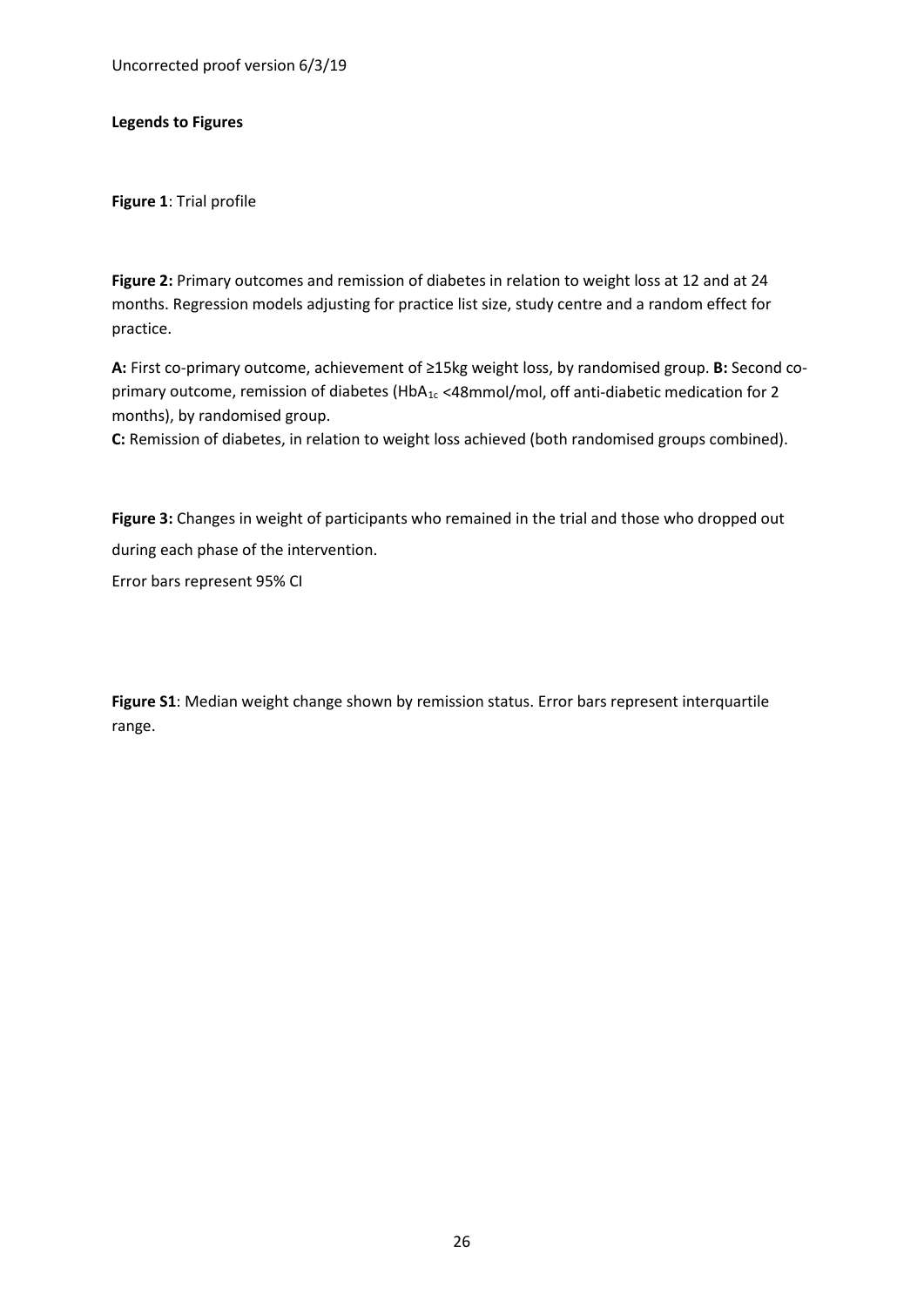### Table 1: Key Secondary and other outcomes

|                                         |              |           |                           | Mean (SD)  |            |                       |                               |            | Intervention Effect at 24 months |        |
|-----------------------------------------|--------------|-----------|---------------------------|------------|------------|-----------------------|-------------------------------|------------|----------------------------------|--------|
|                                         |              | $N^{(c)}$ | <b>Baseline</b>           | 12 months  | 24months   | Change @<br>24 months | Estimate                      | 95% CI     | p-value                          | ICC    |
| <b>Secondary Outcomes</b>               |              |           |                           |            |            |                       |                               |            |                                  |        |
|                                         | Intervention | 129       | $101 \cdot 0(16 \cdot 7)$ | 90.4(16.4) | 93.2(17.2) | $-7.6(6.5)$           | $(-6.87,-$<br>$-5.43$<br>3.99 | p<0.0001   | < 0.01                           |        |
| Weight (kg)                             | Control      | 143       | 98.8(16.1)                | 97.7(16.4) | 96.4(16.3) | $-2.3(5.2)$           |                               |            |                                  |        |
| HbA1c (mmol/mol)                        | Intervention | 129       | 60.4(13.7)                | 50.6(13.3) | 54.4(15.9) | $-5.2(16.4)$          | $-4.82$                       | $(-8.28,-$ | $p = 0.006$                      | < 0.01 |
|                                         | Control      | 143       | 58.2(11.5)                | 59.6(12.1) | 58.6(14.4) | 0.4(15.5)             |                               | 1.36)      |                                  |        |
|                                         | Intervention | 129       | 7.7(1.3)                  | 6.8(1.2)   | 7.1(1.5)   | $-0.5(1.5)$           | $(-0.76, -$                   |            | < 0.01                           |        |
| HbA1c (%)                               | Control      | 143       | 7.5(1.1)                  | 7.6(1.1)   | 7.5(1.3)   | 0.0(1.4)              | $-0.44$                       | 0.13)      | $p = 0.006$                      |        |
| Number of prescribed oral               | Intervention | 129       | 1.1(0.9)                  | 0.4(0.7)   | 0.6(0.9)   | $-0.6(0.8)$           |                               | $(-1.02,-$ |                                  |        |
| antidiabetic medications <sup>(a)</sup> | Control      | 143       | 1.1(0.8)                  | 1.3(0.9)   | 1.3(1.0)   | 0.3(0.6)              | $-0.86$                       | 0.69)      | p<0.0001                         | < 0.01 |
| Number of prescribed                    | Intervention | 129       | 1.0(1.1)                  | 0.5(0.7)   | 0.7(0.9)   | $-0.3(0.9)$           | $-0.36$                       |            | p<0.0001                         | 0.03   |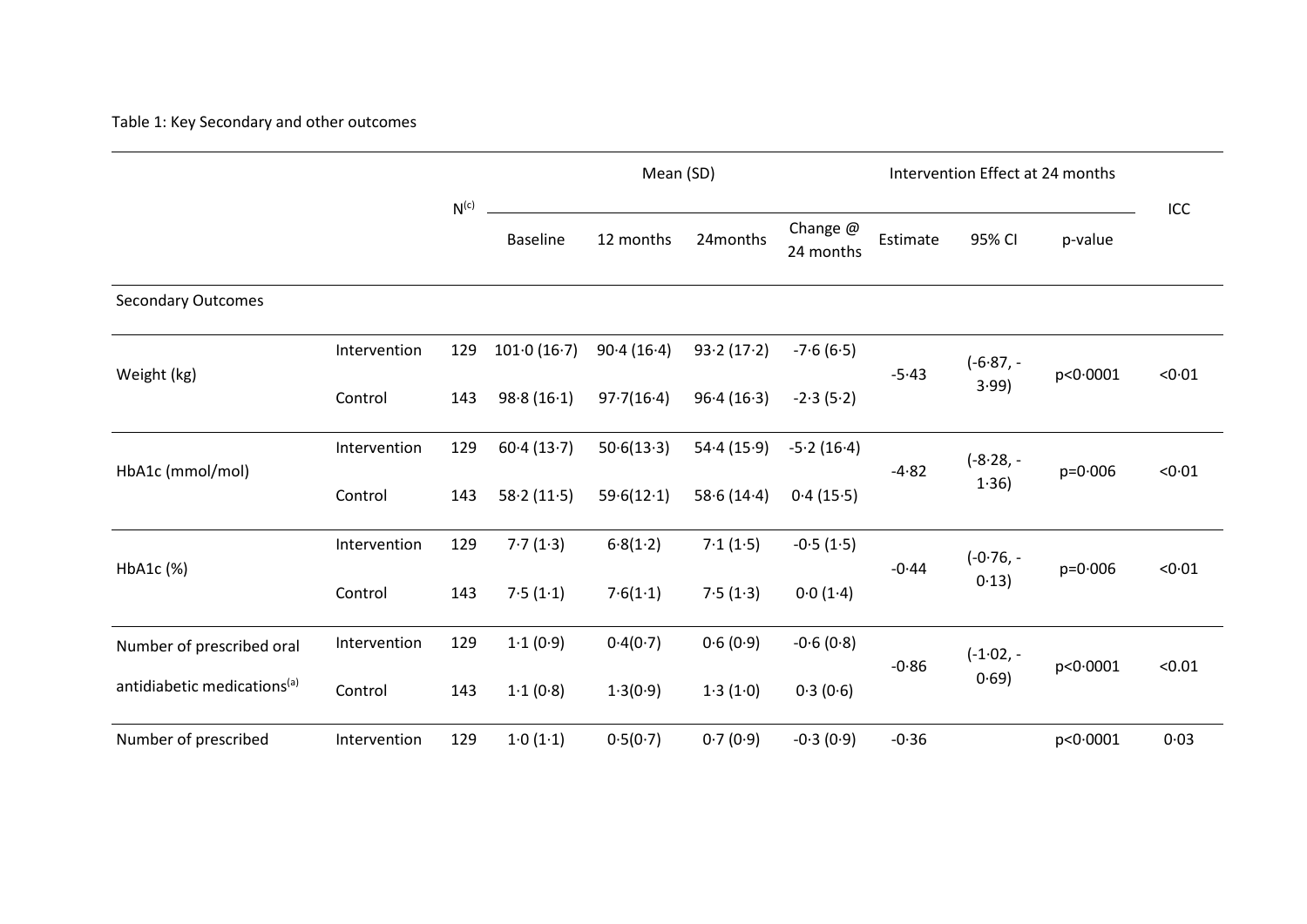| antihypertensive medications          | Control      | 143 | 1.0(1.1)    | 1.0(1.0)                                  | 1.1(1.1)    | 0.1(0.5)     |                       | $(-0.53,-$<br>0.19 |                       |        |
|---------------------------------------|--------------|-----|-------------|-------------------------------------------|-------------|--------------|-----------------------|--------------------|-----------------------|--------|
| Systolic blood pressure               | Intervention | 113 | 132.7(17.5) | 133.0(16.3)                               | 130.3(13.6) | $-4.3(18.7)$ | $(-6.70,-$<br>$-3.43$ | $p = 0.040$        | 0.01                  |        |
| (mmHg)                                | Control      | 140 |             | $137.2(16.0)$ $135.8(14.6)$               | 135.4(14.0) | $-1.4(13.4)$ |                       | 0.16               |                       |        |
|                                       | Intervention | 113 | 0.798       | 0.793(0.278)                              | 0.819       | $-0.002$     |                       |                    |                       |        |
| EQ-5D Health Utility Score            |              |     | (0.288)     |                                           | (0.268)     | (0.205)      | 0.024                 | $(-0.021,$         | $p = 0.29$            | < 0.01 |
|                                       |              |     | 0.802       | 0.759                                     | 0.788       | $-0.013$     | $0.070$ )             |                    |                       |        |
|                                       | Control      | 140 | (0.281)     | (0.302)                                   | (0.253)     | (0.194)      |                       |                    |                       |        |
| Quality of Life                       | Intervention | 113 | 65.8(19.1)  | 73.7(19.0)                                | 75.2(17.3)  | 8.2(20.1)    |                       |                    |                       |        |
| EQ-5D VAS                             | Control      | 140 | 72.1(19.6)  | 69.1(15.6)                                | 74.0(16.8)  | 1.7(15.1)    | 4.64                  | (0.39, 8.89)       | $p = 0.032$           | 0.04   |
| <b>Other Outcomes</b>                 |              |     |             |                                           |             |              |                       |                    |                       |        |
|                                       | Intervention | 105 | 2.1(1.4)    | 1.7(1.4)                                  | 1.6(1.0)    | $-0.4(1.2)$  |                       | $(-0.23,-)$        |                       |        |
| Triglycerides (mmol/l) <sup>(b)</sup> | Control      | 138 | 1.9(0.9)    | 2.0(1.2)                                  | 1.7(0.9)    | $-0.2(0.7)$  | $-0.14$<br>0.04)      |                    | $p = 0.006$<br>< 0.01 |        |
| <b>Binary outcomes</b>                |              |     |             | N (% of all available at this time point) |             |              | Odds<br>Ratio         | 95% CI             | p-value               |        |
|                                       | Intervention | 129 | 111(74.5%)  | 39 (26.4%)                                | 51 (39.5%)  |              | 0.03                  | (0.01, 0.08)       | p<0.0001              |        |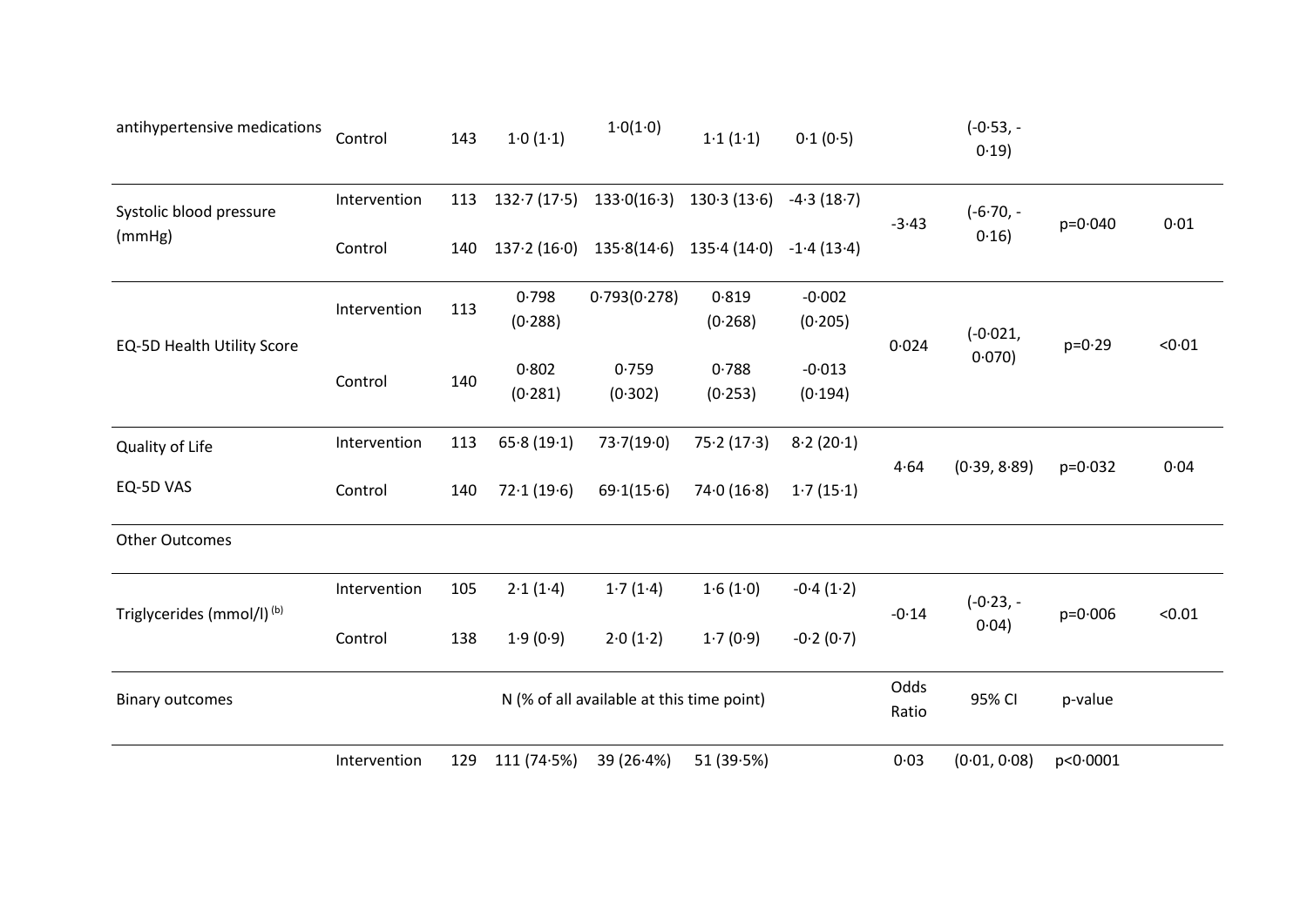Intervention effects reported as estimated mean differences (Intervention-Control), based on mixed effects linear regression model, adjusted for randomised group, baseline value, age, sex, duration of diabetes and HbA1c at baseline, study centre (Tyneside, Scotland), and practice list size (≤5700, >5700) as fixed effects, and GP practice as a random effect.

N refers to number of participants with data available at 24 months for each outcome. ICC: Intraclass Correlation Coefficient.

(b) Log-transformed values were used in the regression analysis.

(c) Number with data a 2 year follow-up

<sup>(</sup>a) Number (%) of participants prescribed 0, 1, or 2+ oral antidiabetic medications at 12 months were: Intervention – 109 (73·6%), 26 (17·6%), 13 (8·8%); Control – 27 (18·2%), 70 (47·3%), 51 (34·5%).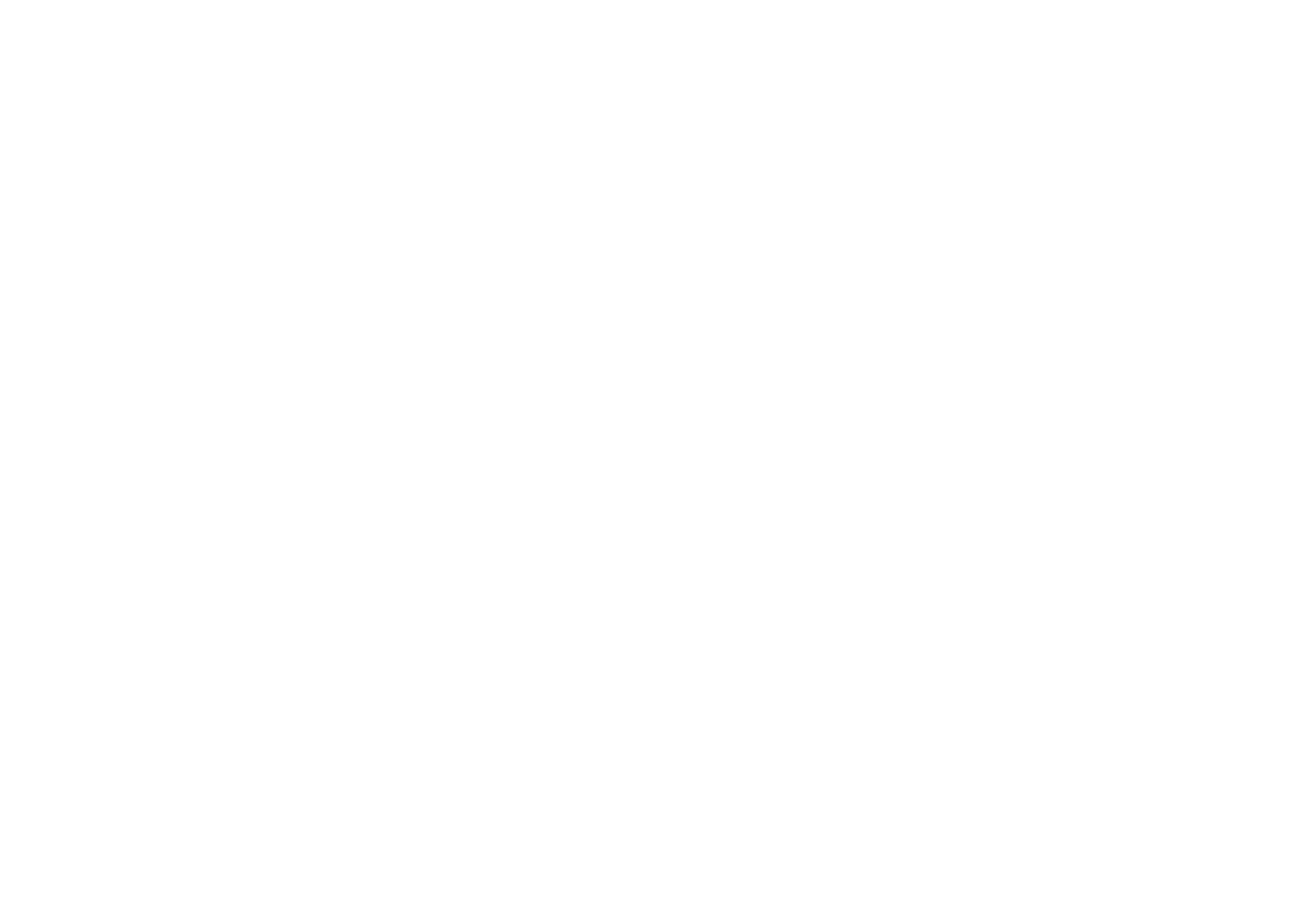# **Table 2:** Serious Adverse Events up to 24 months follow-up

|      |                                                                                                                     | All                                                  | Control                                              | Intervention                                         |
|------|---------------------------------------------------------------------------------------------------------------------|------------------------------------------------------|------------------------------------------------------|------------------------------------------------------|
|      | Number of Participants                                                                                              | 306                                                  | 149                                                  | 157                                                  |
|      | Number of SAEs                                                                                                      | 40                                                   | 25                                                   | 15                                                   |
|      | Number (%) of participants with any SAE                                                                             | 30 (9.8%)                                            | 19<br>(12.8%)                                        | 11 $(7.0\%)$                                         |
|      | Number (%) of participants with any SAEs, classified by MedDRA System Organ Class (SOC) and<br>Preferred Term (PT): |                                                      |                                                      |                                                      |
| SOC: | <b>CARDIAC DISORDERS</b>                                                                                            | 4(1.3%)                                              | $1(0.7\%)$                                           | $3(1.9\%)$                                           |
| PT:  | Acute myocardial infarction<br>Angina pectoris<br>Atrial fibrillation<br>Coronary artery disease                    | $1(0.3\%)$<br>$1(0.3\%)$<br>$1(0.3\%)$<br>$1(0.3\%)$ | $0(0.0\%)$<br>$0(0.0\%)$<br>$1(0.7\%)$<br>$0(0.0\%)$ | $1(0.6\%)$<br>$1(0.6\%)$<br>$0(0.0\%)$<br>$1(0.6\%)$ |
| SOC: | <b>GASTROINTESTINAL DISORDERS</b>                                                                                   | 4(1.3%)                                              | 1(0.7%)                                              | $3(1.9\%)$                                           |
| PT:  | Abdominal pain<br>Abdominal strangulated hernia<br>Diverticulum<br>Gastric disorder                                 | $1(0.3\%)$<br>$1(0.3\%)$<br>$1(0.3\%)$<br>$1(0.3\%)$ | $0(0.0\%)$<br>$0(0.0\%)$<br>$0(0.0\%)$<br>$1(0.7\%)$ | $1(0.6\%)$<br>$1(0.6\%)$<br>$1(0.6\%)$<br>$0(0.0\%)$ |
| SOC: | GENERAL DISORDERS AND ADMINISTRATION<br><b>SITE CONDITIONS</b>                                                      | $1(0.3\%)$                                           | $1(0.7\%)$                                           | $0(0.0\%)$                                           |
| PT:  | Sudden death                                                                                                        | $1(0.3\%)$                                           | 1(0.7%)                                              | $0(0.0\%)$                                           |
| SOC: | <b>HEPATOBILIARY DISORDERS</b>                                                                                      | 2(0.7%)                                              | 1(0.7%)                                              | $1(0.6\%)$                                           |
| PT:  | Cholelithiasis<br>Non-alcoholic steatohepatitis                                                                     | $1(0.3\%)$<br>1 (0-3%)                               | $0(0.0\%)$<br>1 (0-7%)                               | $1(0.6\%)$<br>$0(0.0\%)$                             |
| SOC: | <b>INFECTIONS AND INFESTATIONS</b>                                                                                  | 5(1.6%)                                              | $3(2.0\%)$                                           | 2(1.3%)                                              |
| PT:  | Arthritis bacterial<br><b>Diverticulitis</b><br>Urinary tract infection<br>Wound infection                          | $1(0.3\%)$<br>2(0.7%)<br>$1(0.3\%)$<br>$1(0.3\%)$    | 1(0.7%)<br>1(0.7%)<br>$0(0.0\%)$<br>1(0.7%)          | $0(0.0\%)$<br>$1(0.6\%)$<br>$1(0.6\%)$<br>$0(0.0\%)$ |
| SOC: | INJURY, POISONING AND PROCEDURAL<br><b>COMPLICATIONS</b>                                                            | $3(1.0\%)$                                           | 1(0.7%)                                              | 2(1.3%)                                              |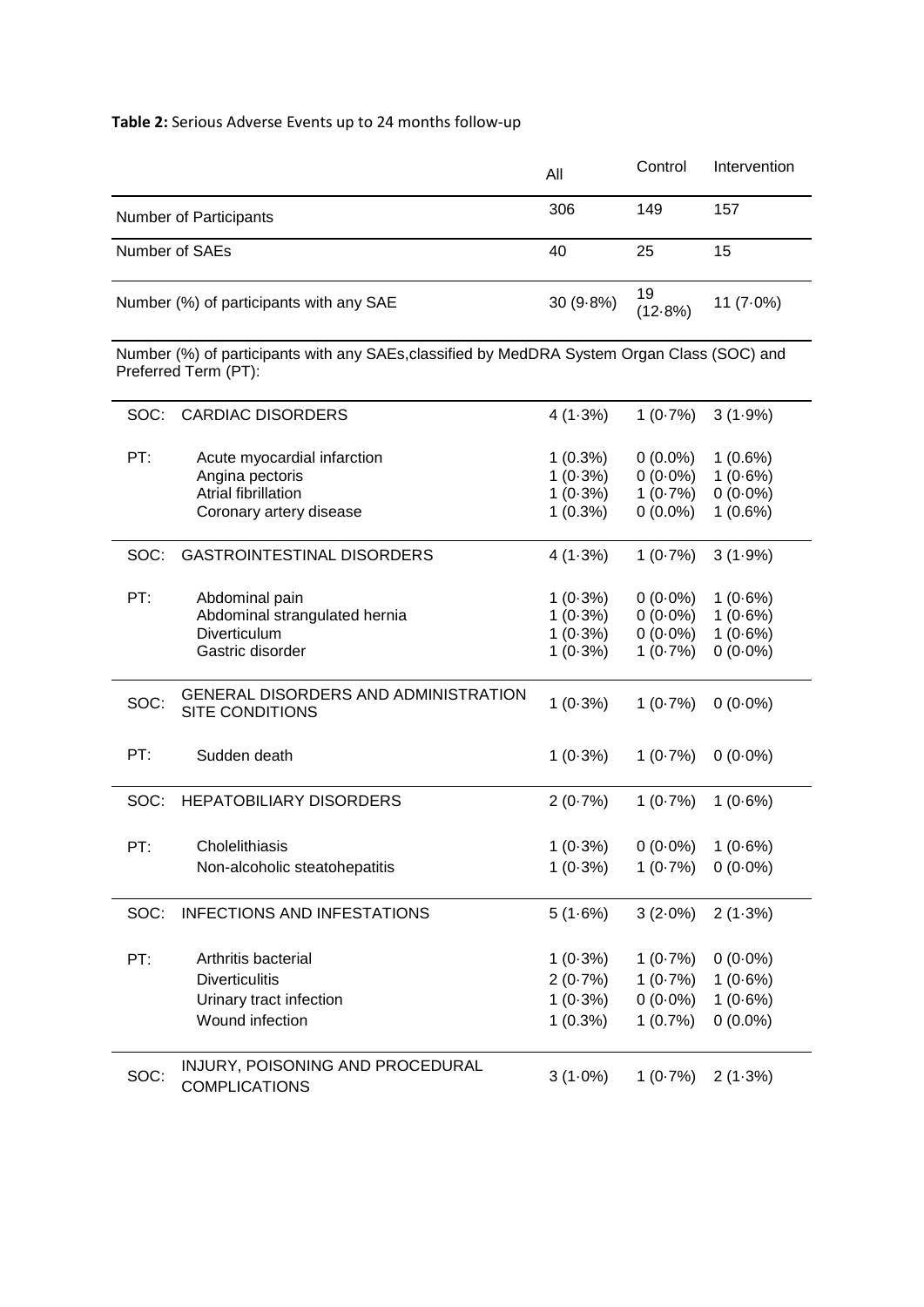|      |                                                           | All        | Control    | Intervention |
|------|-----------------------------------------------------------|------------|------------|--------------|
| PT:  | Humerus fracture                                          | $1(0.3\%)$ | 1(0.7%)    | $0(0.0\%)$   |
|      | Incisional hernia                                         | $1(0.3\%)$ | $0(0.0\%)$ | $1(0.6\%)$   |
|      | Synovial rupture                                          | $1(0.3\%)$ | $0(0.0\%)$ | $1(0.6\%)$   |
|      |                                                           |            |            |              |
| SOC: | MUSCULOSKELETAL AND CONNECTIVE<br><b>TISSUE DISORDERS</b> | $1(0.3\%)$ | 1(0.7%)    | $0(0.0\%)$   |
|      |                                                           |            |            |              |
| PT:  | Back pain                                                 | $1(0.3\%)$ | 1(0.7%)    | $0(0.0\%)$   |
|      |                                                           |            |            |              |
| SOC: | NEOPLASMS BENIGN, MALIGNANT AND                           |            |            |              |
|      | UNSPECIFIED (INCL CYSTS AND POLYPS)                       | 5(1.6%)    | $5(3.4\%)$ | $0(0.0\%)$   |
|      |                                                           |            |            |              |
| PT:  | <b>Bladder cancer</b>                                     | $1(0.3\%)$ | 1(0.7%)    | $0(0.0\%)$   |
|      | Colon cancer                                              | 2(0.7%)    | 2(1.3%)    | $0(0.0\%)$   |
|      | Prostate cancer                                           | $1(0.3\%)$ | 1(0.7%)    | $0(0.0\%)$   |
|      | Renal cell carcinoma                                      | $1(0.3\%)$ | 1(0.7%)    | $0(0.0\%)$   |
|      |                                                           |            |            |              |
| SOC: | NERVOUS SYSTEM DISORDERS                                  | $6(2.0\%)$ | 4(2.7%)    | 2(1.3%)      |
|      |                                                           |            |            |              |
| PT:  | Cerebellar infarction                                     | $1(0.3\%)$ | 1(0.7%)    | $0(0.0\%)$   |
|      | Cerebrovascular accident                                  | $1(0.3\%)$ | 1(0.7%)    | $0(0.0\%)$   |
|      | <b>Dizziness</b>                                          | $1(0.3\%)$ | $0(0.0\%)$ | $1(0.6\%)$   |
|      | Guillain-Barre syndrome                                   | $1(0.3\%)$ | 1(0.7%)    | $0(0.0\%)$   |
|      | Presyncope                                                | $1(0.3\%)$ | $0(0.0\%)$ | $1(0.6\%)$   |
|      | Sciatica                                                  | $1(0.3\%)$ | $0(0.0\%)$ | $1(0.6\%)$   |
|      | VIIth nerve paralysis                                     | $1(0.3\%)$ | 1(0.7%)    | $0(0.0\%)$   |
|      |                                                           |            |            |              |
| SOC: | PREGNANCY, PUERPERIUM AND PERINATAL                       | $1(0.3\%)$ | $0(0.0\%)$ | $1(0.6\%)$   |
|      | <b>CONDITIONS</b>                                         |            |            |              |
|      |                                                           |            |            |              |
| PT:  | <b>HELLP</b> syndrome                                     | 1(0.3%)    | $0(0.0\%)$ | $1(0.6\%)$   |
|      | RESPIRATORY, THORACIC AND MEDIASTINAL                     |            |            |              |
| SOC: | <b>DISORDERS</b>                                          | 4(1.3%)    | 4(2.7%)    | $0(0.0\%)$   |
|      |                                                           |            |            |              |
| PT:  | Asthma                                                    | 2(0.7%)    | 2(1.3%)    | $0(0.0\%)$   |
|      | Dyspnoea                                                  | 2(0.7%)    | 2(1.3%)    | $0(0.0\%)$   |
|      |                                                           |            |            |              |
| SOC: | SURGICAL AND MEDICAL PROCEDURES                           | $1(0.3\%)$ | 1(0.7%)    | $0(0.0\%)$   |
|      |                                                           |            |            |              |
| PT:  | Toe amputation                                            | $1(0.3\%)$ | 1(0.7%)    | $0(0.0\%)$   |
|      |                                                           |            |            |              |
| SOC: | <b>VASCULAR DISORDERS</b>                                 | $1(0.3\%)$ | 1(0.7%)    | $0(0.0\%)$   |
|      |                                                           |            |            |              |
| PT:  | Aortic aneurysm rupture                                   | $1(0.3\%)$ | 1(0.7%)    | $0(0.0\%)$   |
|      |                                                           |            |            |              |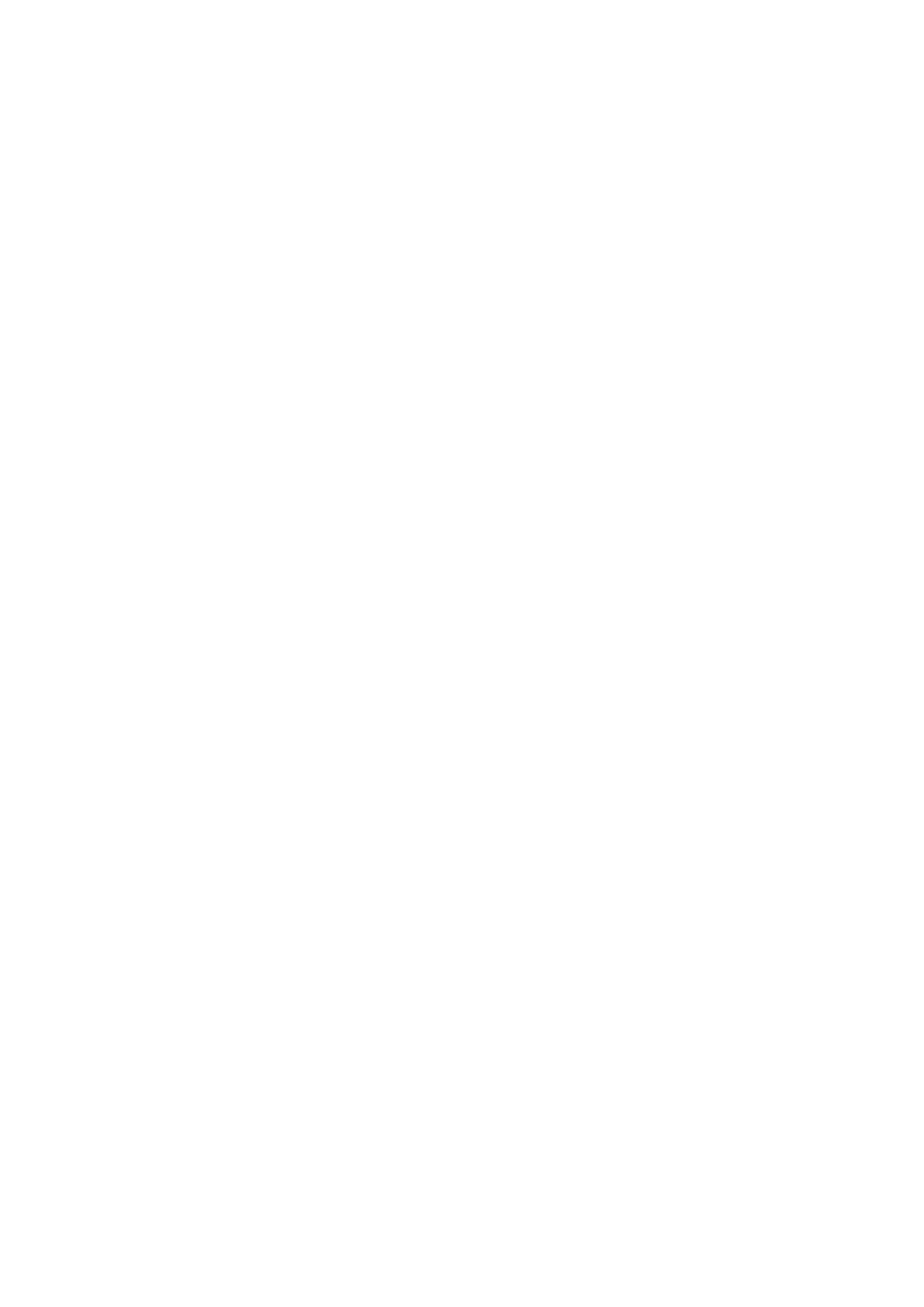

ITT=intention-to-treat. \*Four intervention practices and two control practices were not required for recruitment, which was done sequentially by practice to allow for training of practice staff. Therefore, 49 practices were asked to recruit participants. †Baseline glycated haemoglobin less than 6·5% (48mmol/mol).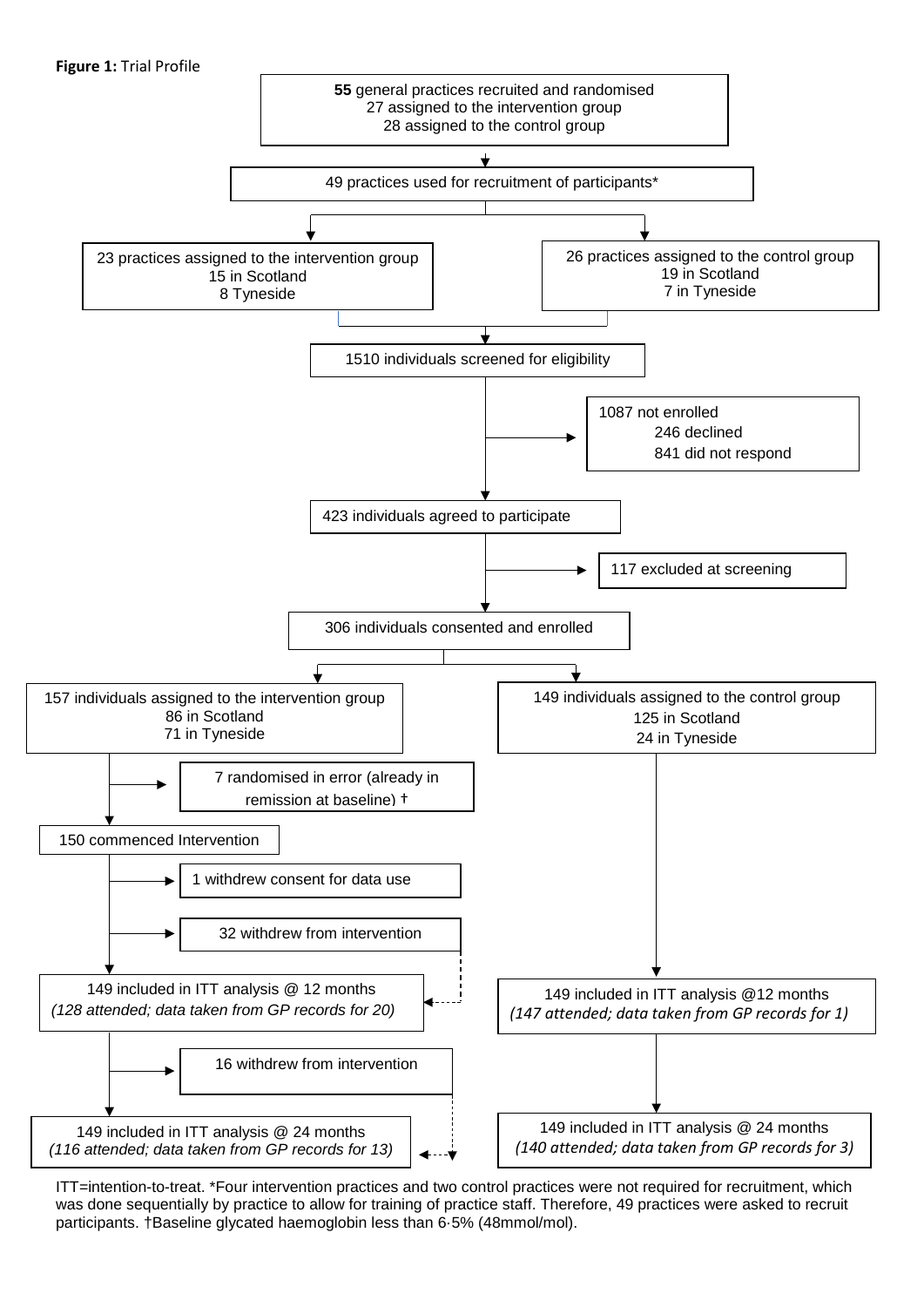

**A**

**C**

**B**

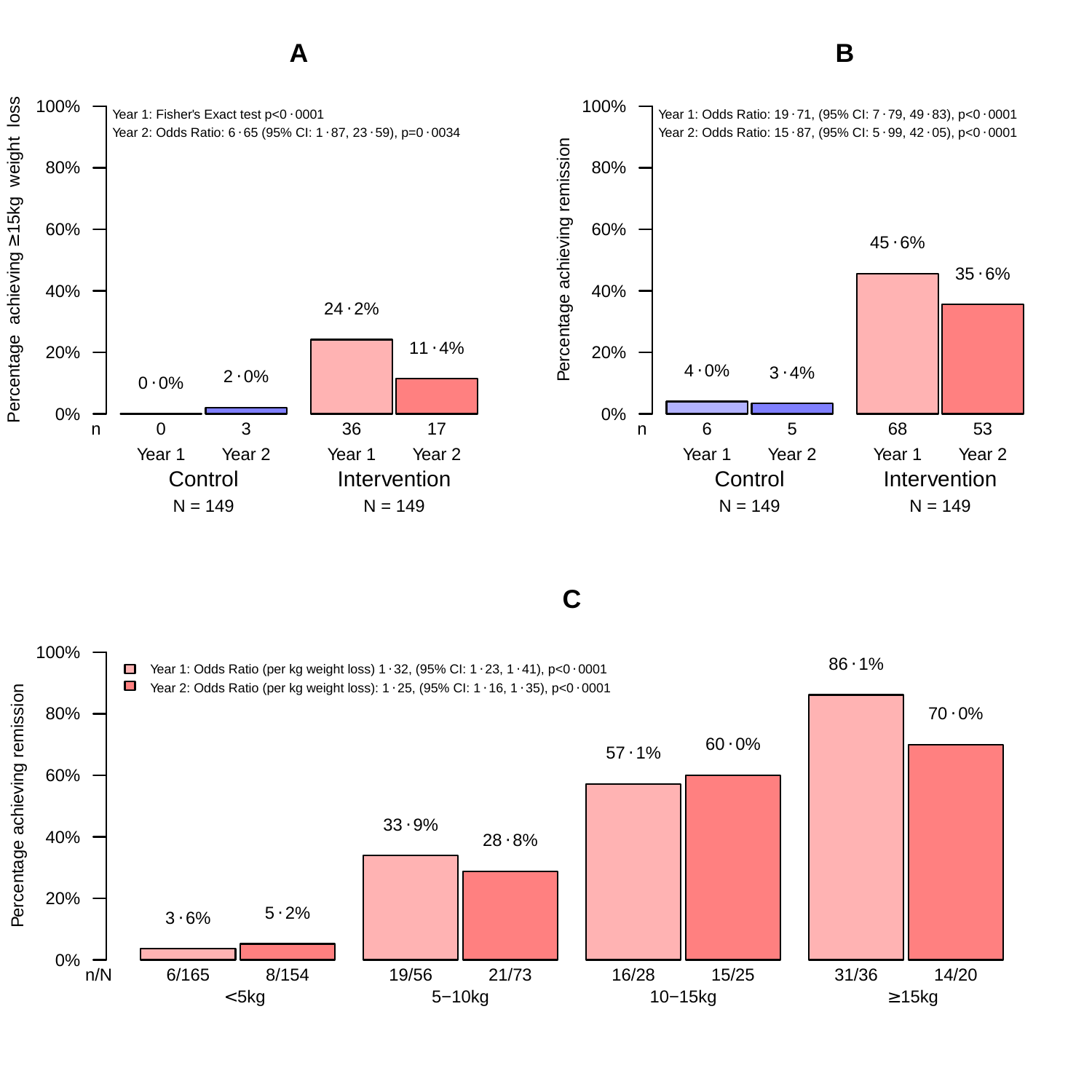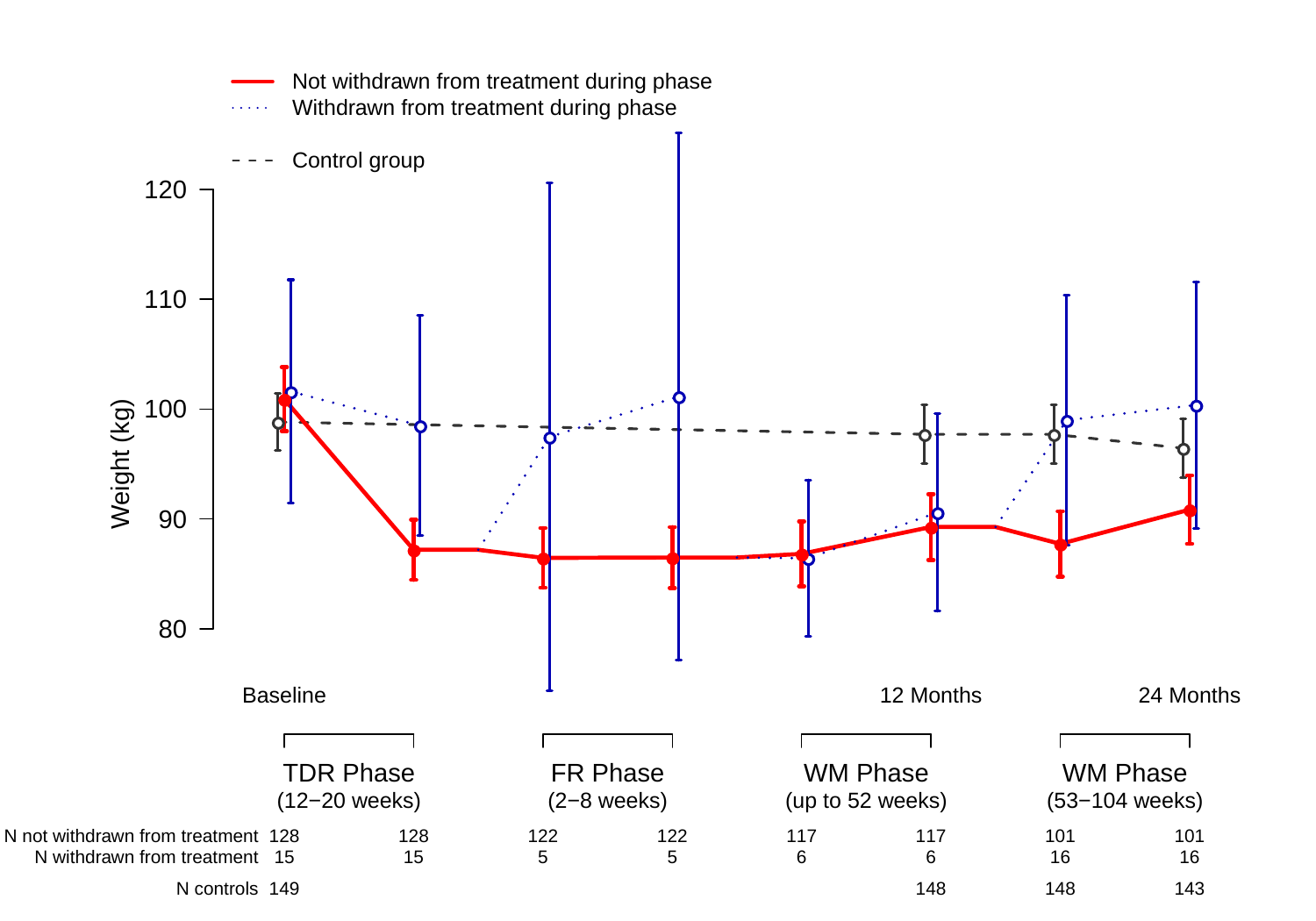# *Figure S1:* **Median bodyweight change by remission status**

Error bars represent IQRs.



| Baseline                                       | 12 Months | 24 Months |
|------------------------------------------------|-----------|-----------|
| Numers with weight change data                 |           |           |
| No remission at any point                      | 209       | 197       |
| Remission at 12, but not at 24 months          | 19        | 17        |
| No remission at 12, but remission at 24 months | Δ         | 5         |
| Remission at 12 and 24 months                  | 53        | 53        |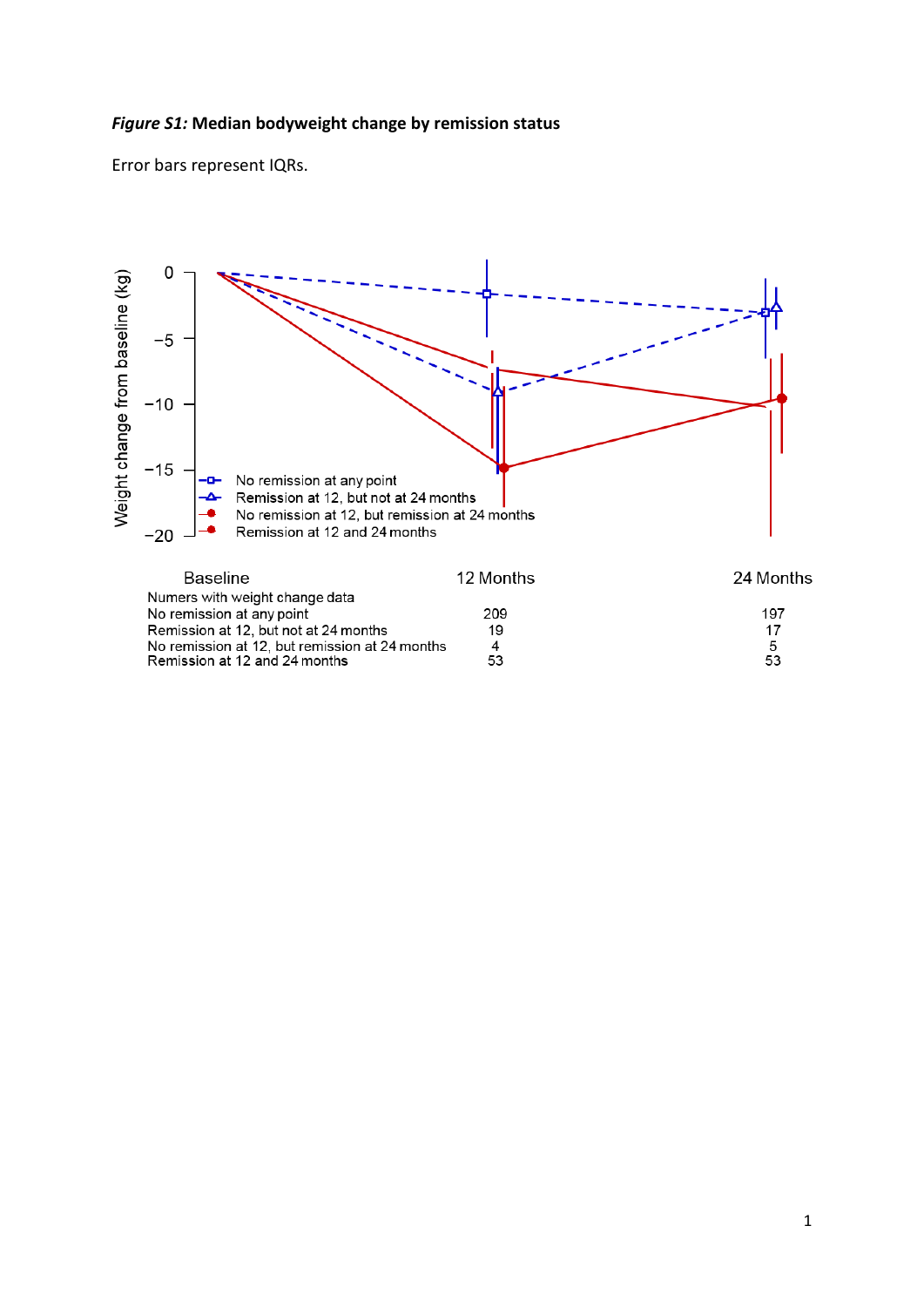|                                                   | Control     | Intervention |
|---------------------------------------------------|-------------|--------------|
|                                                   | $n = 149$   | $n = 149$    |
| Sex (Male)                                        | 93 $(62.4)$ | 83(55.7)     |
| Ethnicity (White)                                 | 147(98.7)   | 146 (98.0)   |
| Age (years)                                       | 55.9(7.3)   | 52.9(7.6)    |
| Weight (kg)                                       | 98.8(16.1)  | 101.0(16.7)  |
| BMI ( $\text{kg/m}^2$ )                           | 34.2(4.3)   | 35.1(4.5)    |
| Waist (cm)                                        | 106.5(8.9)  | 107.5(8.4)   |
| Systolic BP (mmHg)                                | 137.2(16.0) | 132.7(17.5)  |
| Diastolic BP (mmHg)                               | 85.5(8.8)   | 84.6(10.2)   |
|                                                   | 3.0(1.8)    | 3.2(1.7)     |
| Years since diabetes diagnosis: mean (SD) [range] | [0.2, 6.0]  | [0.0, 6.0]   |
| HbA1c (mmol/mol)                                  | 58 $(11.5)$ | 60(13.7)     |
| HbA1c (%)                                         | 7.5(1.05)   | 7.7(1.25)    |
| Fasting Glucose (mmol/l)                          | 8.82(2.54)  | 9.22(3.29)   |
| Prescribed oral anti-diabetic medication          | 115(77.2)   | 111(74.5)    |
| Number of oral anti-diabetic medications          |             |              |
| 0                                                 | 34(22.8)    | 38(25.5)     |
| $\mathbf{1}$                                      | 79(53.0)    | 65(43.6)     |
| $2+$                                              | 36(24.2)    | 46 (30.9)    |
| Hypertension                                      | 88(59.1)    | 81(54.4)     |
| Any CVD                                           | 24(16.1)    | 13(8.7)      |
| Prescribed statins                                | 100(67·1)   | 93 $(62.4)$  |

### **Table S1:** Baseline characteristics by randomised group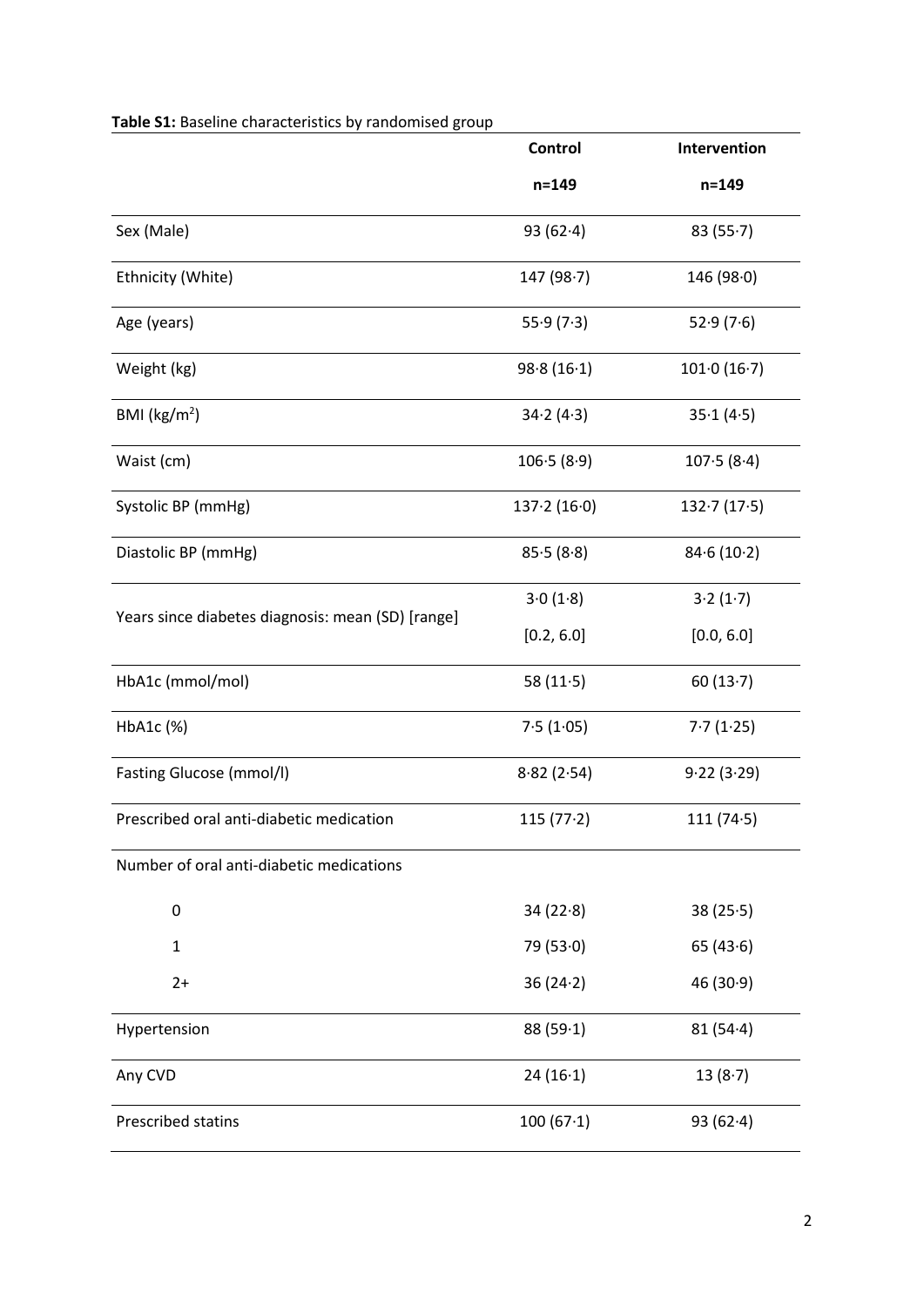| Albumin/Creatinine Ratio (mg/mmol) <sup>(a)</sup> | 1.19(2.4)      | 3.16(9.4)      |
|---------------------------------------------------|----------------|----------------|
| Microalbuminuria <sup>(b)</sup>                   | 11(7.4)        | 28(19.4)       |
| eGFR (mL/min/1 $\cdot$ 73 m <sup>2</sup> )        | 95.8(25.2)     | 101.5(23.9)    |
| Total Cholesterol (mmol/l)                        | 4.31(1.2)      | 4.34(1.1)      |
| HDL Cholesterol (mmol/l)                          | 1.16(0.31)     | 1.08(0.25)     |
| Triglycerides (mmol/l) - Median (IQR)             | 1.66(1.3, 2.5) | 1.83(1.4, 2.4) |
| Retinopathy                                       | 21(14.1)       | 14(9.4)        |
| Neuropathy                                        | 2(1.3)         | 2(1.3)         |
| eGFR <60 ml/min/l $\cdot$ 73m <sup>2</sup>        | 6(4.1)         | 3(2.1)         |
| Microvascular complications                       | 26(17.6)       | 19(13.2)       |

Data are mean (SD) or N (%) unless otherwise stated. (a): ACR values <0·5 imputed as 0·25. (b) Microalbuminuria defined as ACR≥3·5 (female) or ACR≥2·5 (male)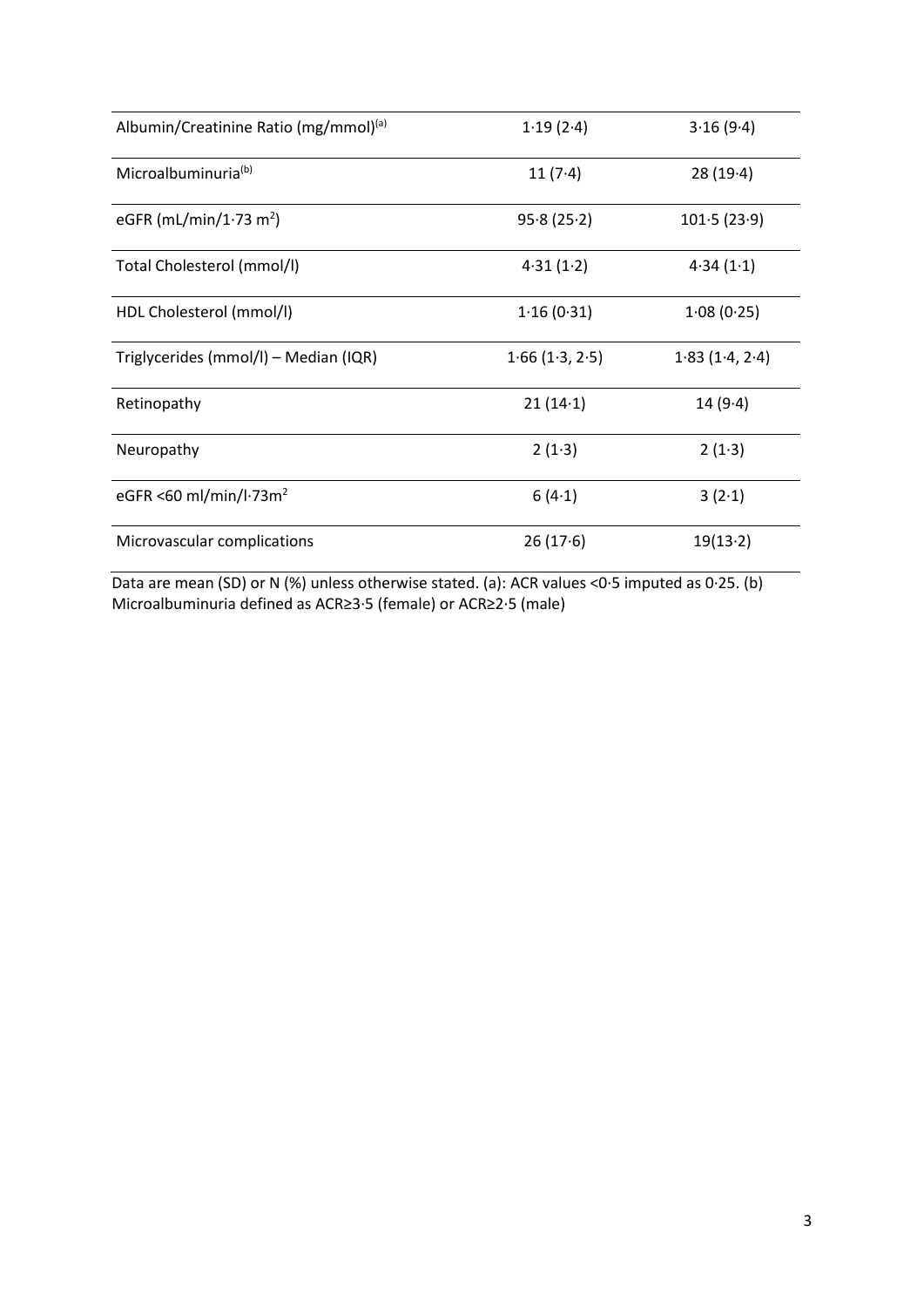# *Table S2:* **Baseline characteristics by attendance of 2-year follow-up visit (ITT population)**

|                                               | All (n=298)   | Did not attend (n=41) | Did attend (n=257) | p value    |
|-----------------------------------------------|---------------|-----------------------|--------------------|------------|
|                                               |               |                       |                    |            |
| Age (years)                                   |               |                       |                    |            |
| Number                                        | 298           | 41                    | 257                |            |
| Mean (SD)                                     | 54.4 (7.6)    | 49.2 (8.8)            | 55.2 (7.0)         |            |
| Median                                        | 55.1          | 48.9                  | 55.6               | p<0.0001 W |
| (Q1, Q3)                                      | (49.2, 60.9)  | (43.8, 54.3)          | (50.6, 61.1)       |            |
| [Min, Max]                                    | [30.8, 65.9]  | [30.8, 65.4]          | [32.4, 65.9]       |            |
| <b>Sex</b>                                    |               |                       |                    |            |
| Number                                        | 298           | 41                    | 257                |            |
| N (%) men                                     | 176 (59.1%)   | 21 (51.2%)            | 155 (60.3%)        | $p=0.31$ F |
| N (%) women                                   | 122 (40.9%)   | 20 (48.8%)            | 102 (39.7%)        |            |
| Years since diabetes diagnosis                |               |                       |                    |            |
| Number                                        | 298           | 41                    | 257                |            |
| Mean (SD)                                     | 3.0(1.7)      | 2.1(1.8)              | 3.1(1.7)           |            |
| Median                                        | 3.0           | 1.6                   | 3.1                | p=0.0001 W |
| (Q1, Q3)                                      | (1.5, 4.5)    | (0.6, 3.5)            | (1.7, 4.6)         |            |
| [Min, Max]                                    | [0.0, 6.0]    | [0.1, 5.8]            | [0.0, 6.0]         |            |
| HbA <sub>1c</sub> (mmol/mol), from GP records |               |                       |                    |            |
| Number                                        | 298           | 41                    | 257                |            |
| Mean (SD)                                     | 61.6 (13.9)   | 66.1 (16.8)           | 60.9 (13.3)        |            |
| Median                                        | 58.0          | 62.0                  | 57.0               | p=0.075 W  |
| (Q1, Q3)                                      | (51.0, 68.0)  | (52.0, 79.0)          | (51.0, 67.0)       |            |
| [Min, Max]                                    | [43.0, 107.0] | [44.0, 105.0]         | [43.0, 107.0]      |            |
| $HbA_{1c}$ (%), from GP records               |               |                       |                    |            |
| Number                                        | 298           | 41                    | 257                |            |
| Mean (SD)                                     | 7.79(1.27)    | 8.20 (1.54)           | 7.72 (1.21)        |            |
| Median                                        | 7.46          | 7.82                  | 7.37               | p=0.075 W  |
| (Q1, Q3)                                      | (6.82, 8.37)  | (6.91, 9.38)          | (6.82, 8.28)       |            |
| [Min, Max]                                    | [6.09, 11.94] | [6.18, 11.76]         | [6.09, 11.94]      |            |
|                                               |               |                       |                    |            |

p values derived using Wilcoxon tests (W) or Fisher's exact tests (F), as appropriate. GP=general practitioner.

### **Bodyweight (kg)**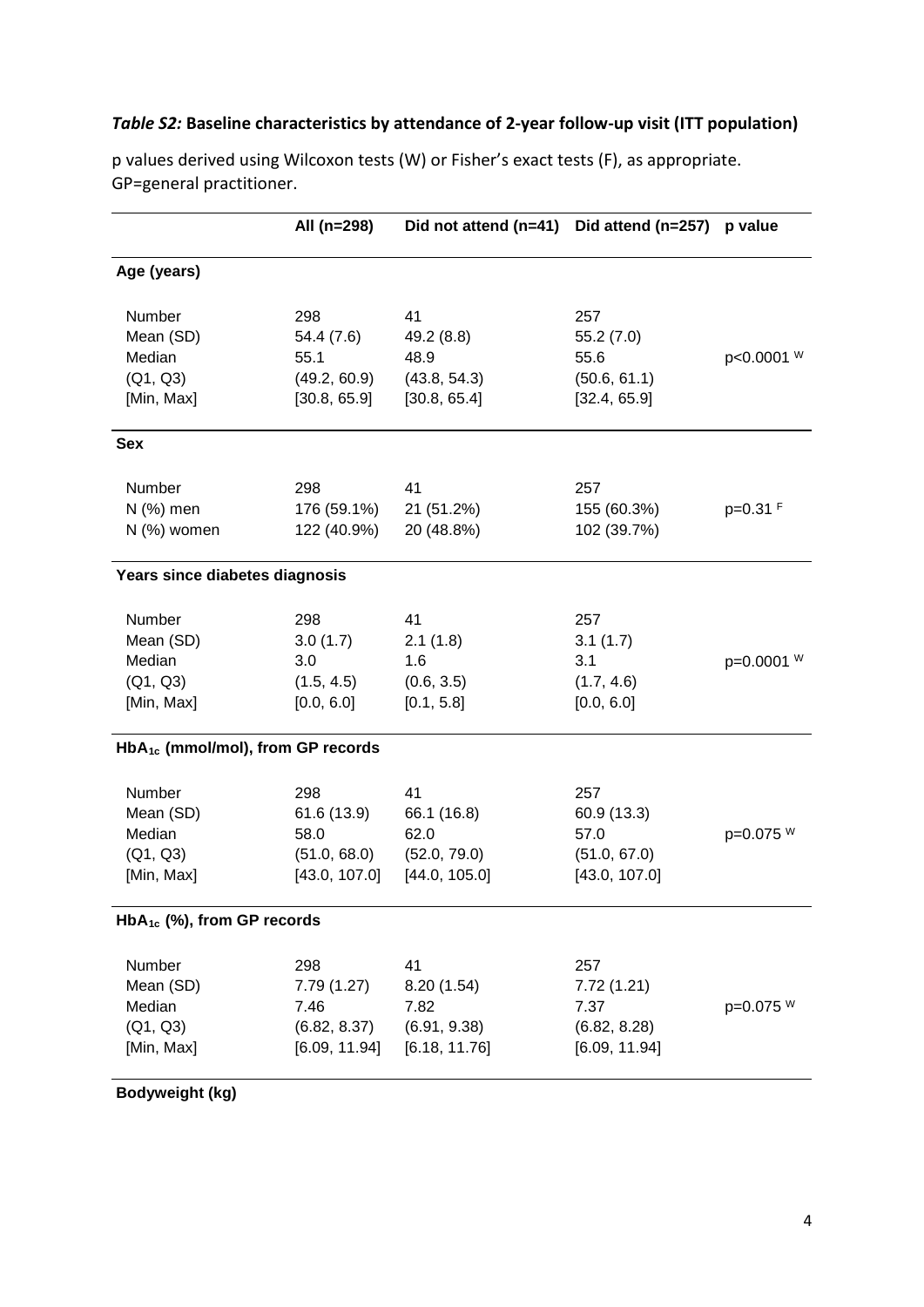|                                                                         | All (n=298)                                                     | Did not attend (n=41)                                                                                     | Did attend (n=257)                                                  | p value    |
|-------------------------------------------------------------------------|-----------------------------------------------------------------|-----------------------------------------------------------------------------------------------------------|---------------------------------------------------------------------|------------|
| Number<br>Mean (SD)<br>Median<br>(Q1, Q3)<br>[Min, Max]                 | 298(0)<br>99.9 (16.4)<br>99.0<br>(87.7, 109.5)<br>[67.0, 149.1] | 41 $(0)$<br>101.7 (17.8)<br>102.0<br>(88.9, 109.7)<br>[74.3, 146.7]                                       | 257(0)<br>99.6 (16.2)<br>98.7<br>(87.6, 109.0)<br>[67.0, 149.1]     | p=0.52 W   |
| BMI ( $kg/m2$ )                                                         |                                                                 |                                                                                                           |                                                                     |            |
| Number<br>Mean (SD)<br>Median<br>(Q1, Q3)<br>[Min, Max]                 | 298(0)<br>34.6(4.4)<br>34.1<br>(31.1, 37.5)<br>[27.3, 44.9]     | 41 $(0)$<br>35.4(4.4)<br>35.9<br>(32.9, 38.4)<br>[27.8, 44.9]                                             | 257(0)<br>34.5(4.4)<br>34.0<br>(30.8, 37.4)<br>[27.3, 44.9]         | $p=0.18 W$ |
| Systolic blood pressure (mm Hg)                                         |                                                                 |                                                                                                           |                                                                     |            |
| Number<br>Mean (SD)<br>Median<br>(Q1, Q3)<br>[Min, Max]                 | 298(0)<br>134.9 (16.9)<br>134.0                                 | 41 $(0)$<br>129.8 (17.9)<br>128.0<br>$(122.1, 144.0)$ $(119.0, 138.0)$<br>$[100.0, 194.5]$ [100.0, 171.5] | 257(0)<br>135.8 (16.6)<br>135.0<br>(123.0, 145.0)<br>[100.0, 194.5] | p=0.027 W  |
| <b>History of heart failure</b>                                         |                                                                 |                                                                                                           |                                                                     |            |
| Number<br>N (%) Yes<br>N (%) No                                         | 298<br>2(0.7%)<br>296 (99.3%)                                   | 41<br>$2(4.9\%)$<br>39 (95.1%)                                                                            | 257<br>$0(0.0\%)$<br>257 (100.0%)                                   | p=0.019F   |
| Albumin-to-creatinine ratio (ACR; mg/mmol; values <0.5 imputed as 0.25) |                                                                 |                                                                                                           |                                                                     |            |
| Nobserved (Nmissing)<br>Mean (SD)<br>Median<br>(Q1, Q3)<br>[Min, Max]   | 292 (6)<br>2.16(6.89)<br>0.25<br>(0.25, 1.38)<br>[0.25, 89.97]  | 37(4)<br>5.40 (15.37)<br>0.84<br>(0.25, 3.44)<br>[0.25, 89.97]                                            | 255(2)<br>1.69(4.38)<br>0.25<br>(0.25, 1.20)<br>[0.25, 46.85]       | p=0.005 W  |
| Microalbuminuria, defined as ACR ≥3.5 (women) or ACR ≥2.5 (men)         |                                                                 |                                                                                                           |                                                                     |            |
| Nobserved (Nmissing)<br>N (%) No<br>N (%) Yes                           | 292(6)<br>253 (86.6%)<br>39 (13.4%)                             | 37(4)<br>26 (70.3%)<br>11 (29.7%)                                                                         | 255(2)<br>227 (89.0%)<br>28 (11.0%)                                 | p=0.004 F  |
|                                                                         |                                                                 |                                                                                                           |                                                                     |            |

**CRP (mg/L)**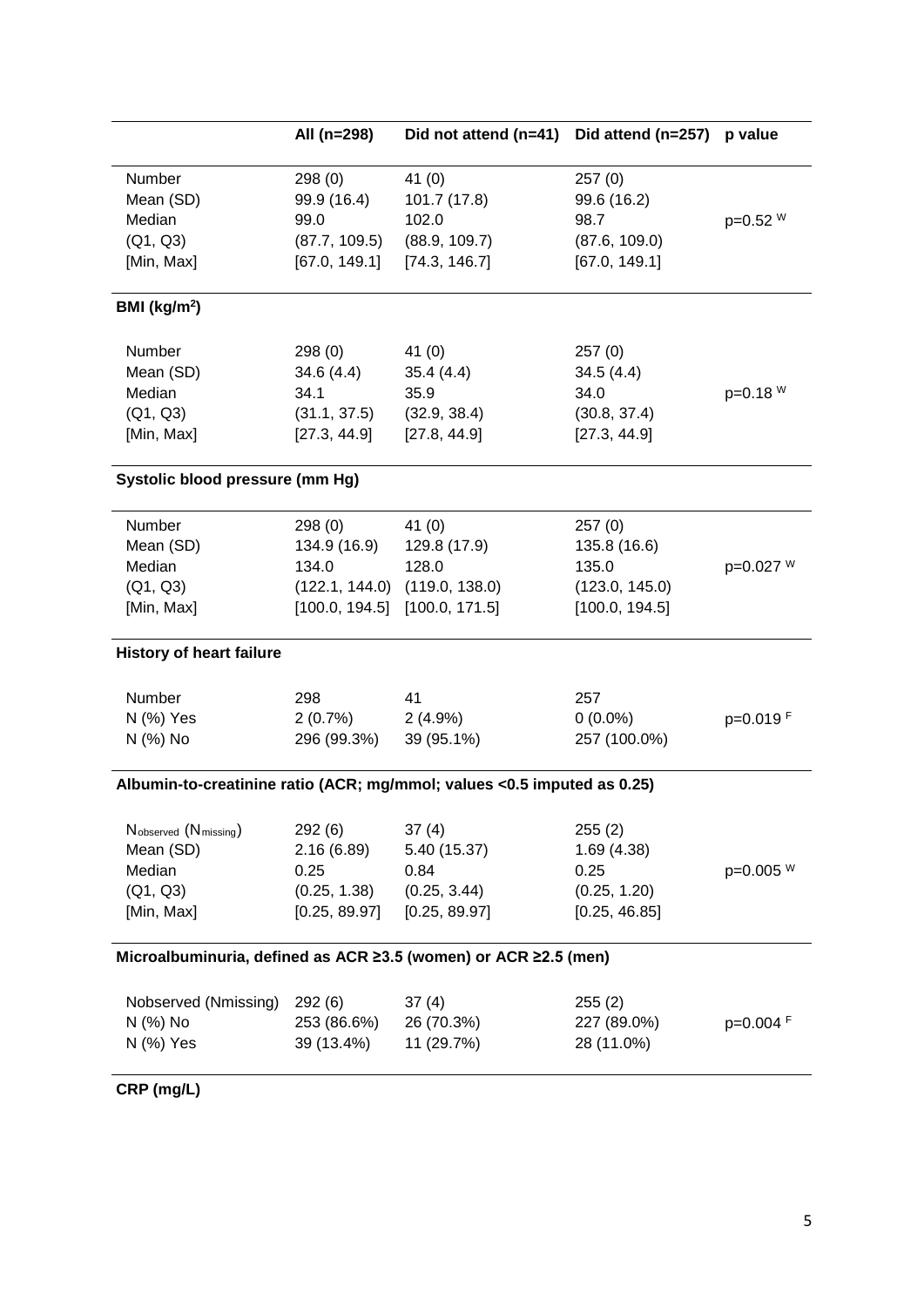|                          | All (n=298)   | Did not attend $(n=41)$ | Did attend (n=257) | p value   |
|--------------------------|---------------|-------------------------|--------------------|-----------|
|                          |               |                         |                    |           |
| Nobserved (Nmissing)     | 291(7)        | 37(4)                   | 254(3)             |           |
| Mean (SD)                | 3.33(3.64)    | 4.45(4.25)              | 3.17(3.52)         |           |
| Median                   | 2.21          | 3.29                    | 2.04               | p=0.003 W |
| (Q1, Q3)                 | (1.12, 4.32)  | (1.95, 5.26)            | (1.10, 3.86)       |           |
| [Min, Max]               | [0.10, 32.09] | [0.51, 24.70]           | [0.10, 32.09]      |           |
| HDL cholesterol (mmol/L) |               |                         |                    |           |
| Nobserved (Nmissing)     | 291(7)        | 37(4)                   | 254(3)             |           |
| Mean (SD)                | 1.12(0.28)    | 1.02(0.26)              | 1.13(0.28)         |           |
| Median                   | 1.09          | 0.98                    | 1.11               | p=0.015 W |
| (Q1, Q3)                 | (0.92, 1.28)  | (0.88, 1.15)            | (0.94, 1.30)       |           |
| [Min, Max]               | [0.35, 2.61]  | [0.35, 1.72]            | [0.40, 2.61]       |           |
|                          |               |                         |                    |           |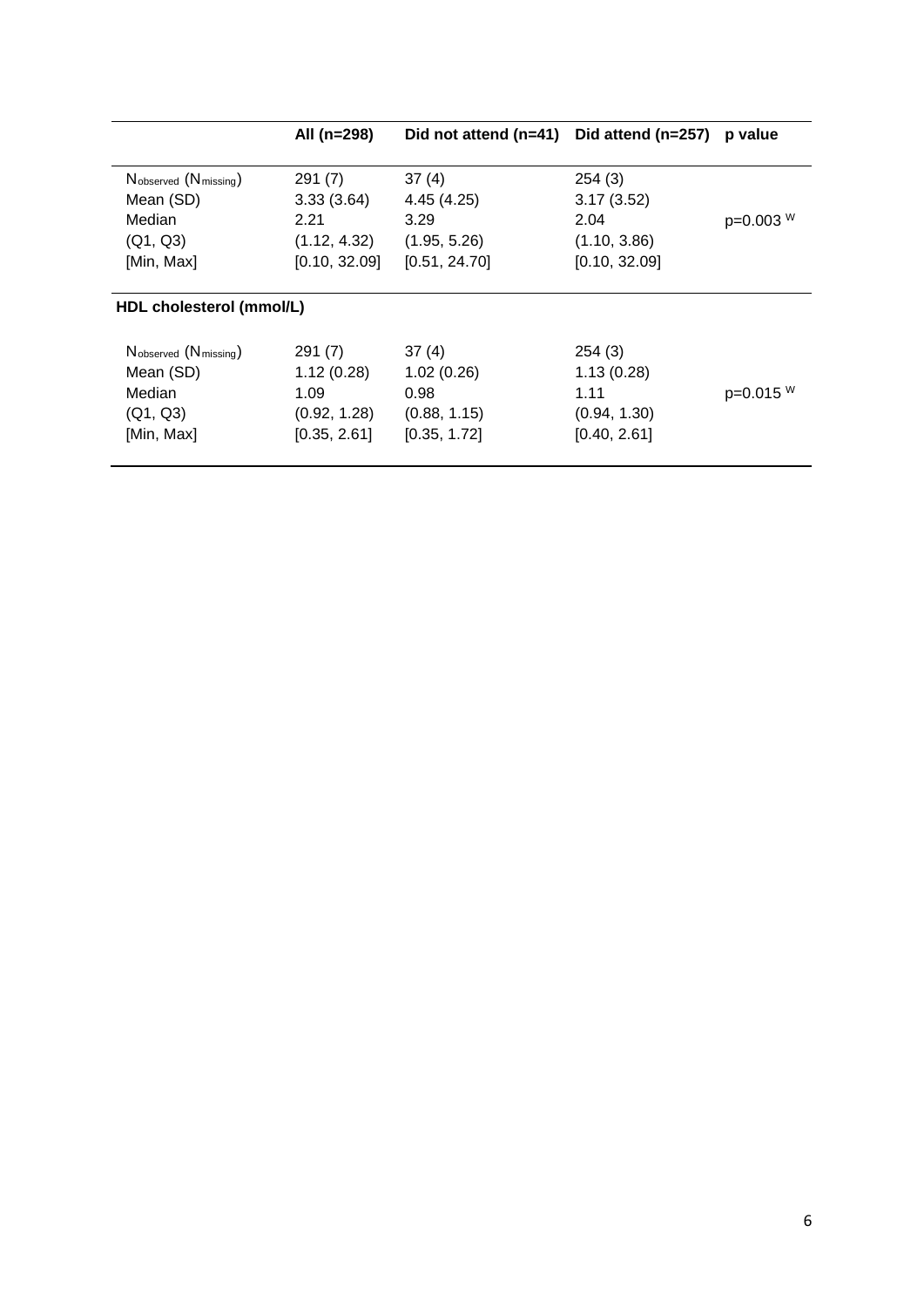|                 |                           |           | Weight change at<br>12 months | Weight change at<br>24 months |
|-----------------|---------------------------|-----------|-------------------------------|-------------------------------|
| All             |                           |           | $-5.3$ (7.6), n=285           | $-4.8(6.4)$ , n=272           |
|                 | On antidiabetes drugs at: |           |                               |                               |
| <b>Baseline</b> | 12 months                 | 24 months |                               |                               |
| No              | No                        | No        | $-7.9(7.1)$ , n=45            | $-5.3$ (5.2), n=44            |
| No              | No                        | Yes       | $-2.8$ (5.3), n=7             | $-2.8$ (4.3), n=8             |
| <b>No</b>       | Yes                       | No        | $-5.3$ (-), n=1               | $-3.7$ (-), n=1               |
| No              | Yes                       | Yes       | $-4.2$ (5.6), n=7             | $-6.0$ (3.9), n=7             |
| Yes             | No                        | No        | $-13.4$ (8.3), n=52           | $-9.9(7.5)$ , n=53            |
| Yes             | No                        | Yes       | $-5.3$ (6.7), n=14            | $-4.4$ (2.7), n=16            |
| Yes             | Yes                       | No.       | $1.9(5.2)$ , n=2              | $3.3(7.1)$ , n=2              |
| <b>Yes</b>      | Yes                       | Yes       | $-1.8$ (5.0), n=140           | $-3.0$ (5.7), n=140           |

# *Table S3:* **Summary of bodyweight change from baseline by use of antidiabetes drugs**